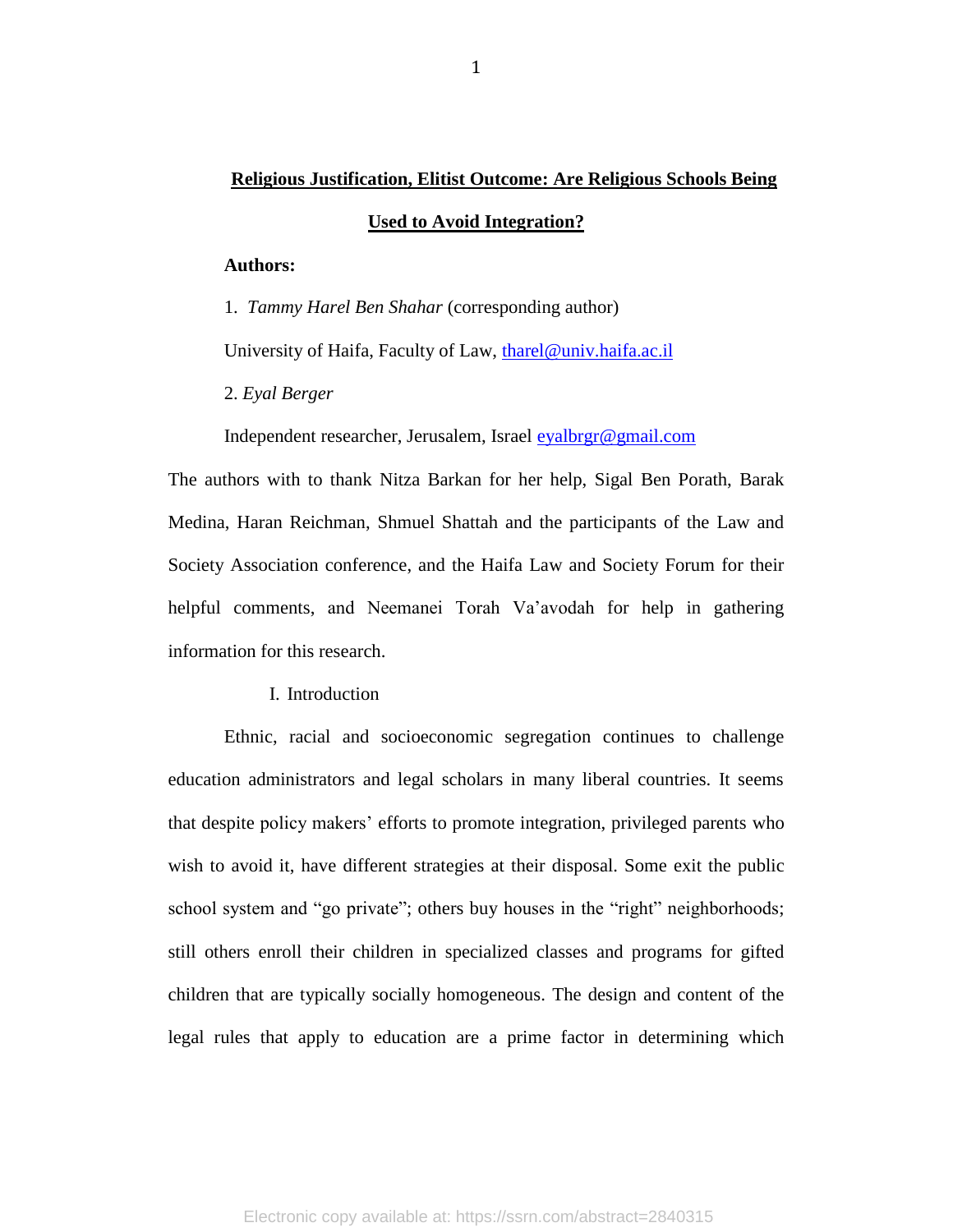strategies parents can choose in their pursuit of educational advantage and the ease with which they can pursue it.

This article aims to explore one such strategy that has not yet been sufficiently supported empirically: the resort to religious education. The research examines whether privileged parents use religious schools as a means to gain educational advantage, and exposes the legal framework that enables and incentivizes this practice.

The test case used to study the connection between religious schools and social segregation is that of Religious State Schools in Israel. Within the category of religious state schools in Israel, there are two kinds of schools – "regular" religious states schools, and *Torani* schools (literally meaning Biblical) that have a stricter religious character. This research checks whether, as anecdotal evidence suggests, *Torani* religious state schools are indeed socially segregated. More specifically, the research examines three hypotheses: that *Torani* schools enroll students from higher socioeconomic status (SES) than regular religious state schools; that they are less reflective of the population of the geographical area in which they are established; and that they are more likely to be established in areas of low SES, in which the regular religious state schools enroll high rates of disadvantaged students. The paper then highlights the intricate ways in which Education Law and policy in Israel enables *Torani* schools to become elitist schools, segregated along ethnicity and class rather than according to religion.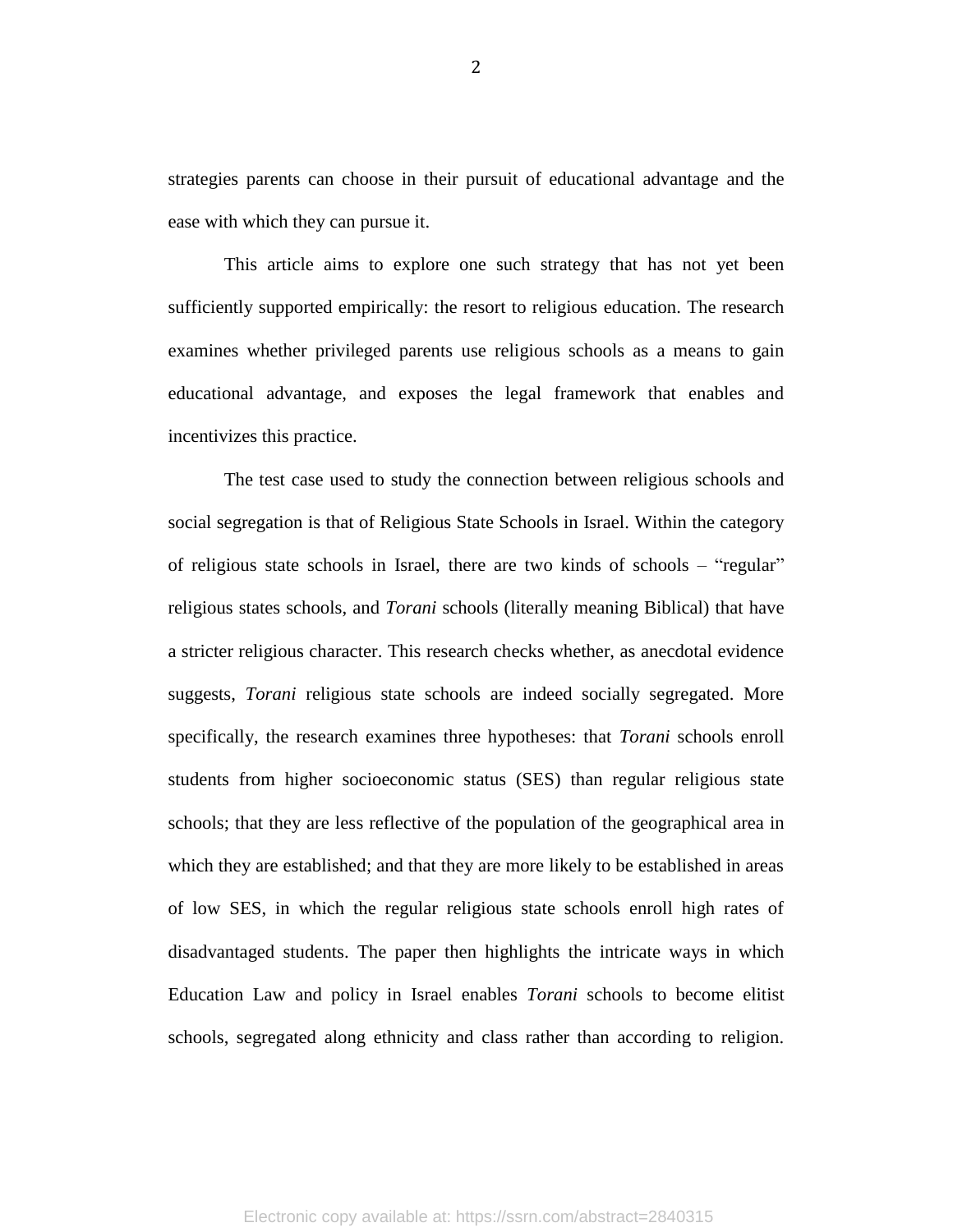The conclusion of the paper is therefore when the legal framework is suitable, religious education can become a vehicle of social segregation and educational inequality.

#### II. Theoretical Framework

The theoretical framework underpinning this study is threefold: the first consists of research concerning parental strategies for gaining educational advantage; the second concerns the abundant scholarship on the effects of segregation in education; and the third concerns the unexpected consequences of law and how legal regulation meant to realize one set of preferences ends up promoting other interests.

#### a) Parental Strategies for Educational Advantage

This research joins a long line of research that examines the multiple ways in which middle and high class parents seek and acquire educational advantage for their children. Because of education's prominent role in securing advantages in life – access to higher education, to lucrative jobs and to desirable social status – middle class parents rightly identify education as a crucial arena in which their child must "get ahead" in order to succeed in life (Jonathan 1990). One aspect of this motivation involves ensuring that the student body is comprised of children with high academic abilities. The best-known practices for gaining educational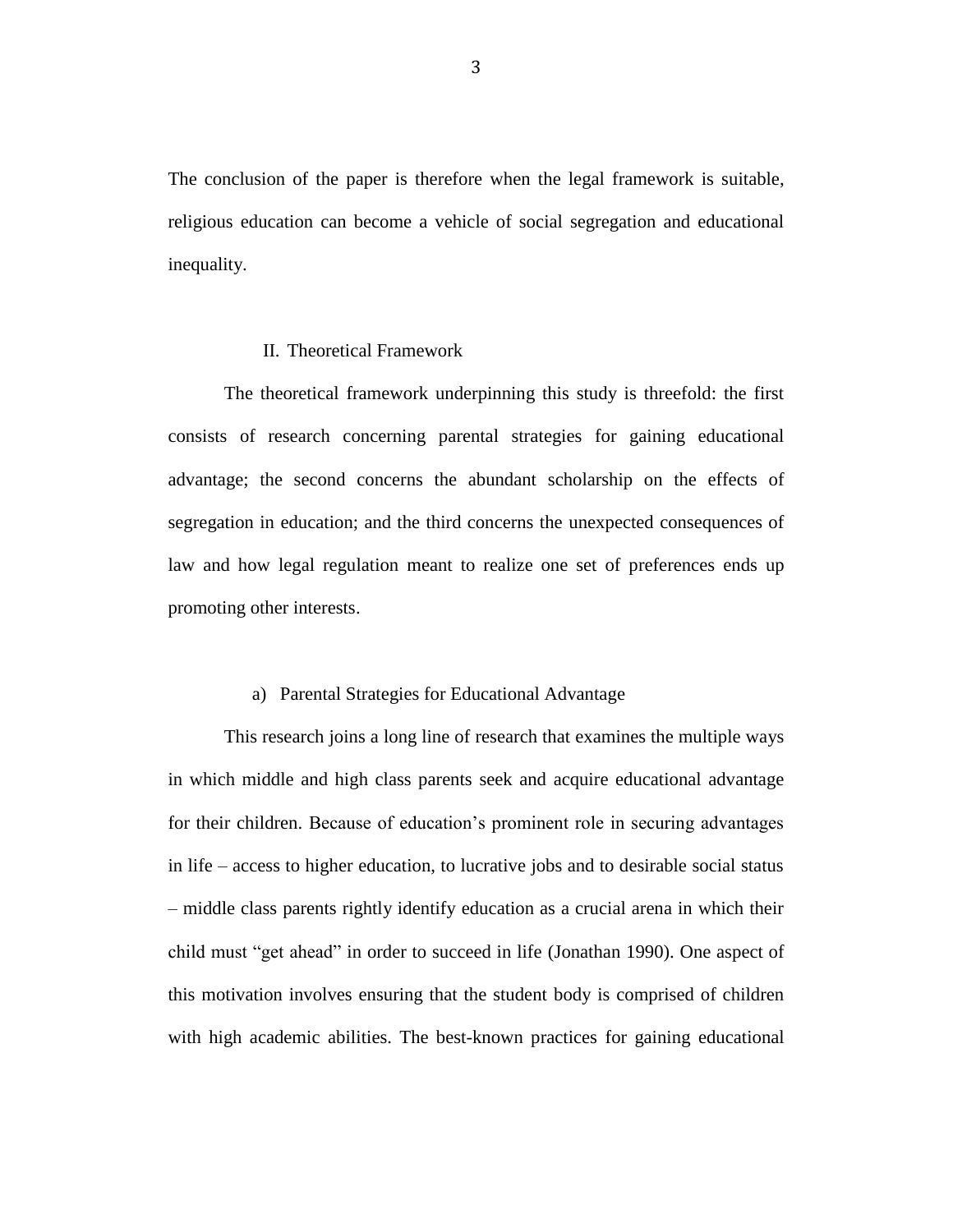advantage are enrolling children to private schools (Chubb & Moe 1990), moving to the suburbs, where population is predominantly middle class (Clotfelter 2008), or buying a house in a catchment area with 'good' schools (Chubb & Moe 1990). Where catchment areas strictly determine school placement, housing prices are greatly influenced by the quality of neighborhood schools (Downes & Zabel 2002; Clapp et al. 2008), and the share of minority students in public schools is one of the most important factors affecting private school enrolment in a given area (Clotfelter 2006). Another strategy involves ability tracking within public schools, including classes for gifted children, that separate privileged children from their disadvantaged peers (Welner & Oaks, 1996). In the past few decades, since the proliferation of school choice reforms worldwide, research shows that advantaged groups also make use of choice programs and specialized schools in order to avoid attending integrated public schools (Minow 2011; Garcia 2010; James 2013 Clotfelter,  $2006$ .<sup>1</sup>

The idea that religious education is being used as another means to generate educational advantage and to avoid social and racial integration has been suggested in the past. Catholic schools in France and several other countries in

l

<sup>&</sup>lt;sup>1</sup> We refer here only to choices parents have within the existing educational, social and legal frameworks. However parents can also influence decision makers and change these structures. Examples include placing pressure on school districts in zoning decisions, and demanding that schools create separate classes according to ability (Clotfelter 2006).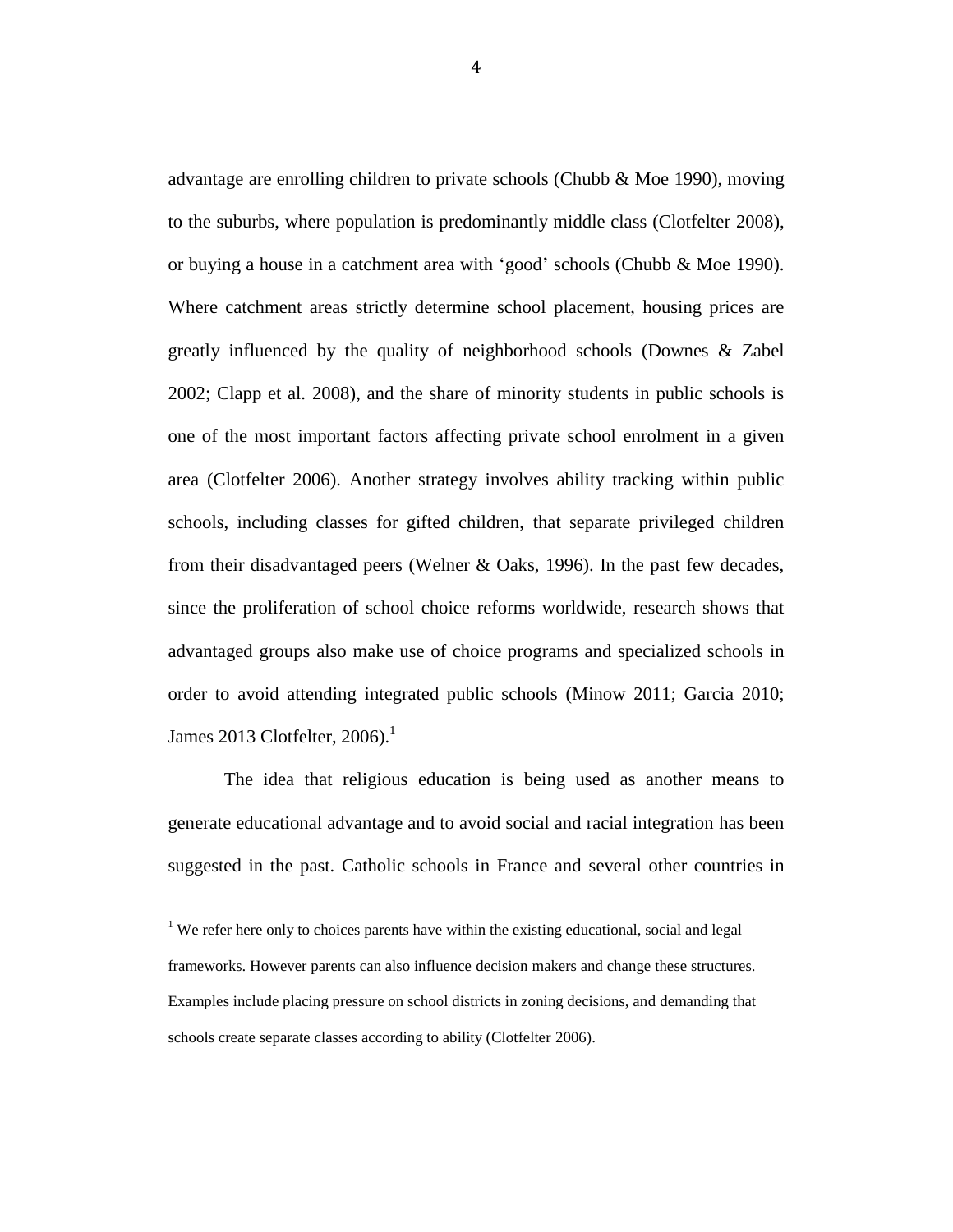Europe have been accused of losing their religious nature and assuming an overt elitist character, enrolling mostly privileged students and small shares of immigrants and minorities, and offering higher academic standards (Meuret 2004; Dronkers 2004; Dronkers & Robert 2004). 2 Families enrolling in religious private schools in America in the post-Brown era were similarly accused of choosing religious schools in order to avoid mandatory racial integration (Duke note 1977). What started with a movement to private schools in general, quickly evolved into a preference for religious private schools when the US Supreme Court, in *Runyon v. McCary* (1976), ruled that racially discriminatory admission policies were not allowed in private schools, but that if there were *bona fide* religious arguments against racial integration, segregation would be permitted (Rotunda 1989). Recently, the same criticism is directed toward the new phenomenon of religious charter schools in America, public schools established by a religious, cultural or linguistic community. While established with the sincere intention of supplying these communities' educational needs, they also enable privileged religious and cultural groups to secure free advantageous education for their children and to avoid the challenges of integration in the public education (Harel Ben Shahar 2016). This study, however, is the first we know of to perform a comprehensive

 $2^2$  The flourishing in Christian religious education in an era of secularization can also indicate that there is a change in the way Christian schools are being viewed in Europe (Lohmann 2011; Merry 2014)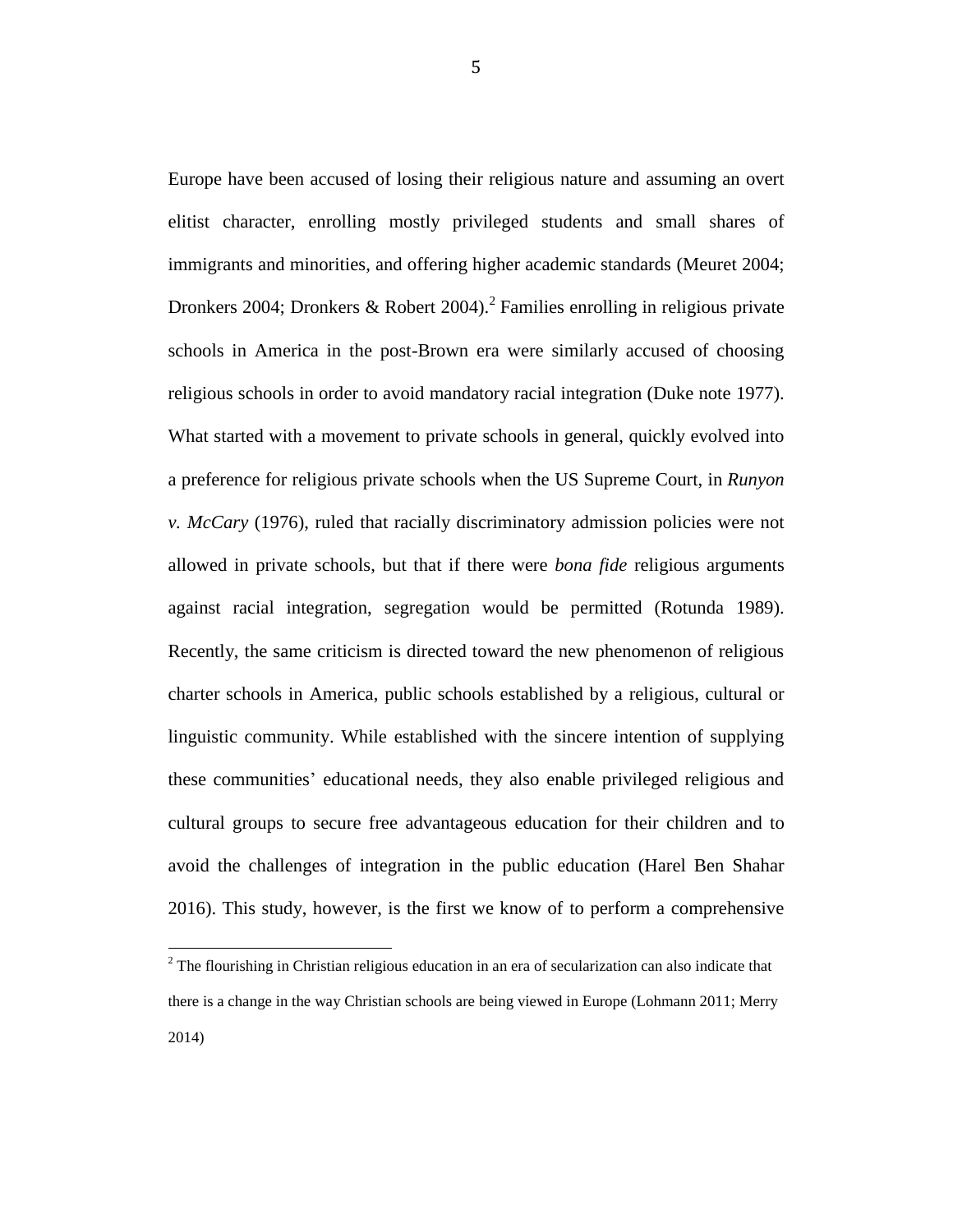empirical examination alongside the legal analysis of religious schools that create SES segregation.

#### b) Segregation in Education

There is abundant research to the effect that class and ethnic segregation has a negative impact on the education of children from disadvantaged backgrounds. The negative effect is explained by the importance of peer effects to the quality of education. According to these studies, learning in a class with bright and motivated peers, who cultivate academic aspirations and contribute their cultural capital, improves student achievement (Orfield & Lee 2005). Some researchers argue that taken alone, the peer group is the most important factor influencing educational outcome (Johnson, 2000; Zimmer & Toma 2000). This can explain, in part, why students' achievements are higher in private schools that 'cream' the highest achieving students from public schools and group them together (Lubienski & Lubienski 2014). Correspondingly, concentrating children with low abilities in one school causes negative peer effects that decrease their educational achievement even further (Lubienski & Lubienski 2014). This demonstrates why it is rational for privileged parents to try to choose for their children schools with high ability peers.

It is also well established that the academic attainment of students from affluent families is higher, on average, than that of students from low-income

6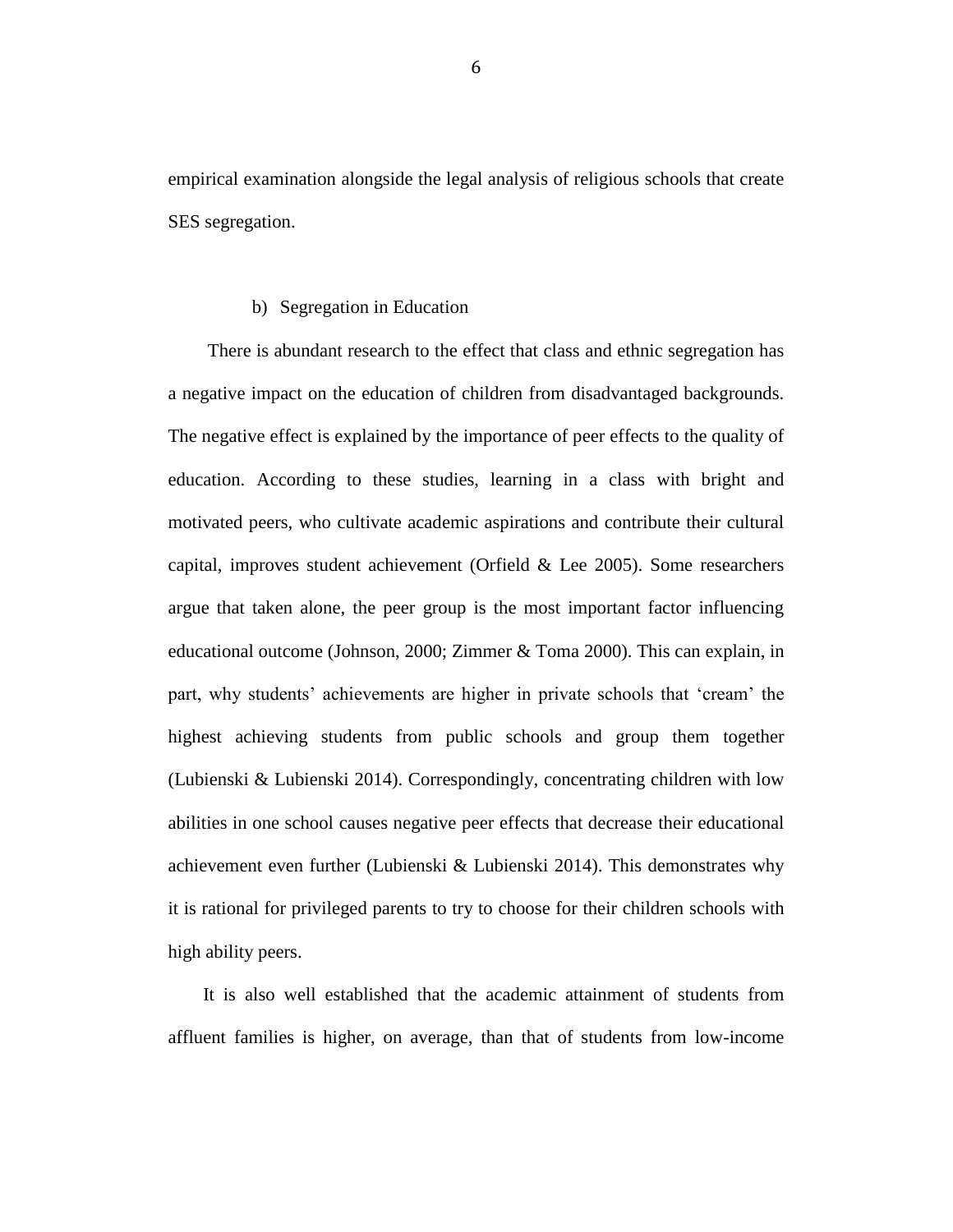families (Kahlenberg 2011; Rumberger & Palardy 2005; Rothstein 2004). The correlation between SES and educational achievement can be explained by multiple factors: students from poor backgrounds are less likely to have adequate health care and nutrition, they are more likely to be exposed to violence, family crisis and unrest, situations that impede their capacity for uninterrupted focus on learning. Their parents are less likely to be involved in their education, to be able to assist them with their homework as they are themselves less educated, and may be working multiple jobs or be otherwise preoccupied. Children from poor families typically own fewer books, have not been read to as much as their middle class counterparts, and their parents engage less with them in cognitive stimulating activities (Lareau 2003).

Moreover, in most societies, race and ethnicity correlates with SES, so that racial minorities are often also inflicted with poverty. As a result, racial and ethnic minorities that suffer from exclusion tend to have lower educational achievement. Additionally, students from racial and ethnic minorities often suffer further disadvantage caused by implicit bias and prejudice (Skiba et al. 2002; Knotek 2003). This is true also in Israeli society, in which ethnicity is correlated with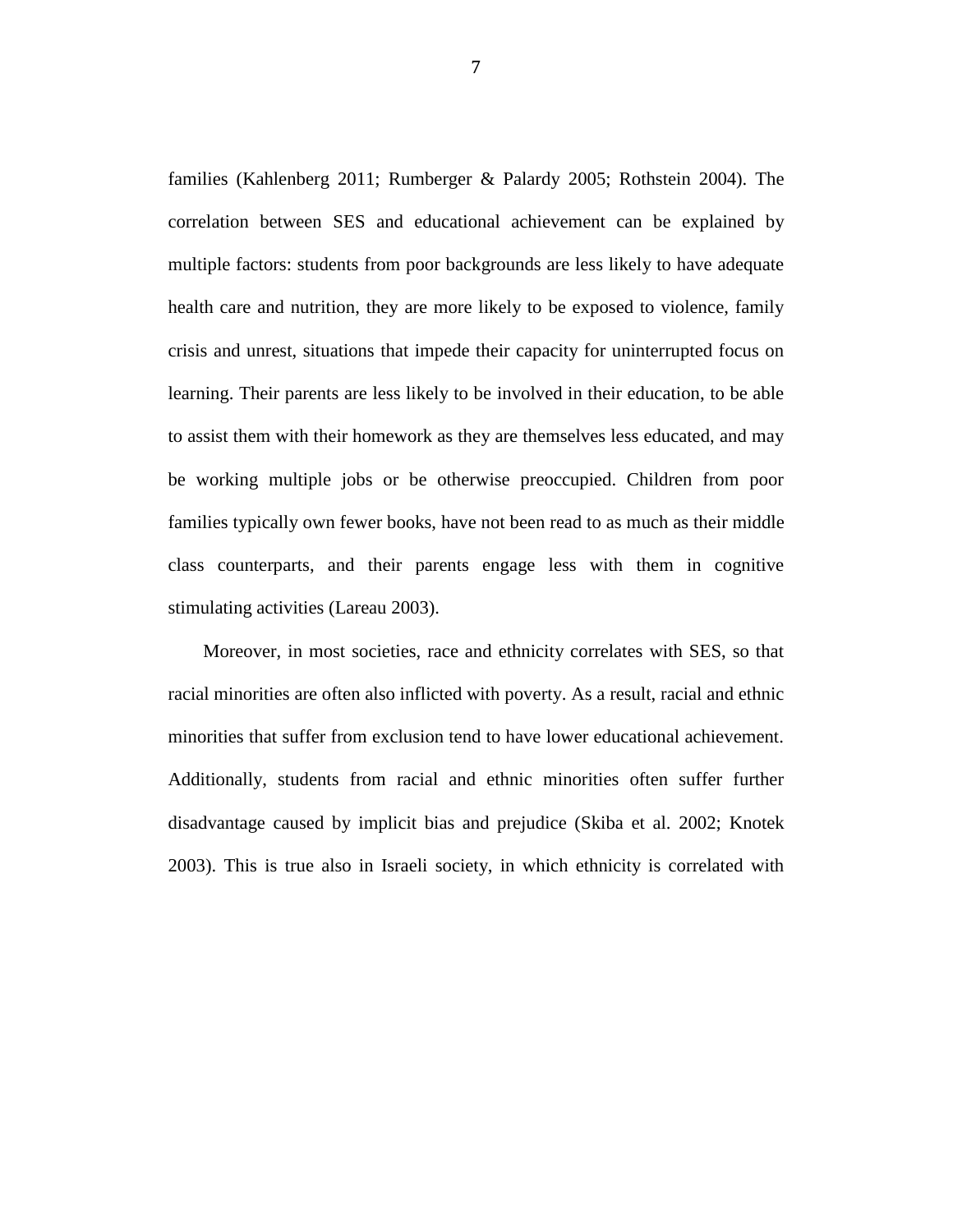SES: The Arab-Palestinian minority and Mizrachi Jews are, on average, less welloff than Ashkenazi Jews (Ben-Rafael and Sharot 1991).<sup>3</sup>

As a result, segregating students according to SES (for example in cases of residential segregation) results in ethnic segregation, in segregation according to academic ability, and in negative peer effects. Moreover, sorting students according to academic ability (by testing, relying on prior achievements and other types of screening) unfairly benefits students from privileged families, and does not grant students from all social and ethnic groups an equal educational opportunity. It should also be mentioned that SES segregation may result from attending local schools, when residential segregation exists. These empirical findings have triggered discussions in the areas of educational philosophy, policy and law denouncing academic sorting and requiring social integration (Coleman 1966; Swift 2003; Anderson 2010; Orfield & Lee 2005; Ryan 2007; Jenkins-Robinson 2009).

In this paper we assume that education systems are morally required to promote educational justice.<sup>4</sup> In light of this commitment, the findings above suggest that segregation (academic, ethnic or SES) is morally undesirable and law

<sup>3</sup> Mizrahi Jews are Jews who originated North Africa and the Middle East, as opposed to

Ashkenazi Jews who originated from Europe, Russia and America.

<sup>4</sup> The discussion of distributive justice in education suggests several possible principles of educational justice (Jencks 1988; Anderson 2007; Brighouse 2011). All of these, however, show concern to the educational opportunities of children from disadvantaged groups, and therefore all are troubled by practices of segregation.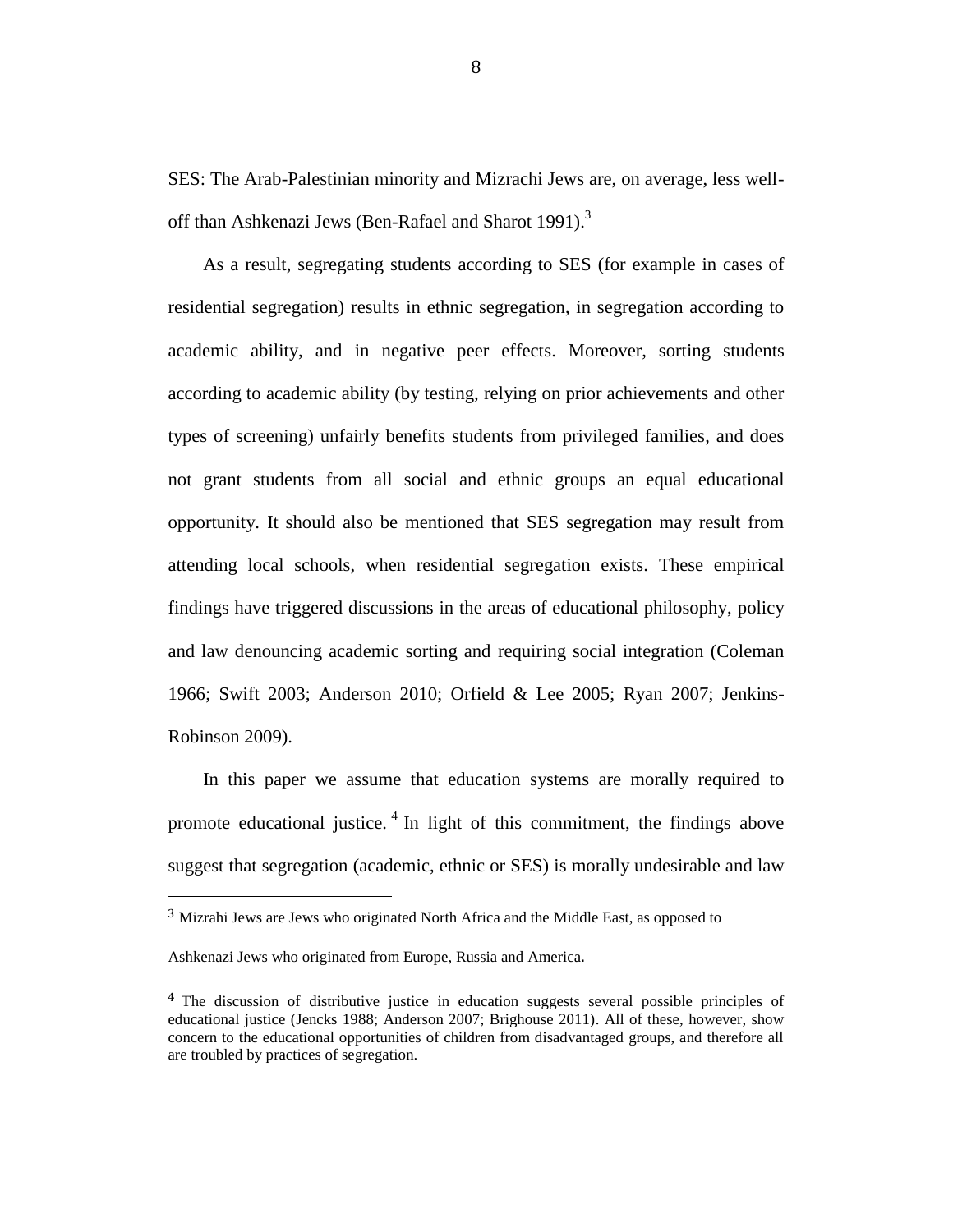and education policy should aim to minimize it (for example, by prohibiting academic sorting, or creating catchment areas that include both high income and low income neighborhoods). However, we do not argue that educational equality is the only consideration an education system is required to take into account, and we concede that there may be cases in which other urgent considerations, such as parental rights, wellbeing of children or even financial limitations may override the need to promote equality. The desirable balance between these, sometimes conflicting, considerations must be determined in each case according to the relative weight of each.

#### c) The Unintended Consequences of Law

The third prong of the theoretical framework concerns the relations between legal regulation and parental behavior. Law's primary goal, on almost any account of law, is to direct human behavior (Tyler 1990; Suchman 1997). However, scholars have pointed out that legal regulation can have unintended consequences: sometimes soundly justified regulation does not bring about the desired results; sometimes it is even self-defeating (Hirschman 1991; Sunstein 1990).

Law's unintended effects are an inherent part of what the law is, therefore any attempt to delineate law's content involves examining social reality. This explains the integration between legal analysis and the social science research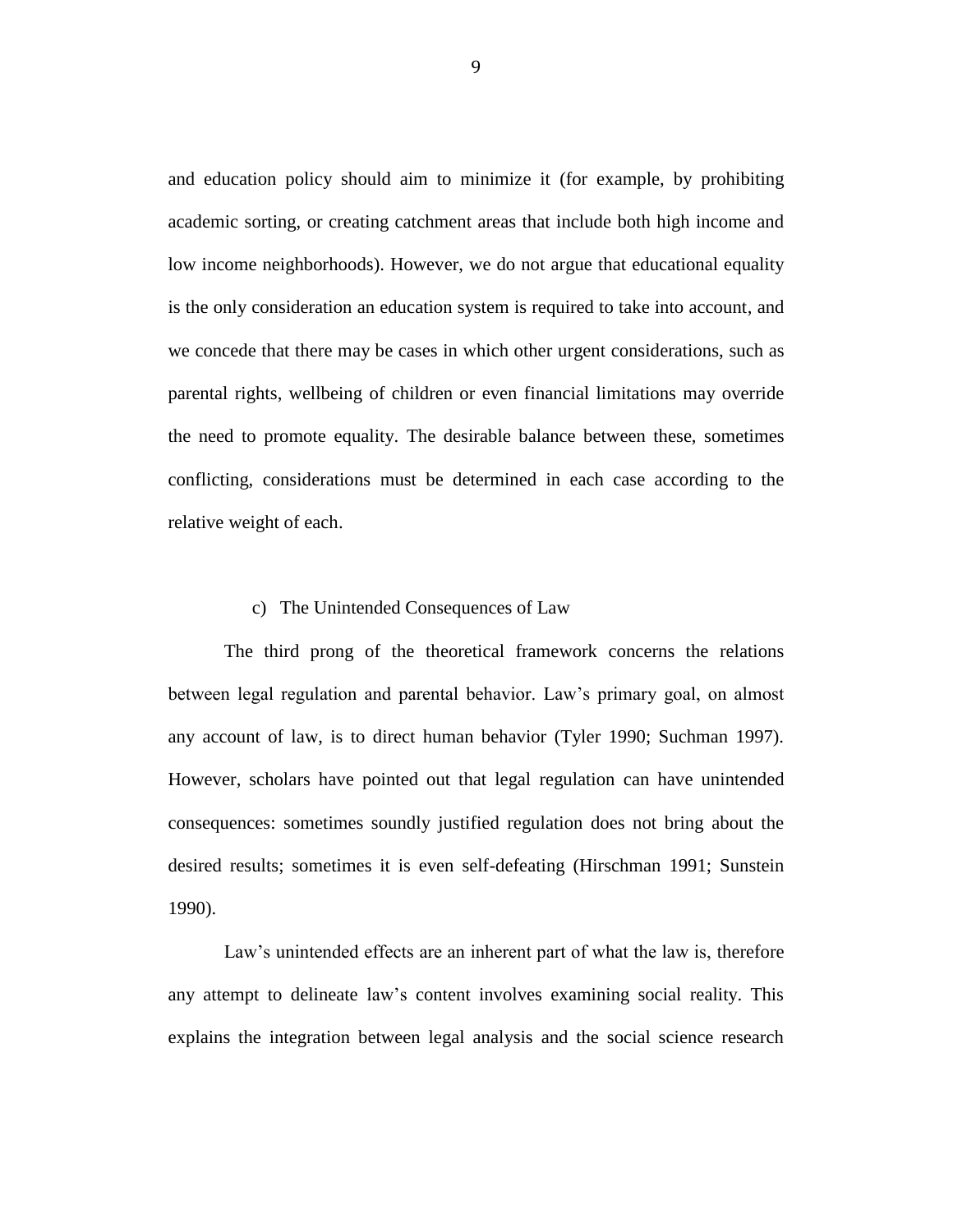undertaken in this paper. The case described in this paper shows how legal rules aimed at creating rights and entitlements of one kind, end up supporting a different set of interests altogether. More specifically, although religious rights of parents and communities are those explicitly protected by law (Macedo 2000; Galstone 1995; Carter 1997; Shiffrin 2002), it is elitist practices and class distinctions that flourish. The opportunity structure created by law, therefore, affects the strategies parents choose in order to realize their goals.

#### III. Test Case: Religious State Education in Israel

Our test case concerns religious state education in Israel. The Israeli educational system is divided into state schools and non-state schools, both categories include both religious and non-religious schools. Some religious communities in Israel have opted out of state education altogether and maintain their own autonomous school systems. Non-state schools in Israel are licensed and recognized by the state and funded generously, although not to the same extent as state schools. They are also autonomous from state regulation in various aspects of curriculum, hiring teachers and admitting students. Ultra-orthodox Jewish schools for example, are almost always non-state schools (Maoz 2007) and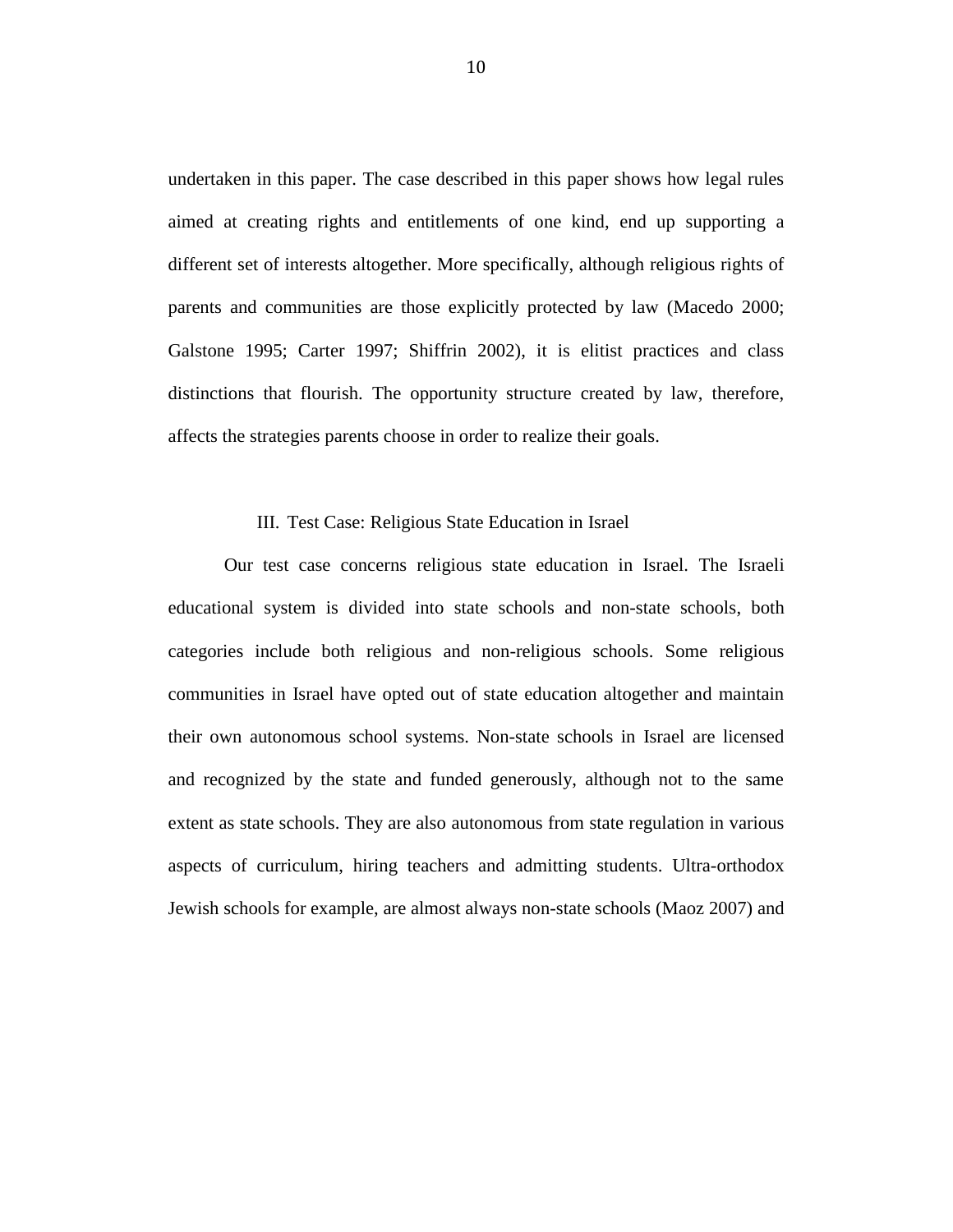enjoy wide autonomy.<sup>5</sup> Church schools are also non-state schools, owned and run by churches, and are funded only partly by the state and local authorities.

Within the state education system, there are two systems of schools – general state schools that are secular, and religious state schools.<sup>6</sup> Religious state schools serve mostly the Zionist-orthodox community ("Dati Leumi"), and aim to offer both Jewish religious education and general secular education that enables full integration into modern society and the market economy (Gross 2003). Religious state schools are open to any child that wishes to attend them, and are required to accept all children, observant or not.<sup>7</sup> As a result, religious state

 $\overline{a}$ 

<sup>6</sup> Children belonging to the Arab minority in Israel study mostly in segregated Arab speaking state schools located in Arab villages and towns. These schools are not organized in a separate unit within the ministry of education (as are religious state schools) and are part of the secular state school system. They are systematically disadvantaged both in terms of funding and resources and in terms of autonomy and control over curriculum (Neff 2004). Recently, another system of Jewish education was established within the state education system – integrating religious and secular students. This education system, however, is not offered country-wide, and state schools can transform into integrated schools depending on sufficient demand (The 1953 National Education Act)

<sup>7</sup> The 1953 Compulsory Education and National Education Regulations (Registration). However religious state schools are allowed to regulate behavior within schools, such as requiring boys to wear a headcap, mandating prayers, and assigning modesty-related dress codes.

 $5$  One category of Ultra-orthodox schools was recently exempt by legislation from teaching the core curriculum. See The 2008 Culturally Unique Schools Act.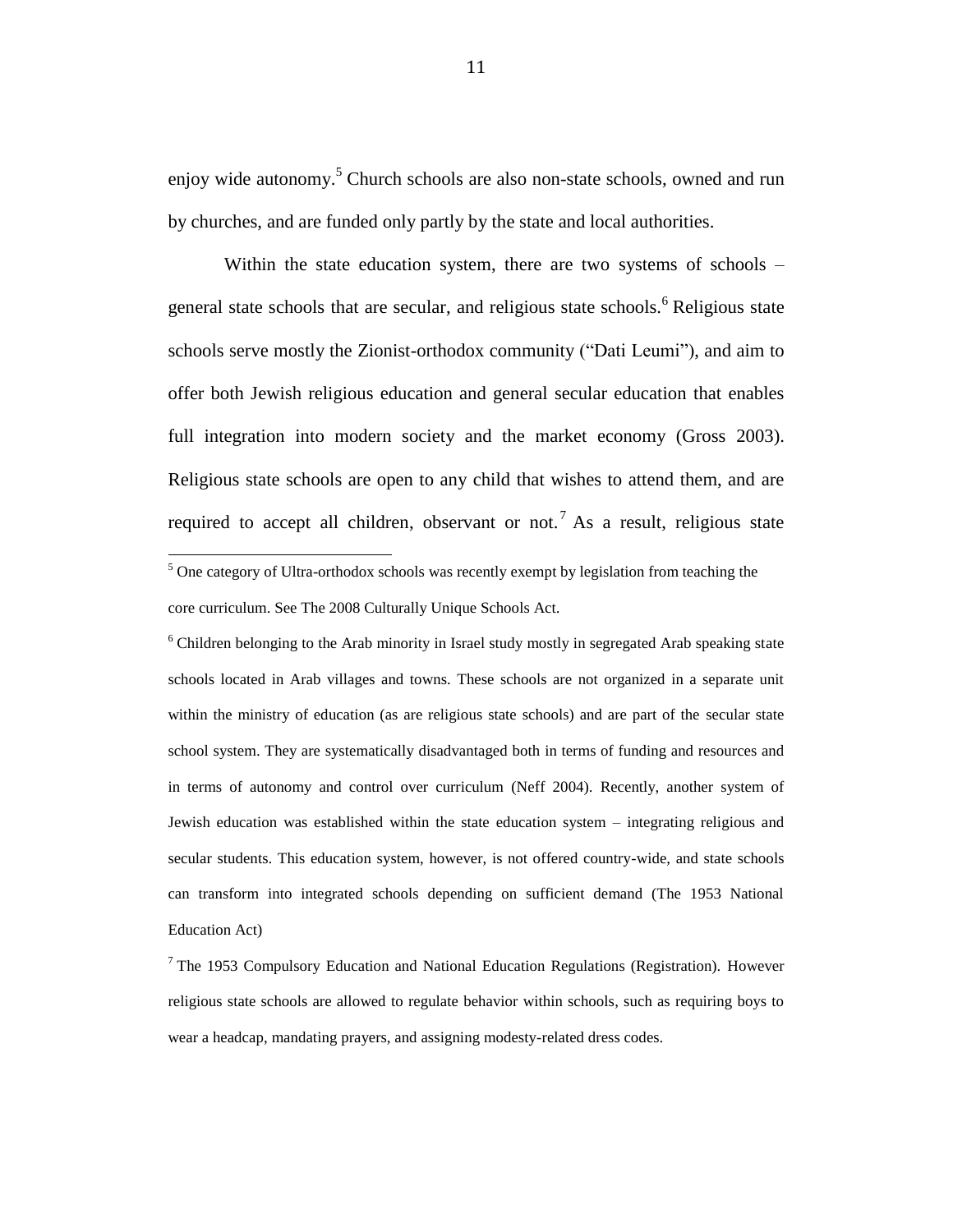schools often serve families that are traditionalist ("Masorti") – are not strictly observant but feel a connection to Jewish tradition, and practice some religious rituals. In Israeli society these are typically families of lower SES and of *Mizrahi* ethnicity (Schwartzwald 1990; Meirovich 1999; Herman et al. 2014; The Israel Democracy Institute 2009).

In the past three decades there have been processes of change within the Zionist Orthodox community. Parts of the community have become more religiously devout and formed a sub-group within Zionist Orthodoxy called "Haredi Leumi", or Ultra-Orthodox Zionism (Herman et al. 2014). As a part of this process, groups of parents that traditionally attended religious state schools gradually became dissatisfied with the moderate religious level of the religious state schools that were coeducational and did not, in their opinion, put enough emphasis on Jewish studies. Another process that contributed to the dissatisfaction of parents from the religious state schools, and is particularly relevant to our discussion, is that religious state schools served a large and growing portion of immigrant students that the religious state education system took it upon itself to integrate into Israeli Orthodoxy (Gross 2003). The large share of immigrant and underprivileged students affected both the quality of education in religious state schools and the religious atmosphere within the schools.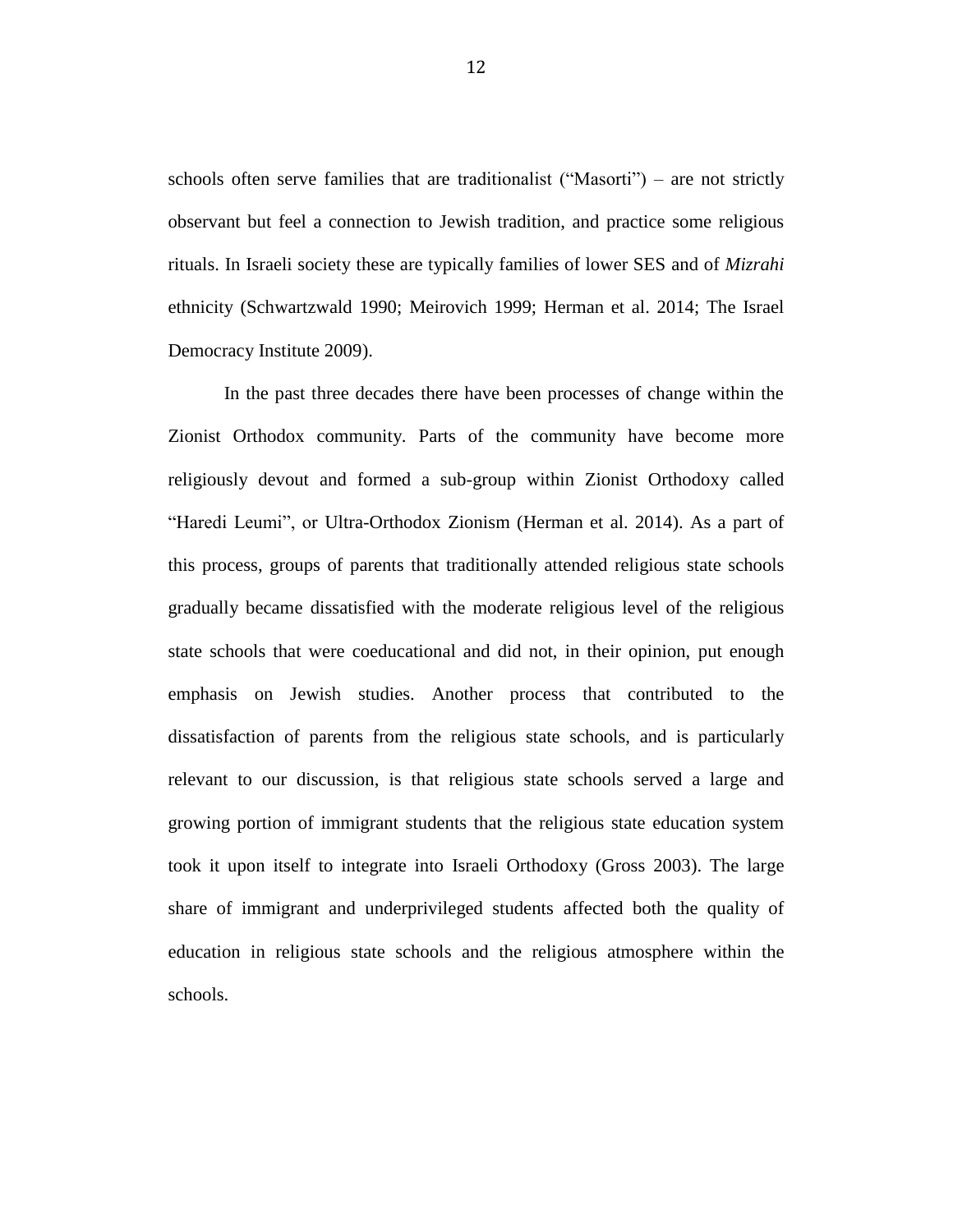As a result, starting from the 1980s groups of Orthodox parents began to establish recognized, non-state schools that would, supposedly, better suit their religious needs. Starting with one network of schools called "Noam", these rapidly developed into a plethora of different schools, all dubbed "Torani schools", signifying their commitment to the teaching of the *Torah*, the Jewish Bible. In the first years, they were established as non-state schools, that were only partly funded and supervised by the state, and maintained autonomy in issues such as admission policy and curriculum. Along the years, some of these schools were incorporated into the religious state school system, and later new schools of this nature were established as state schools from the outset. Still other ordinary state religious schools underwent changes initiated by parents from within the school community, such as adopting gender separation and adding more religious content, finally also becoming *Torani* schools*.* Thus, *Torani* schools operate today with different legal and organizational status, bearing different names and affiliations, and varying in their characteristics and extent of religious strictness. Still, the schools popularly referred to as *Torani* schools, can be characterized as follows: They serve families of the religious Zionist community (Orthodox or Ultra-Orthodox); boys and girls study in separate classes in all stages of education; they have strict modesty-based dress codes and an enhanced religious curriculum; the school's educational leadership is constituted of Rabbis.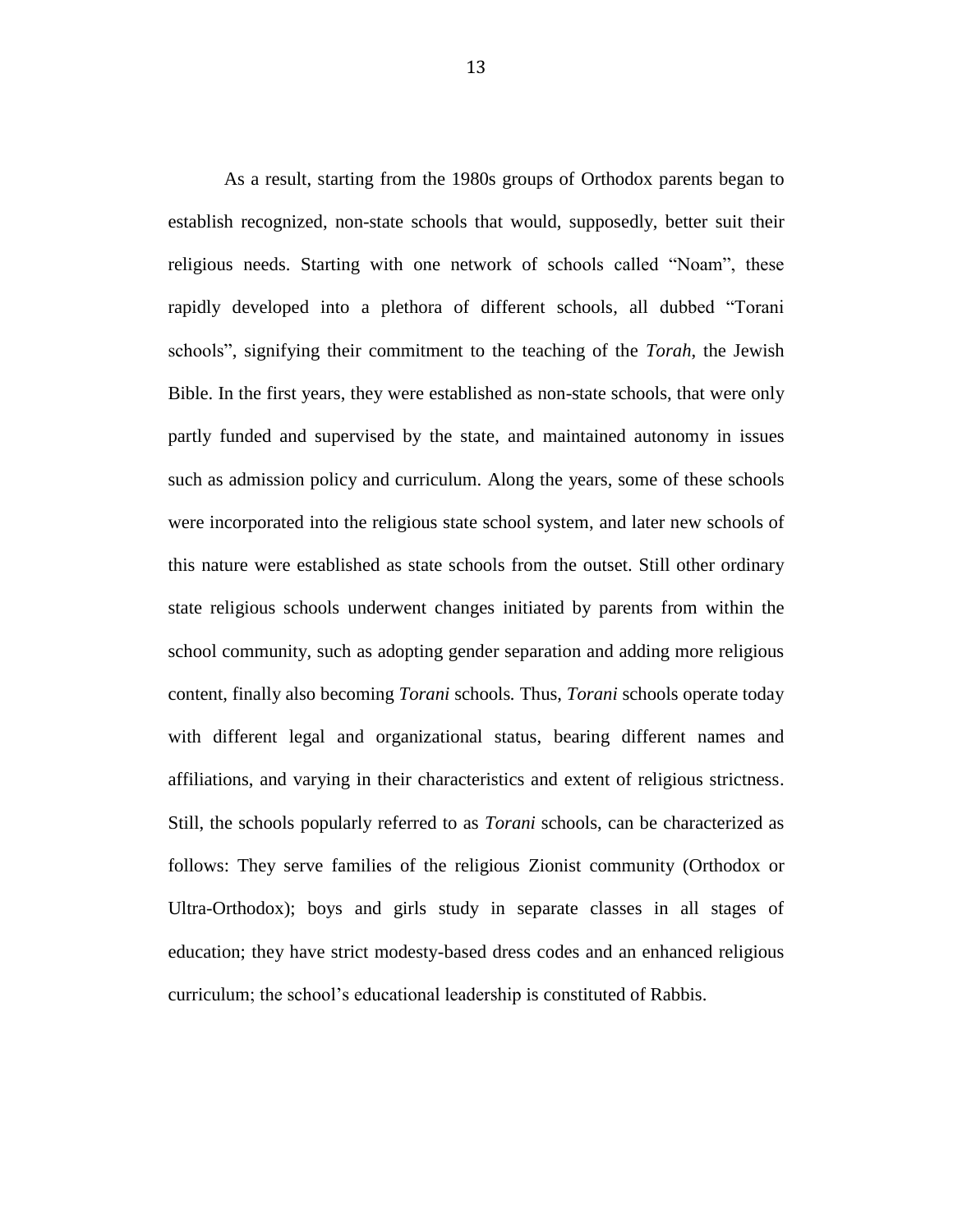Along the years there have been sporadic allegations against *Torani* schools that they were ethnically and socioeconomically segregated, that they preferred children from privileged backgrounds, and even that they intentionally discriminated against children on the basis of ethnicity (Gross 2003; Yablon 2009; Tebeka v. Ministry of Education, 2010; Michaeli 2012; Herman et al. 2014). Recently, two studies found a higher share of children from higher SES in *Torani* schools compared to regular religious state schools and a smaller share of children of Ethiopian origin, an extremely disadvantaged group, in *Torani* schools compared to regular religious state schools (Israel Bank 2014; Berger 2015).

#### IV. The Study

This study aims to examine whether *Torani* schools are indeed a vehicle for social segregation and educational inequality. In order to answer this question, the study examines the socioeconomic characteristics of *Torani* schools, and their dissemination in geographic areas with different socioeconomic composition, and compares it to regular religious state schools. If our hypothesis according to which privileged parents are inclined to choose *Torani* schools is correct, we expect that *Torani* schools will present higher rates of students from high SES and lower rates of students from low SES in relation to regular religious state schools, irrespective of the SES of the area in which the school is located. In other words, we would expect that students in *Torani* schools will be relatively privileged even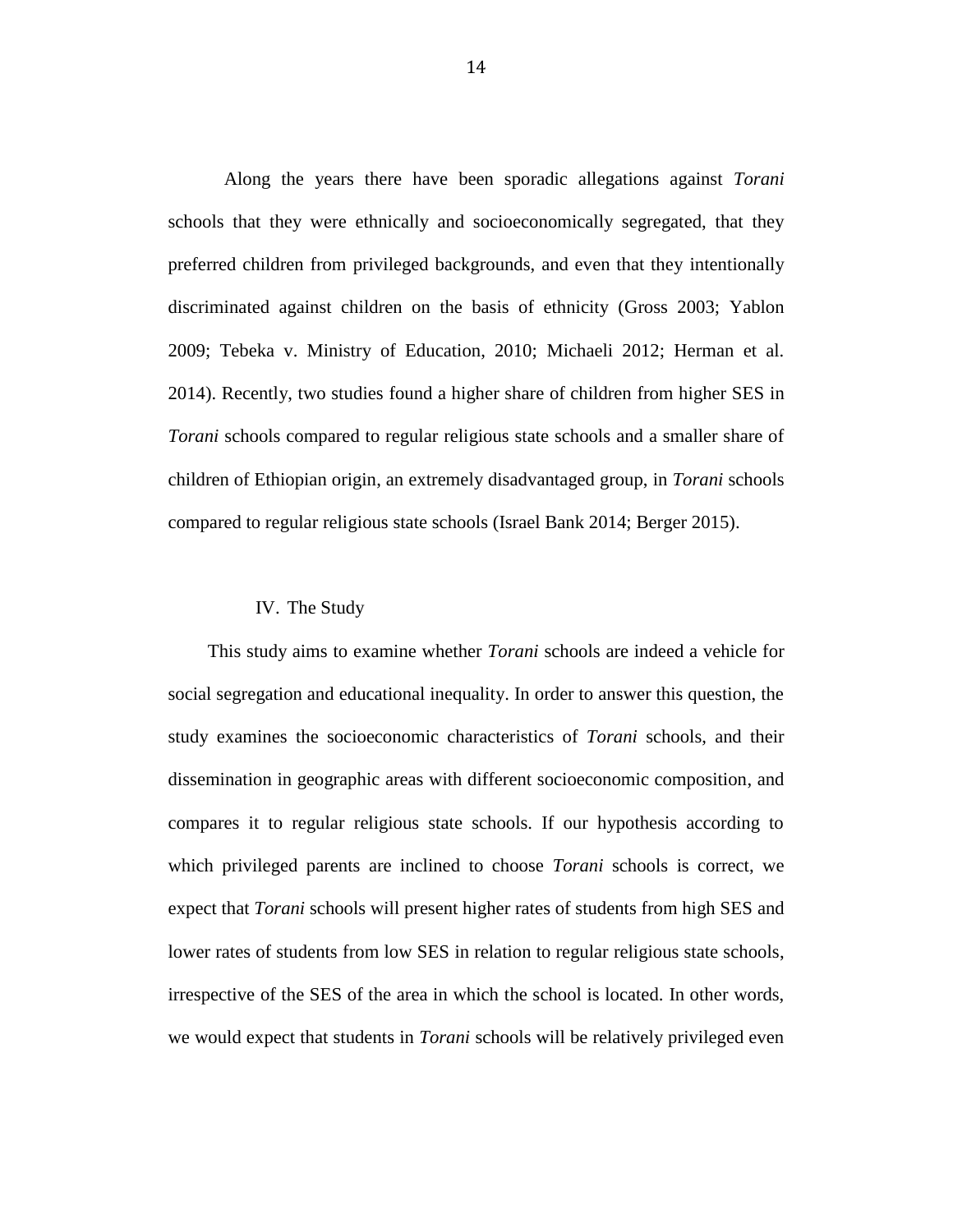in underprivileged areas. Additionally, we expect *Torani* schools to be especially prevalent in areas with low SES, in which regular state schools are especially unattractive to privileged families due to presumed negative peer effects. While we are interested both in SES segregation and ethnic segregation, we did not have access to data concerning the ethnicity of students, and therefore our study examines only SES segregation. However, ethnicity and SES are strongly correlated in Israel, and therefore findings of SES segregation indicate the existence also of ethnic segregation.

To examine the abovementioned hypotheses we ran three tests:

- 1. We compared the SES composition in *Torani* schools and regular religious state schools, our hypothesis being that in *Torani* schools there would be a larger share of children from higher SES and a lower share of children from lower SES. This hypothesis was corroborated in previous research (The Israel Bank 2014; Berger 2015).
- 2. We examined the correlation between the socioeconomic composition of students in *Torani* schools and that of the general population in the geographic area in which the schools are located and compared it to the correlation between student composition and general population in regular religious state schools. If *Torani* schools are indeed socially segregated, we expect to find weaker correlations between the schools' composition and the general population characteristics than those between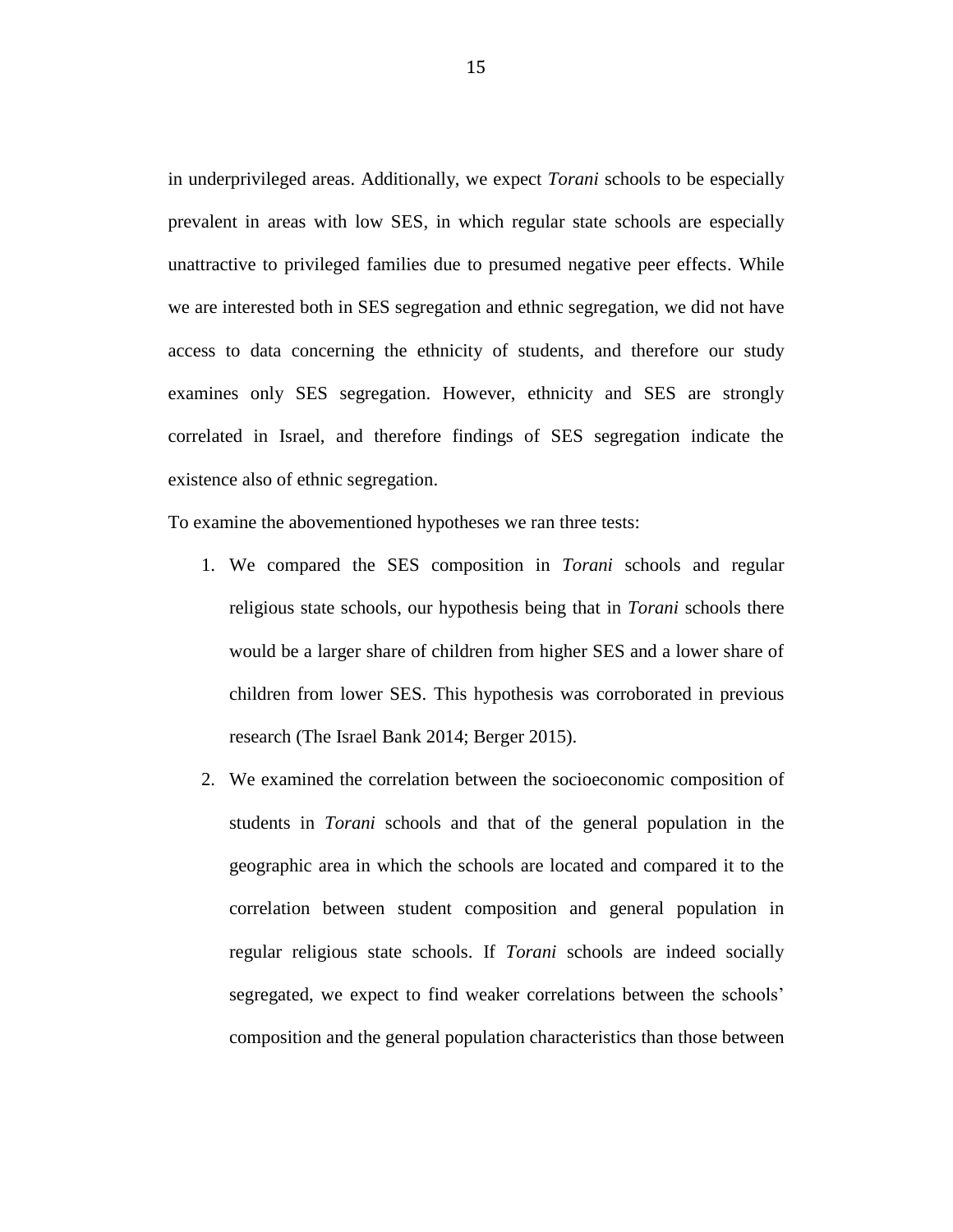regular religious state schools (that enroll all students in their area) and their geographical area.

- 3. We examined the distribution of *Torani* schools versus regular religious state schools in localities with different SES characteristics. We hypothesize that *Torani* schools will be more prevalent in areas with lower average SES, because privileged parents in poor localities are more motivated to extract their children from state schools than parents in wealthy localities, in which peer effects are positive within the regular state school system. To complement this test we also examined the distribution of new religious state schools (both *Torani* and non-*Torani*) established between the years 2000-2013, hypothesizing that more *Torani* schools were established in poor localities than in privileged ones.
- a) The population, Sources of Information, and Variables

The population of this study is religious state schools in Israel, including both regular religious state schools and *Torani* state schools. There is no formal institutional distinction between *Torani* and regular religious state schools in the Ministry of Education's (MoE) formal information. In order to distinguish between them we followed the indicator of gender separation, which is available for schools in the MoE database, and is one of the primary characteristics of *Torani* schools. We coded religious state schools in which all classes were gender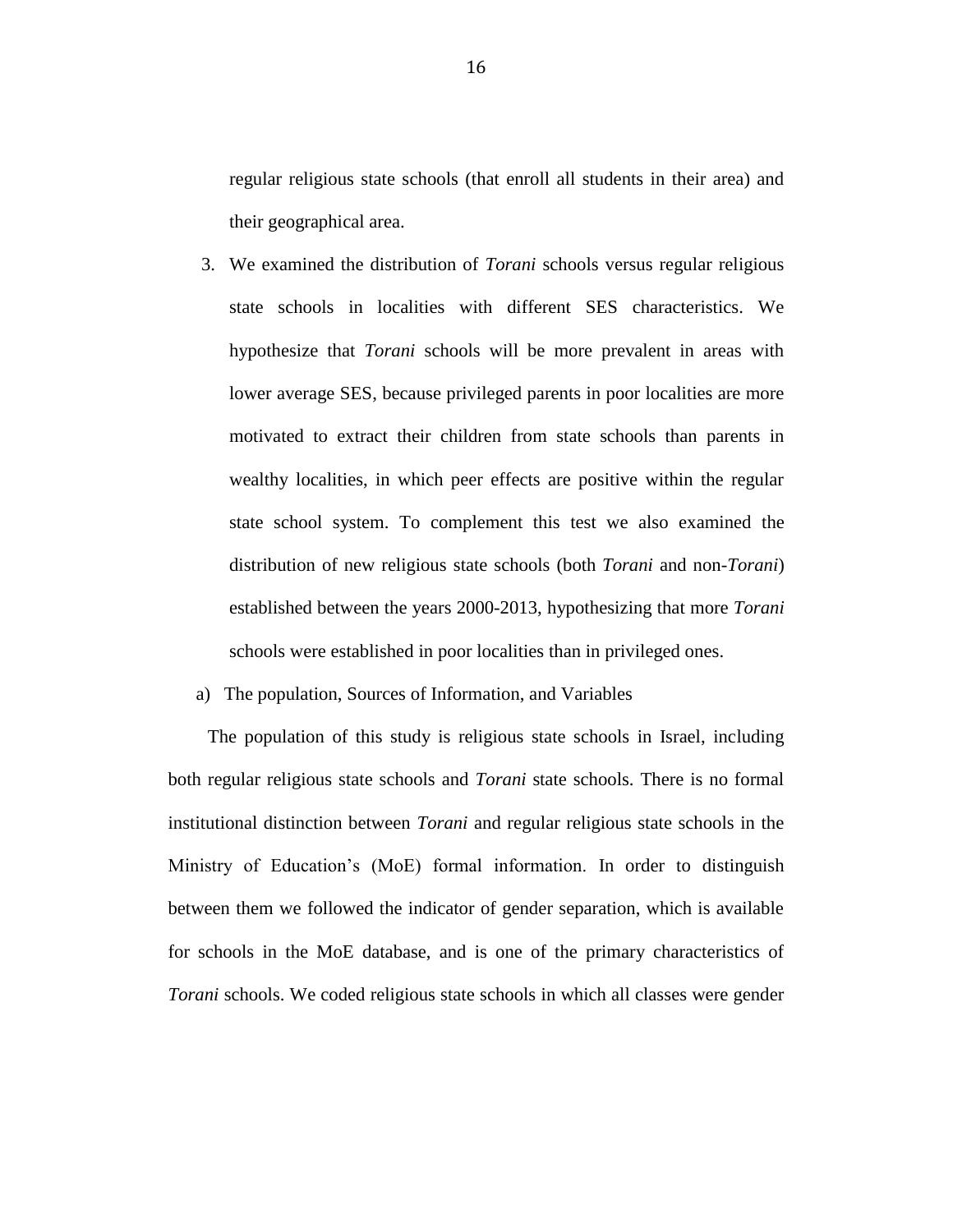separated "*Torani"*, and coded religious state schools that some or all classes were coeducational "regular religious state schools".<sup>8</sup>

As mentioned above, the study applies only to *Torani* schools that are state schools, despite the fact that there are also several non-state *Torani* schools. The reason these are not part of our study is that they are hard to track in the MoE database. More specifically, it is hard to distinguish *Torani* recognized schools from Ultra-orthodox schools that are also non-state, gender separated schools, but serve a different social category. Although non-state *Torani* schools are not a part of this study, it is reasonable to assume that the findings concerning the gap in SES between religious state schools and *Torani* schools is at least as large as the one between regular religious state schools and non-state *Torani* schools, because the characteristics that make *Torani* schools segregated, primarily tuition and selective admission policies, are even more extreme in non-state schools.<sup>9</sup>

Additionally, while we do not have any formal number of non-state Torani schools, the estimated number does not exceed 10% of all *Torani* schools (Berger 2015).

<sup>&</sup>lt;sup>8</sup> *Torani* schools include, therefore, both schools that were completely single sex (all boys or all girls) and coeducational schools in which all classes were separated. We classified a class as single sex when all students were of the same sex, or when in a class of 10 or above students there was 1 student of the opposite sex, under the assumption that this is due to a mistake in the MoE database.  $9^9$  For a discussion of these characteristics, see infra part V.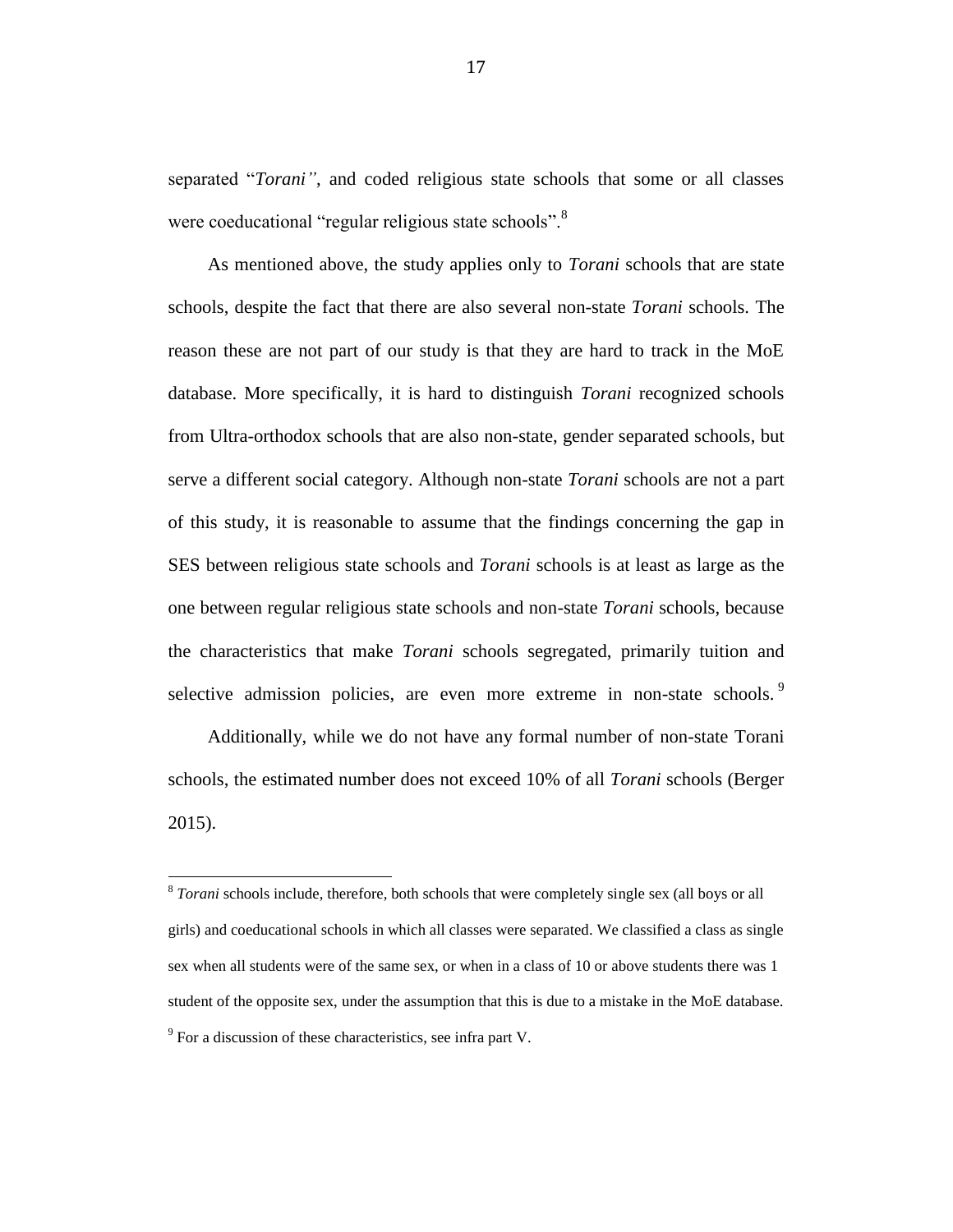The sample used for the study concerns fifth grade students from the religious state sector in the years 2012-2013. We assume that fifth grade students in a certain school reflect the SES characteristics of all students in a specific school.

The database consists of the integration of three sources of information:

- 1. Information concerning gender distribution within classes in schools in the religious state sector in the years 2012-2013. The information was collected from a MoE web-based system called: "Wide Perspectives – Education Numbers".
- 2. Data concerning the shares of students from low/medium/high SES in each school. The information was derived from reports published by the MoE following the 'Growth and Effectiveness Measures for Schools', the Israeli National Standardized Student Assessment. The data refers to students who participated in the assessment in the years 2012 and 2013. This database has various limitations that induced us to remove some of the religious state schools from the sample used in the study. From the 416 religious state schools that operated in Israel in at least one of the years 2012-2013, the sample includes 332 ( $N = 332$ ), approximately 80% of the schools (for a detailed description see Appendix 1). As mentioned above, this database does not include data concerning ethnicity.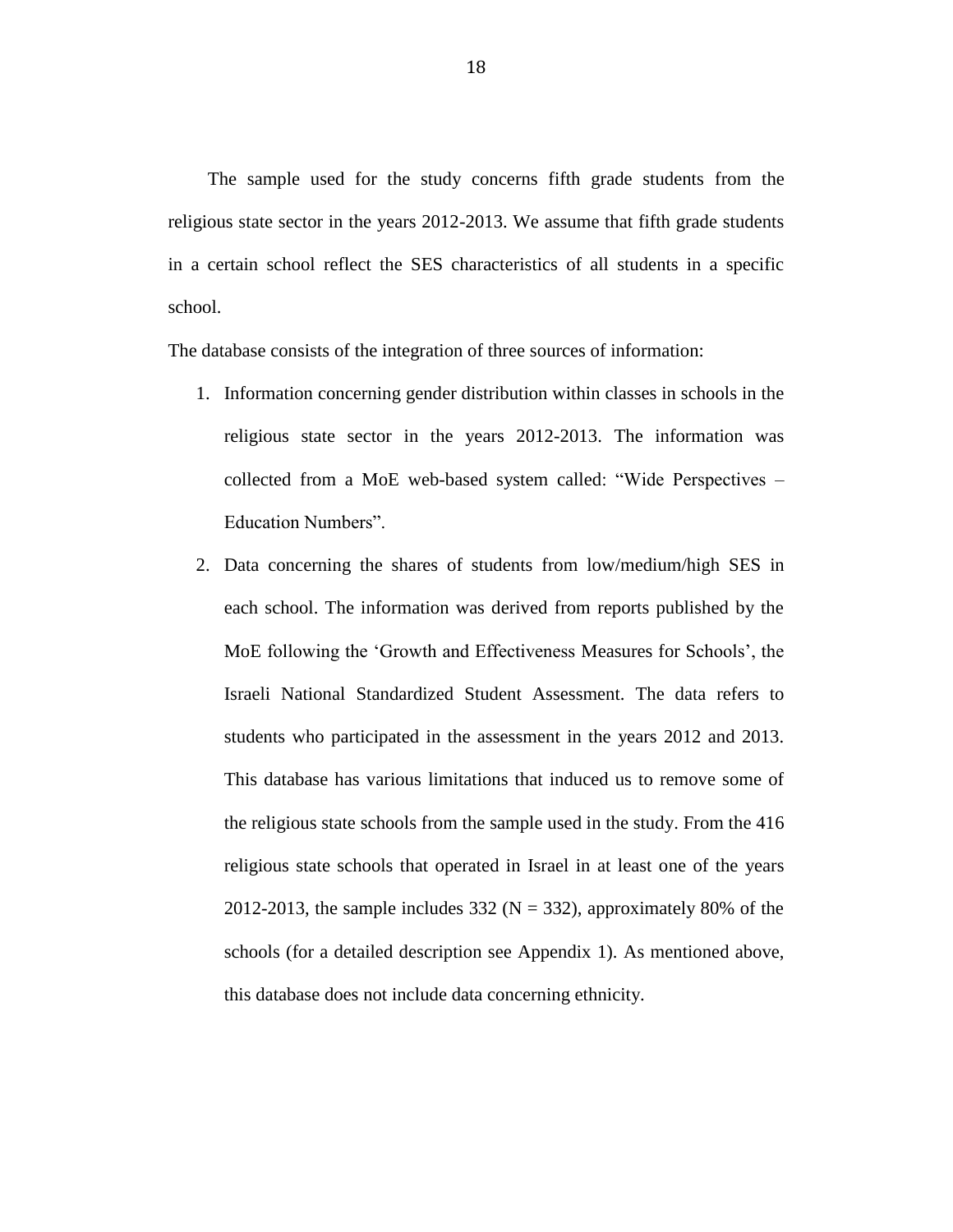3. The data concerning the SES of the geographical area in which schools were located were derived from The Israel Central Bureau of Statistics (ICBS) publications regarding the socioeconomic characteristics of geographic units in Israel based on the last population census performed in Israel in 2008. The ICBS data concerning SES of geographical units is organized in two kinds of indexes: SES of local authorities; and SES of statistical areas.<sup>10</sup> The former examines the SES of all local authorities in Israel, and divides them into ten clusters according to SES. The index covers each and every school in the sample, however it refers to local authorities as a whole, assigning a single ranking to each, and cannot express differences in SES *within* local authorities. In major cities, such as Tel Aviv and Jerusalem the variance between different parts of the city can be substantial. The second index, SES of statistical areas, measures SES of smaller, more homogeneous units such as neighborhoods, and can therefore more accurately reflect upon the SES of the area in which schools are located. The ICBS divides statistical areas into 20 clusters according to SES. The downside of this index is that it is only available for urban concentrations with more than 10,000 residents, and therefore does not include all the schools in the original sample  $(N = 256)$ . Most notably, it does not include schools in the West Bank settlements, in which

l

 $10$  The variables used by ICBS in determining the SES indexes are listed in Appendix 2.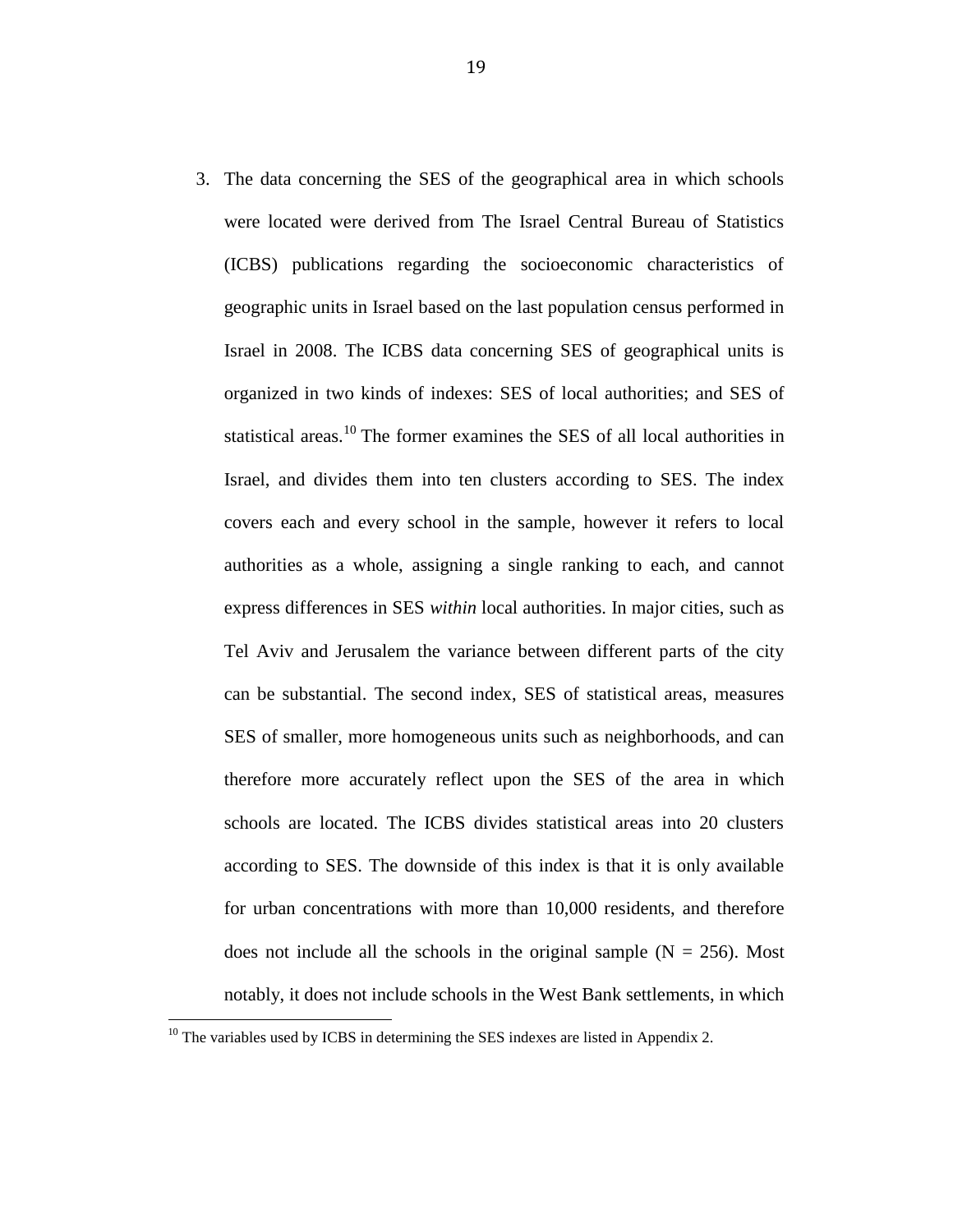*Torani* schools abound. In order to make full use of the advantages of both measures, and to enhance the validity of the findings, we incorporate both indexes into the study, running the relevant tests twice. Additionally, we ran extra tests to ensure that both samples are representative (for a detailed description, see Appendix 3).

| <b>Variable</b>       | <b>Meaning</b>                                                  |
|-----------------------|-----------------------------------------------------------------|
| <b>SchoolReligion</b> | An indicator variable used to distinguish between <i>Torani</i> |
|                       | $(1)$ and regular religious state schools $(0)$                 |
| LowSES                | The share of fifth grade students of low SES in the school      |
|                       | $(0-100\%)$                                                     |
| <i>MediumSES</i>      | The share of fifth grade students of medium SES in the          |
|                       | school (0-100%)                                                 |
| HighSES               | The share of fifth grade students of high SES in the            |
|                       | school (0-100%)                                                 |
| LA-SES                | The SES cluster of the local authority in which the school      |
|                       | is located $(1-10)$                                             |
| SA-SES                | The SES cluster of the statistical area in which the school     |
|                       | is located $(1-20)$                                             |

**Table 1: The Variables in the Study**

### b) Test  $1 -$  Findings

The SES composition in *Torani* schools and regular religious state schools matched our expectations. An independent samples T-Test was conducted to compare the means of the share of low SES, medium SES and high SES students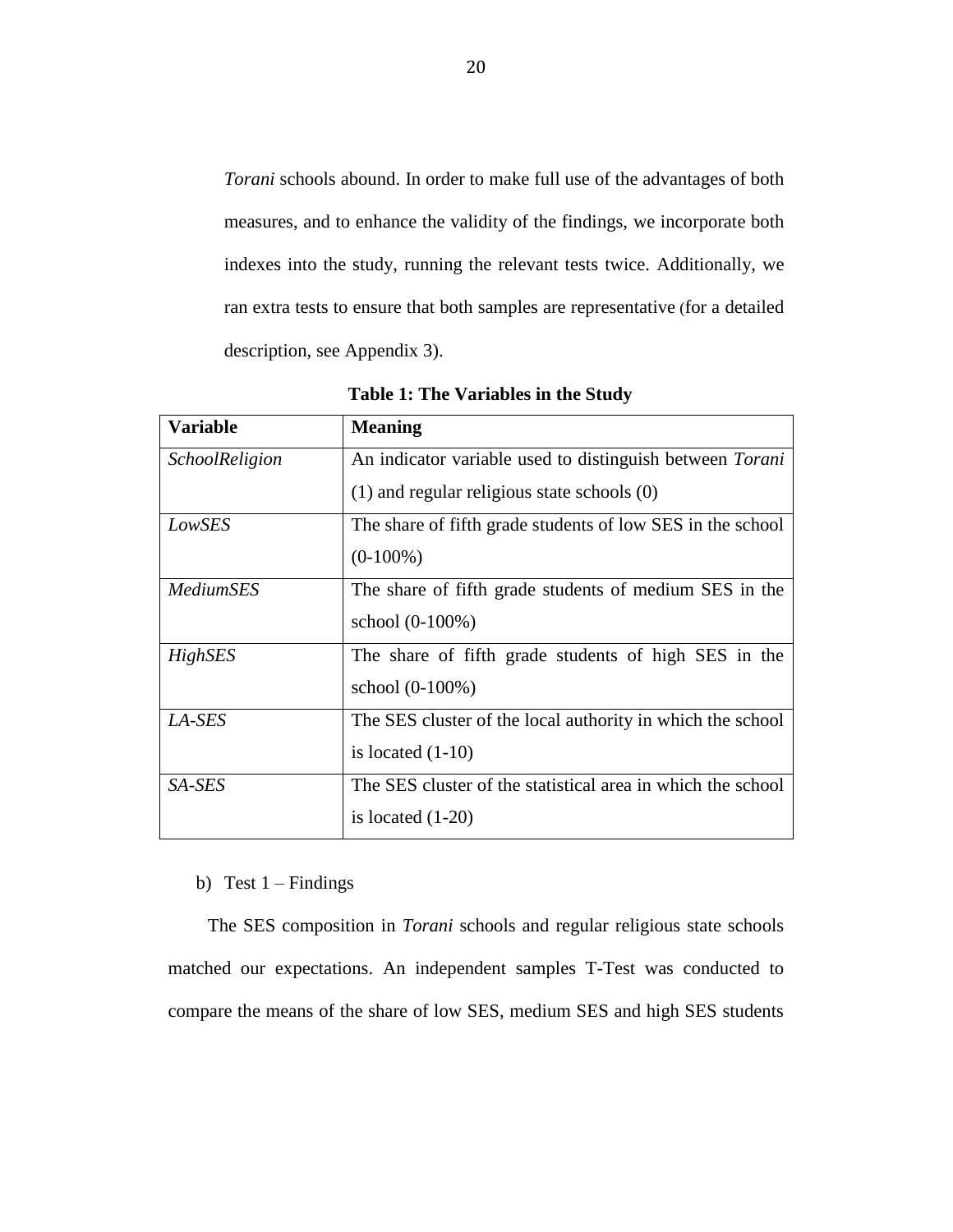in *Torani* schools and regular religious. The share of students from low SES attending *Torani* schools was significantly lower than the share of students from low SES attending regular religious state schools, *T (267) = 6.24, P < 0.0001*. The share of students from high SES attending *Torani* schools was significantly higher than their share in regular religious schools, *T (328) = -3.54, P = 0.0002.* No significant difference was found between the two types of schools with regard to the share of students from medium SES,  $T(325) = -1.23$ ,  $P = 0.1096$ .

We repeated this test, restricting it only to settlements in which there was at least one school of each kind – *Torani* and regular religious state school – meaning that parents could choose between the two kinds of schools  $(N = 204)$ . The tendencies we found were compatible with the findings described above, and the differences in shares of students from low SES and high SES were significant.

Table 2 summarize the differences in SES composition between *Torani* schools and regular religious state schools.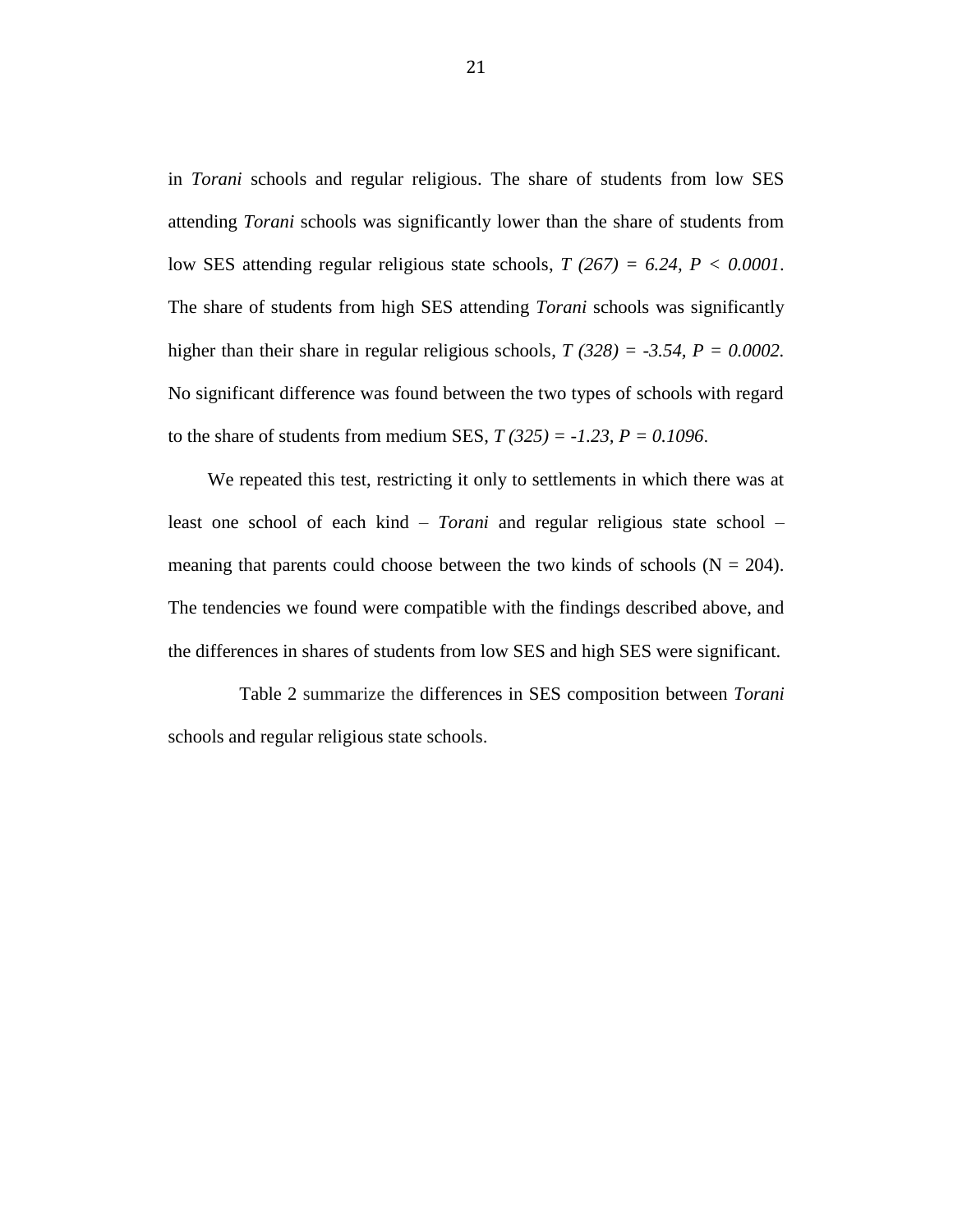| Table 2: Average share of students from low/medium/high SES in Torani |
|-----------------------------------------------------------------------|
| schools and regular religious state schools                           |

|                  | <b>Regular</b><br>religious state | <b>Torani Schools</b> |
|------------------|-----------------------------------|-----------------------|
|                  | schools                           |                       |
| $\overline{N}$   | 174                               | 158                   |
| LowSES           | 26.0%                             | 11.6%                 |
| <b>MediumSES</b> | 45.3%                             | 48.4%                 |
| HighSES          | 28.7%                             | 40.0%                 |
| Total            | 100%                              | 100%                  |

Using Cohen's d, we measured the effect size of the difference between *Torani* and regular religious state schools in shares of students from different SES. The effects size for the share of students from low SES was high *(d = 0.70)*, and for students for high SES were moderate  $(d = 0.39)$ . Only small effect sizes were measured between the two kinds of schools concerning the share of students from medium SES *(d = 0.13)*.

#### c) Test  $2 -$  Findings

The comparison between the rate of children from low SES in *Torani* schools and the SES composition of their geographical surroundings matched our hypothesis. The correlation between the rate of students from low SES in Torani schools and in the geographical surrounding was significantly lower than the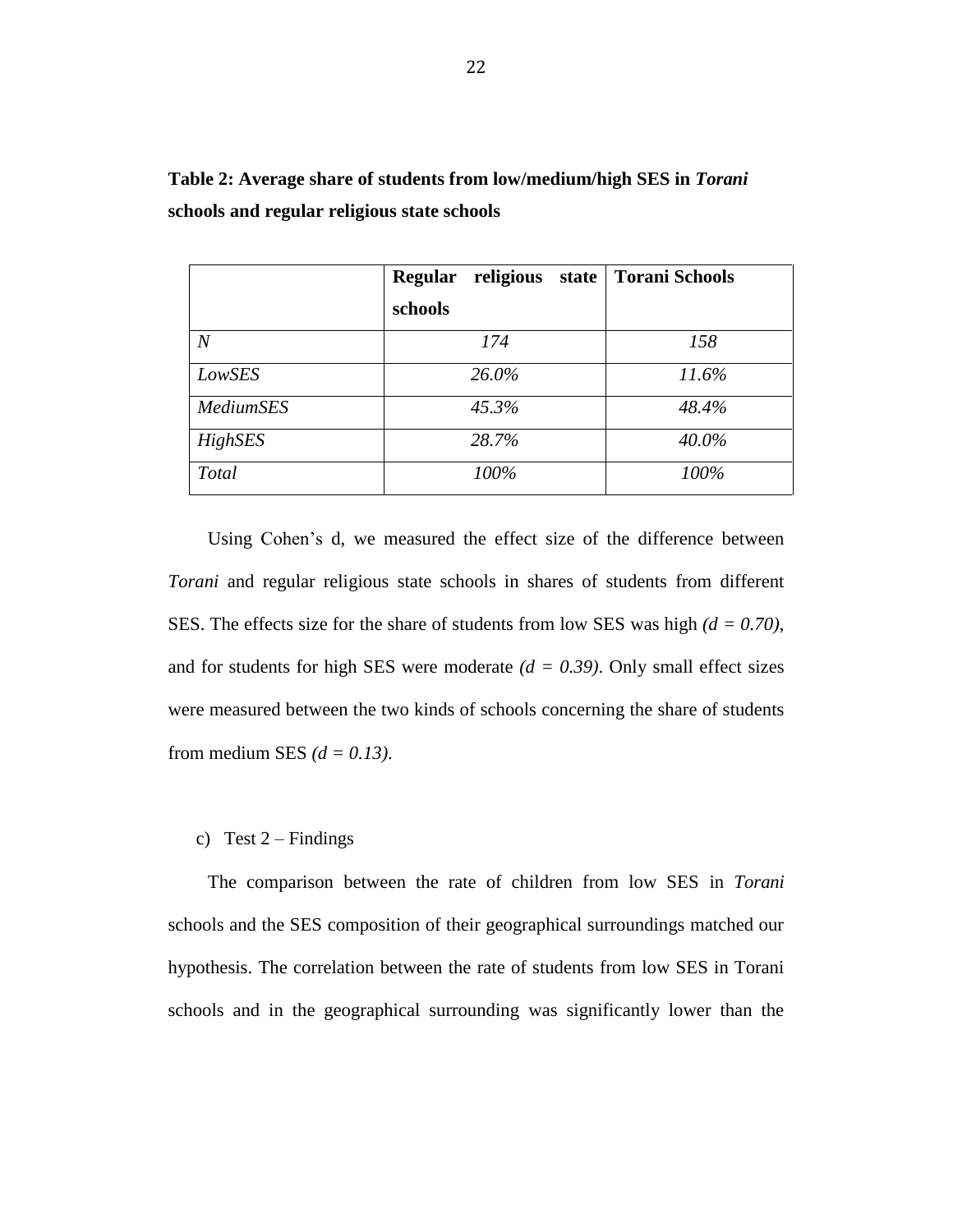correlation between the rate of children from low SES in regular religious state schools and the SES of the geographical surroundings. We compared the two sets of correlations using Fisher's Z transformation and a significant difference was found when we checked both variables of local SES: SES of the local authority *(LA-SES), Z = -3.09, P-value = 0.0010*; and SES of the statistical area *(SA-SES), Z = -2.60, P-value = 0.0047*.

Table 3 and Diagrams 1 and 2 show the differences between *Torani* and regular religious state schools regarding the correlation between students from low SES in schools and the geographical surroundings.

**Table 3: Spearman's correlation coefficient between SES of the geographic area of the school and the share of low SES students in school, in Torani and regular religious state schools**

|                | LA-SES          |                | SA-SES                            |           |  |
|----------------|-----------------|----------------|-----------------------------------|-----------|--|
|                | Regular Schools | Torani Schools | Regular Schools<br>Torani Schools |           |  |
| $\overline{N}$ | '74             | 158            | 139                               | 117       |  |
| Spearman's rho | $-0.45**$       | $-0.15*$       | $-0.68**$                         | $-0.46**$ |  |

**\*P ≤ 0.1 \*\*P ≤ 0.0001**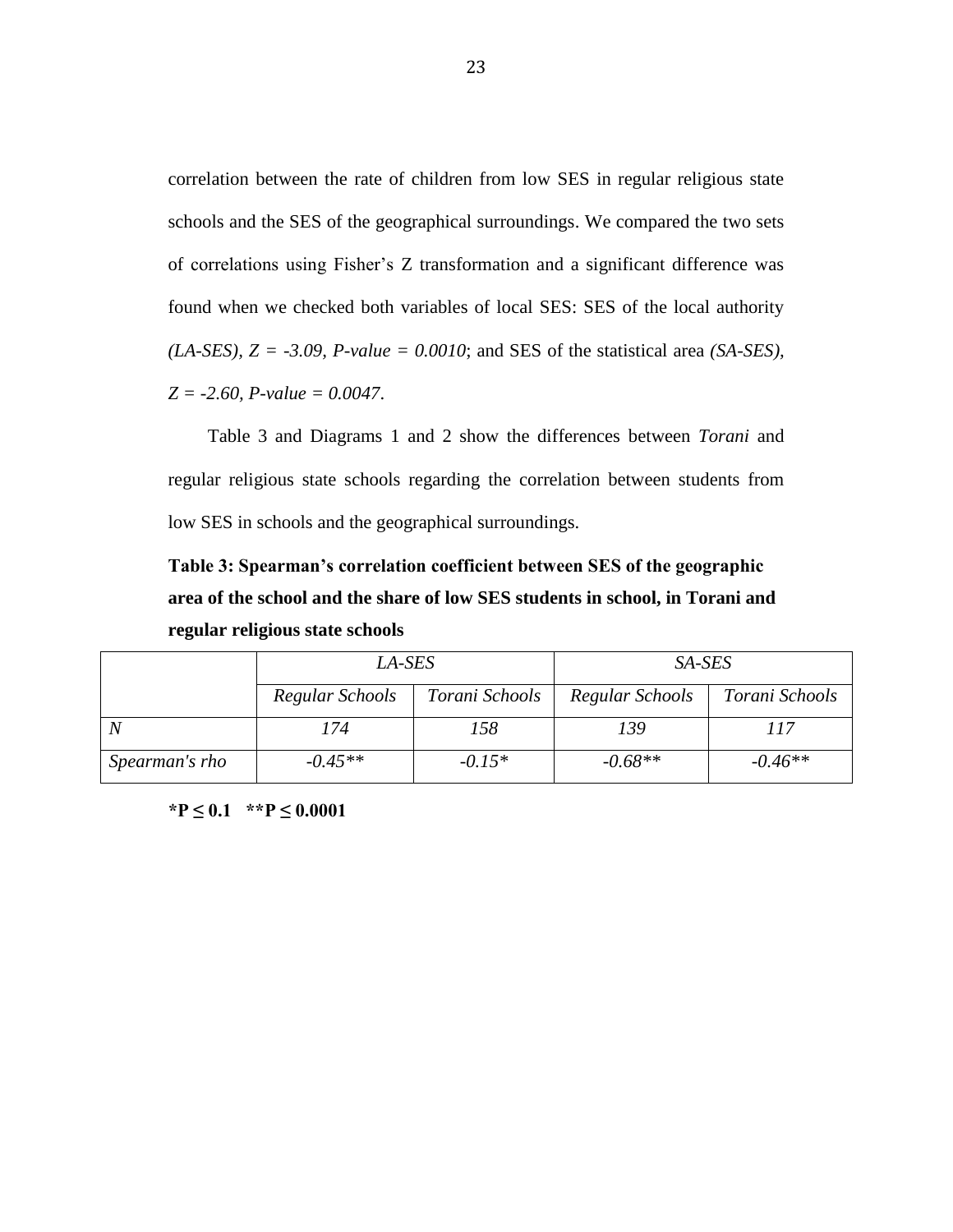

**Diagram 2: Rate of Children from Low SES in Torani and Regular Schools, According to the SES of the Statistical Area (SA-SES)**



**Diagram 1: Rate of Children from Low SES in Torani and Regular**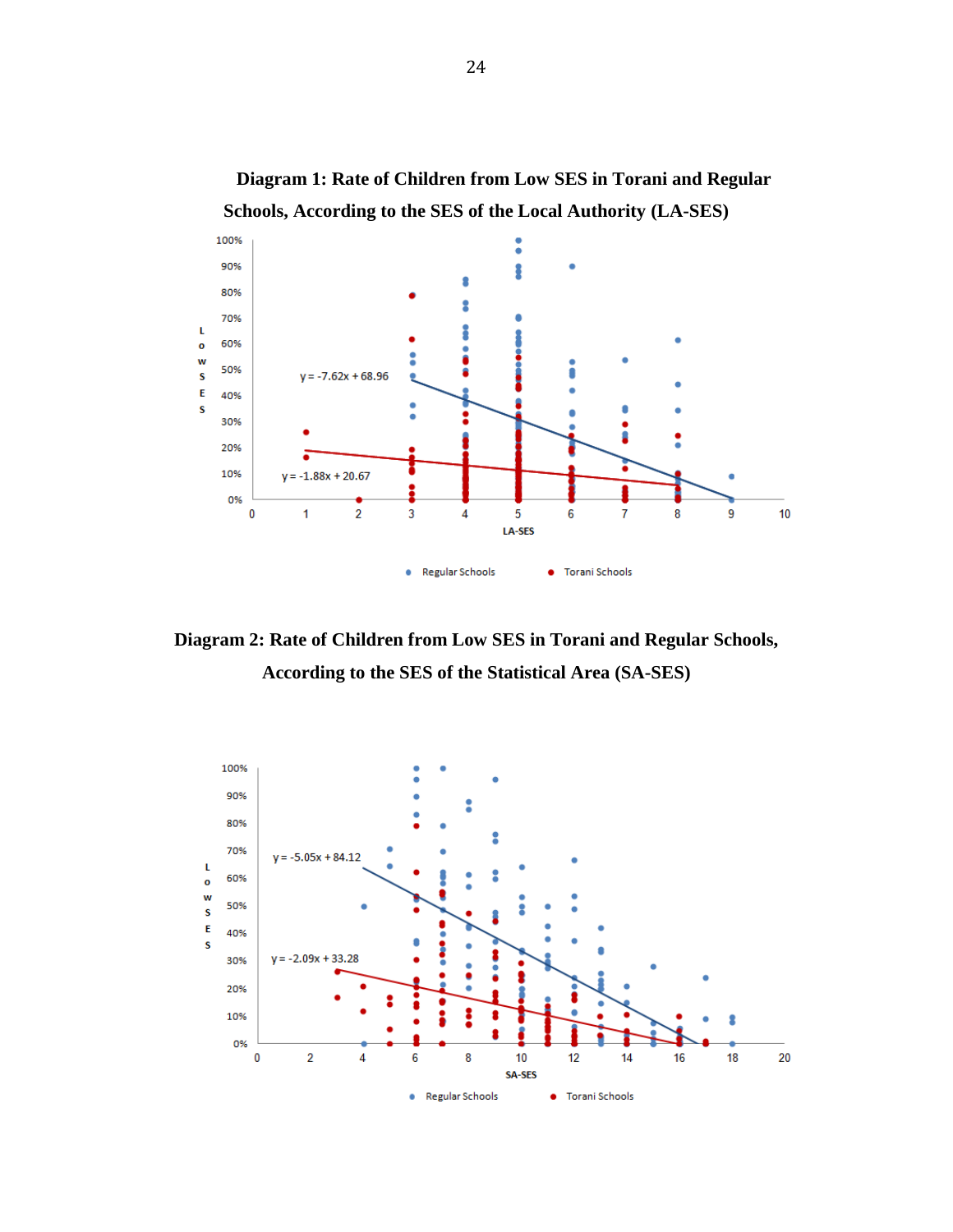d) Test 3 – Findings

The examination of the geographical dissemination of *Torani* schools shows that, as we expected, they are more prevalent in low SES local authorities and low SES statistical areas. Tables 4 and 5 show the distribution of *Torani* schools in localities according to their SES.

**Table 4: The distribution of Torani and regular religious state schools in Local Authorities according to the LA-SES**

|                 |     | 1-3   | 4-5   | $6 - 7$ | $8 - 10$ |
|-----------------|-----|-------|-------|---------|----------|
| Regular Schools | 74  | 3.4%  | 56.3% | 21.8%   | 18.4%    |
| Torani Schools  | '58 | 10.1% | 69.6% | 16.5%   | 3.8%     |

**Table 5: The distribution of Torani and regular religious state schools in Statistical Areas according to the SA-SES** 

|                 |     | 1-6   | 7-10  | 11-14 | $15 - 20$ |
|-----------------|-----|-------|-------|-------|-----------|
| Regular Schools | '39 | 8.6%  | 41.0% | 33.1% | 17.3%     |
| Torani Schools  | 117 | 20.5% | 43.6% | 29.9% | 6.0%      |

We performed Chi square test to check whether the differences in the distributions of the schools (*Torani* v. regular religious state schools) are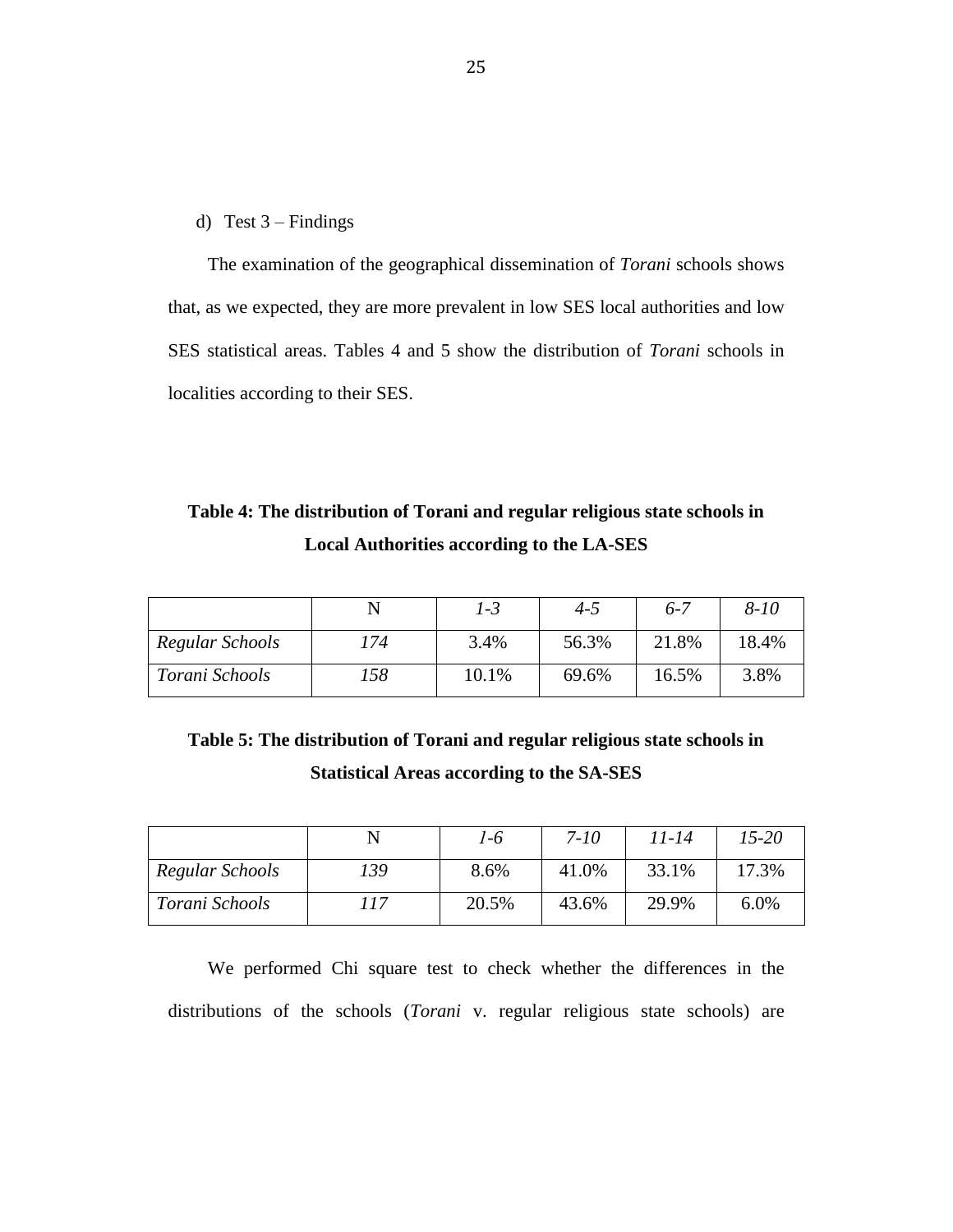significant. Significant differences were found in both cases: the distribution in Local Authorities,  $\chi^2(3) = 24.56$ , P < 0.0001, and the distribution in Statistical Areas,  $\chi^2(3) = 13.36$ , P = 0.0039. The findings show that the demand for *Torani* schools is not synchronized with high SES, and is influenced by the SES of the area, being especially popular in areas of low SES.

Moreover, examining the rate of new religious state schools established between the years 2000-2013 shows that while the number of regular religious state schools has stayed stable, and even declined, there has been an upsurge in new *Torani* schools established. What is even more interesting is that the new *Torani* schools have been established predominantly in localities from low SES.

**Diagram 3: Number of Torani and Regular Schools, According to the SES of the Local Authority (LA-SES), 2000-2013)**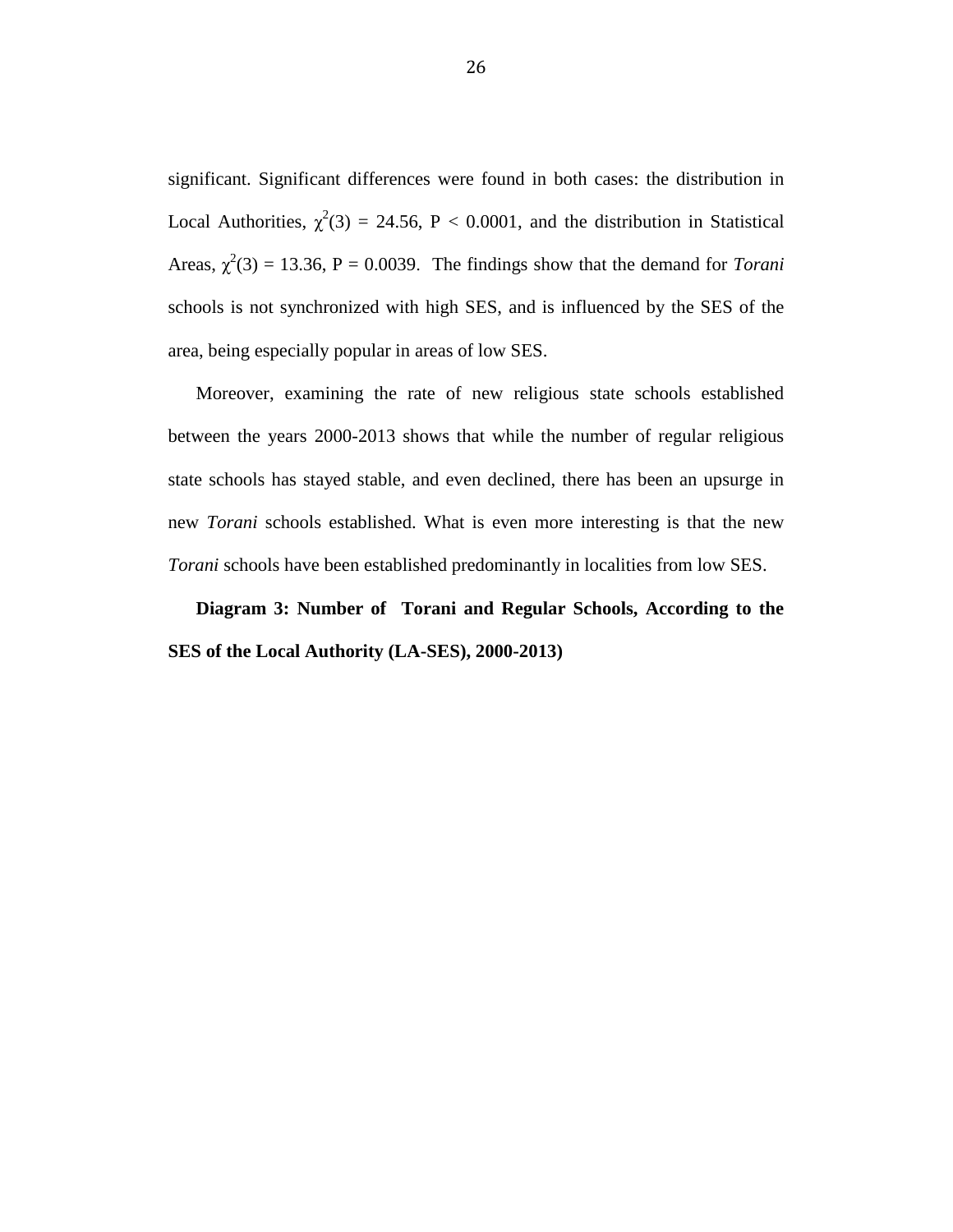

#### V. Discussion

The findings of the first two tests presented above show that *Torani* schools serve a higher share of students from higher SES, and a lower share than students from low SES than regular religious state schools, irrespective of the SES of the area in which the school is located. This raises concerns as to the whether they conform to the goals of social integration and equal opportunity. Regular religious state schools, and the students who attend them, are disadvantaged by this disparity, because they are required to serve a larger share of students from low SES who are typically lower achievers, more expensive to educate, and may cause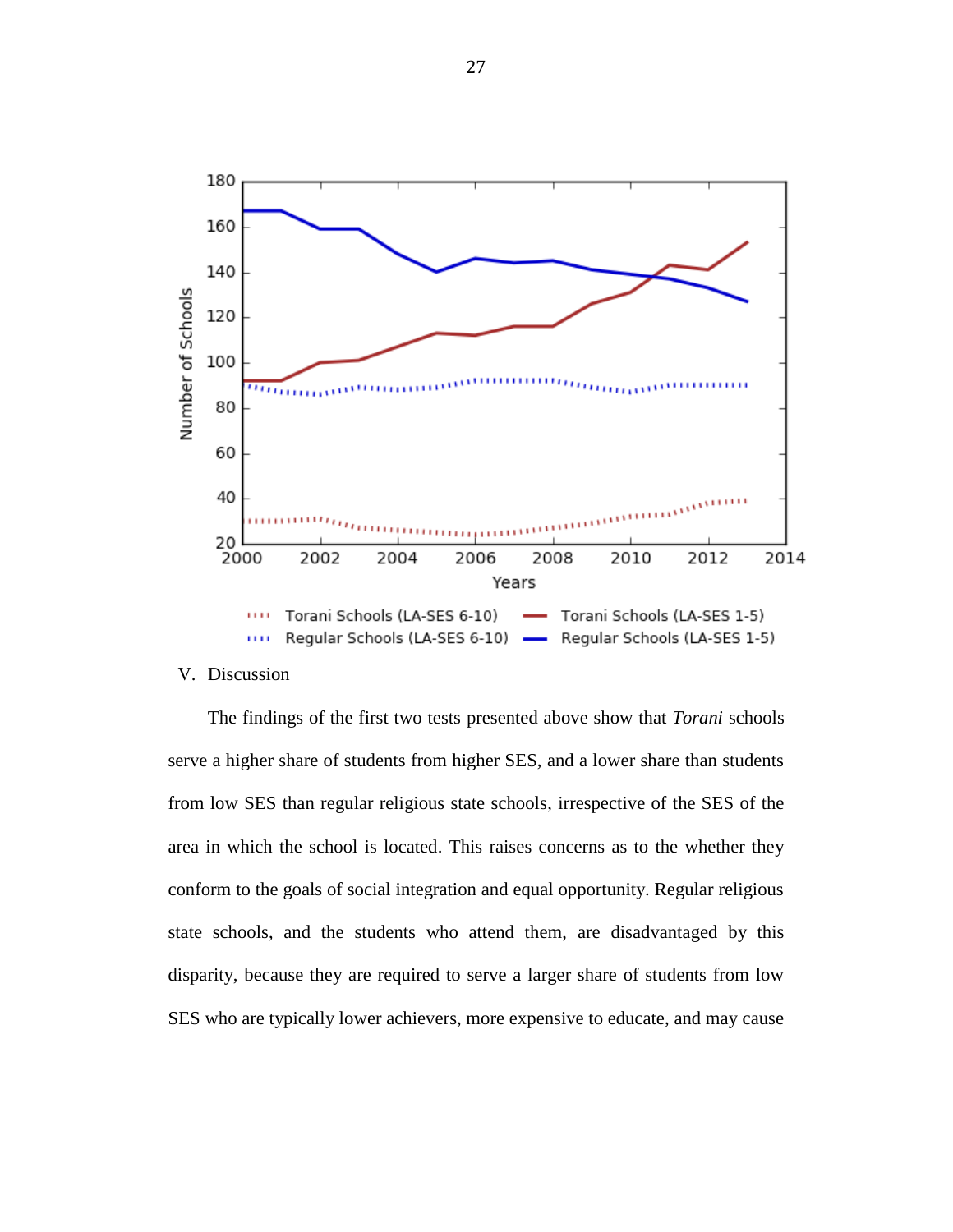negative peer effects (Kahlenberg 2011; Rumberger & Palardy 2005; Rothstein 2004).

The second test shows that *Torani* schools not only teach a smaller share of students from low SES, but also that *Torani* schools do not reflect the SES of the area in which they are located, and their student body is composed of significantly wealthier students. This means, simply put, that *Torani* schools create creaming. Instead of appealing equally to students of all SES, *Torani* schools attract and enroll the wealthier students in the area, leaving the more disadvantaged students in the regular religious state schools. It is widely accepted that creaming is a negative phenomenon that is destructive to schools, and therefore a target for education law and policy regulation.

One might argue that these findings do not entail that privileged parents are attracted to *Torani* schools but rather that the religious community that seeks education in *Torani* schools also happens to be characterized by high SES.<sup>11</sup> The third test disproves this explanation.

The third test shows a higher tendency to establish *Torani* schools in areas of low SES. *Torani* schools have proliferated since the year 2000, predominantly in areas of low SES. This might seem surprising, given that *Torani* schools serve higher shares of high SES students. This finding, therefore, shows that the

 $11$  It is definitely plausible that certain sub-communities share, in addition to religious characteristics, also socioeconomic characteristics.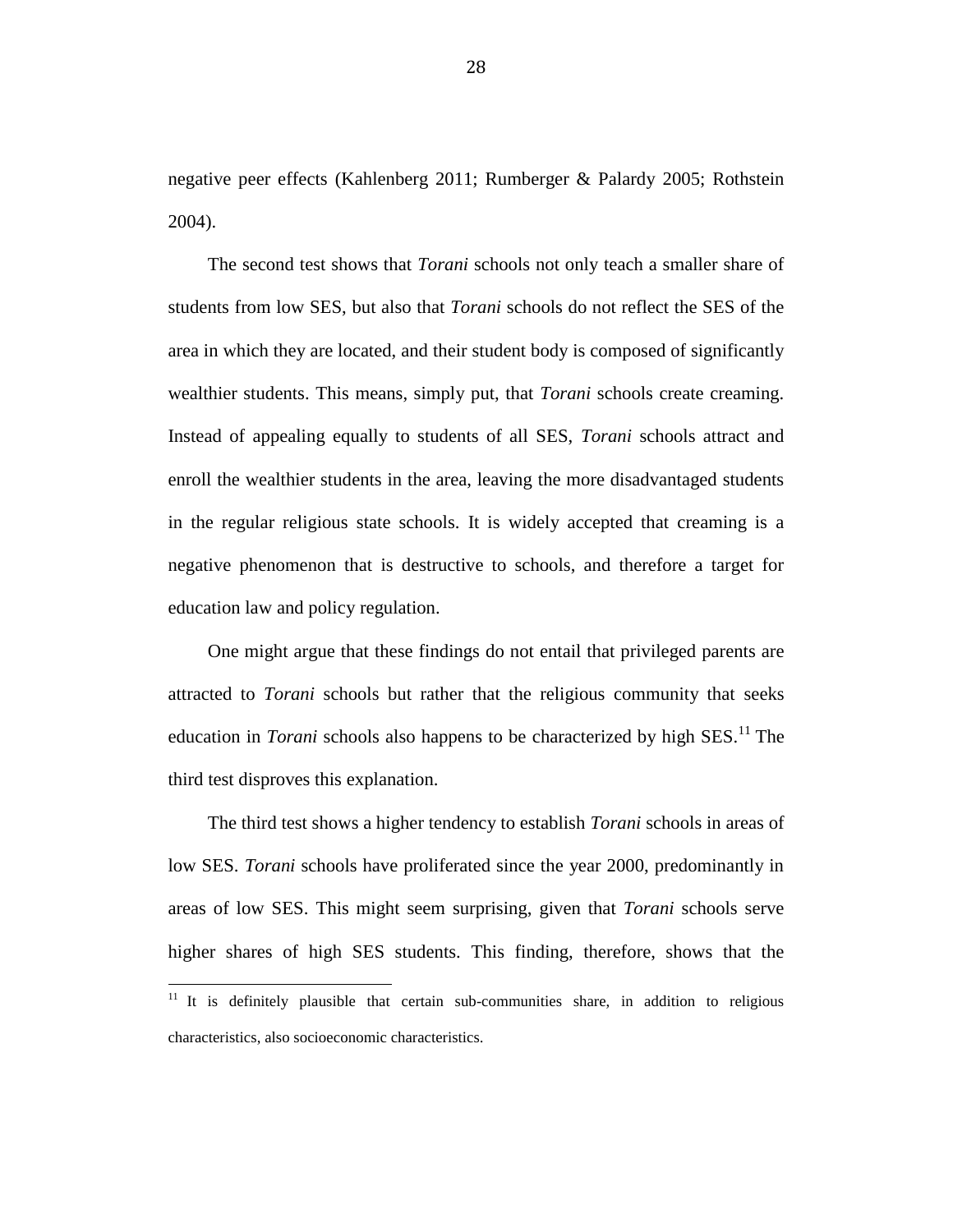preference toward attending *Torani* schools is not uniform in all levels of the area's SES. High SES families are more likely to send their children to *Torani* schools when they live in low SES areas than when they live in areas of high SES. This can be explained by the fact that in areas of low SES regular state schools, that reflect the population, serve predominantly children from underprivileged families, and the peer effects in them are expected to be negative. Therefore, privileged parents are especially likely to seek segregative alternatives to regular state schools in these areas, and it is not surprising that the demand for *Torani* schools is particularly high. In areas of high SES, on the other hand, regular state schools that reflect the population serve students of higher SES and higher achievers. Accordingly the peer effects in regular religious state schools are likely to be positive, and the motivation for seeking alternatives for state schools declines.<sup>12</sup> Underprivileged students in areas of low SES are unlikely to be able to

<sup>&</sup>lt;sup>12</sup> Another relevant social process that helps explain these finding is that in the past two decades, organized groups of young, privileged Ultra-Orthodox Zionist families have moved to peripheral towns in an ideological social movement aimed at socially and religiously empowering these towns. In some of these cases, despite the fact that the group tried to socially integrate into the local community, once children reached the age of formal schooling, parents were unwilling to enroll their children to local religious state schools, that, in their view, compromised the education of their children, and *Torani* schools were established (Herman et al. 2014). An alternative explanation for the relative unpopularity of *Torani* schools in areas of high SES, could be that high SES families send their children to other kinds of creaming schools such as private elitist schools,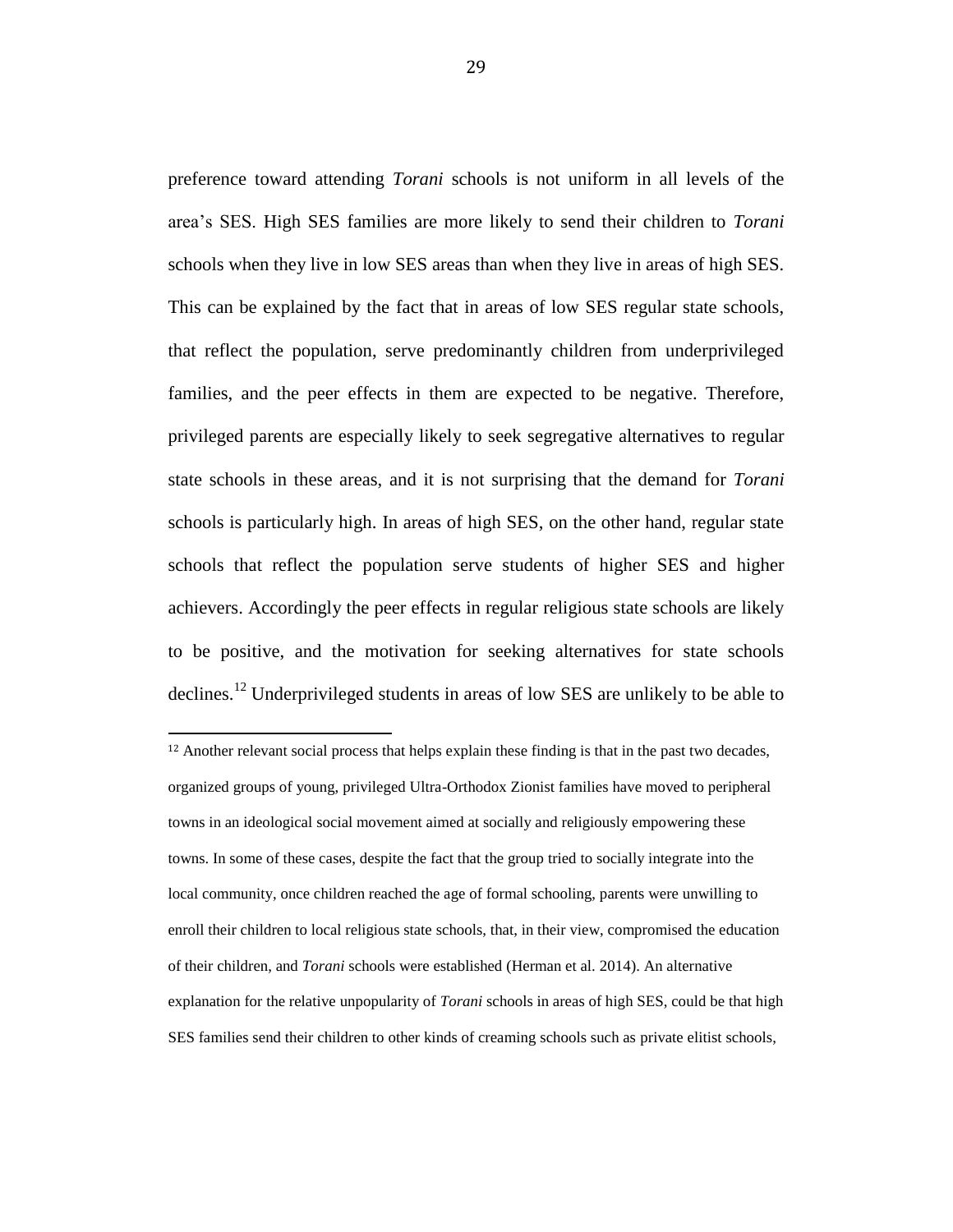access *Torani* schools because of several direct and indirect barriers that will be described shortly.

Due to the correlation between SES and ethnicity in Israel, the findings also suggest that *Torani* schools are also segregated along ethnicity.

Admittedly, the study conducted here cannot offer any definitive insights as to the actual motivations that direct parental decision-making. It does not shed light on whether parents actually choosing *Torani* schools do so because of the schools' religious nature or because they seek elitist and segregated education (or, what is also quite possible – a combination of both).<sup>13</sup> In terms of education policy and law, the *de facto* segregation and creaming that the study uncovers suffices to justify state intervention, regardless of the motivations that drive them. However, the tests, and especially the third test, also suggest, in our view, that the motivations for creating *Torani* schools, at least in areas of low SES, are

including non-state *Torani* schools. However this can only be part of the explanation, because there are only a handful of non-state *Torani* schools operating. As to other elitist schools, religious families in Israel rarely enroll their children in non-religious schools. Therefore, in the absence of *Torani* schools, it is safe to assume that these children attend regular religious state schools.

 $\overline{a}$ 

 $13$  Yablon (2009) conducted a qualitative study using interviews in order to examine parental motivations in choosing between regular religious state schools and *Torani* schools, and found that religious motivations were secondary to considerations of gaining educational advantage. However Yablon's study has a crucial shortcoming because it interviews parents in the state system with regard to the choice of non-state *Torani* schools.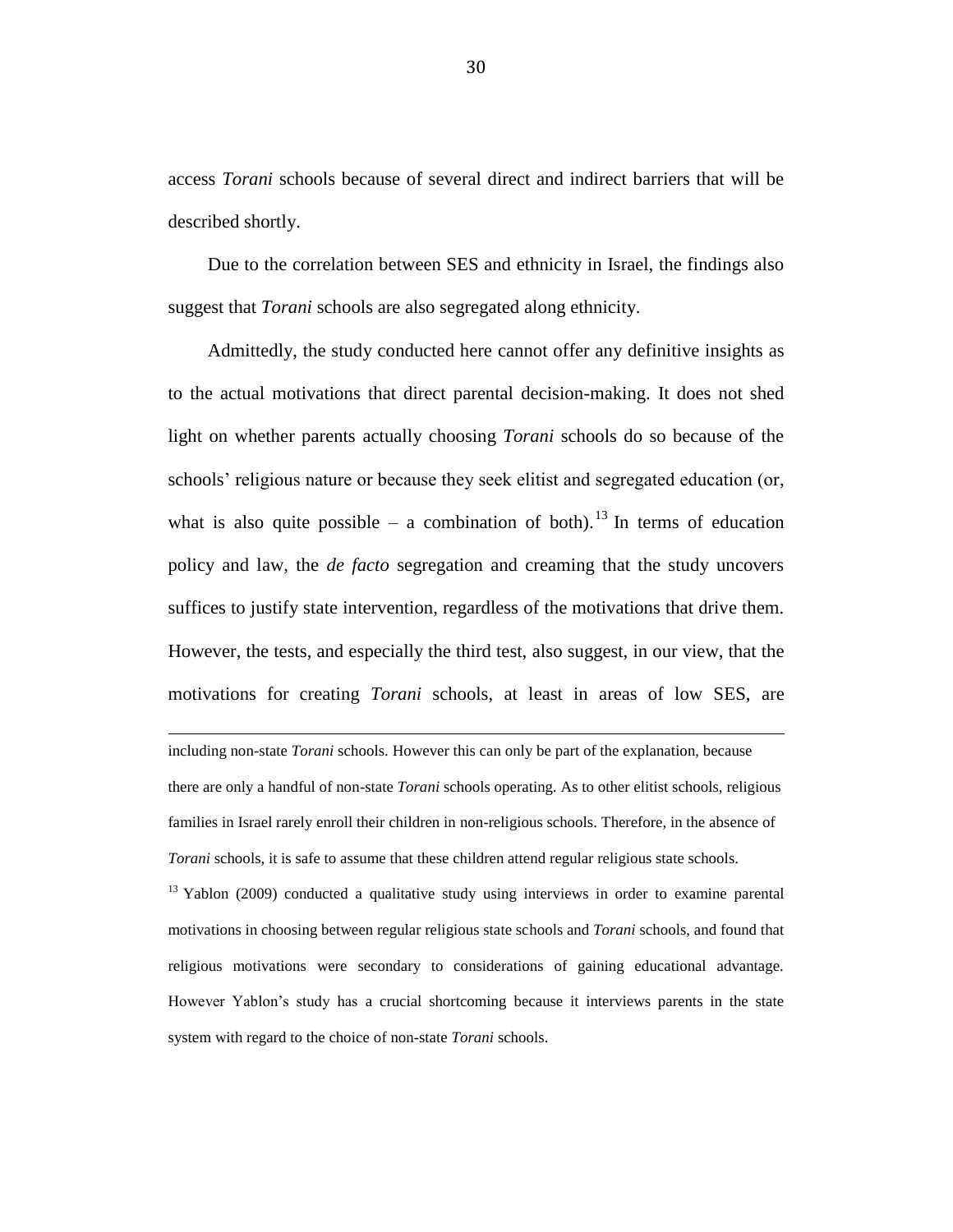predominantly elitist. The fact that *Torani* schools are especially prevalent in low SES areas indicates that the dissatisfaction with local state schools and the negative peer effects within them motivates parents in many cases to establish and choose *Torani* schools.

Another question that this research leaves unanswered is whether the choice of *Torani* schools does indeed result in educational advantage.<sup>14</sup> A study performed failed to find indication of higher success rates for *Torani* schools in the national assessment (Berger 2015). However, although clearly educational achievements such as scores in national assessments or matriculation exams are an important manifestation of educational success (and easiest to check), cultural and social capital, as well as capabilities learnt at school and the prestige it bestows on its alumni may be just as important an instrumental benefit for students in elitist schools. This is especially pertinent in schools that as a matter of pedagogical or religious values place special emphasis on learning things that are not evaluated in national assessments, such as religious studies.

#### VI. Legal Regulation of Religious Schools

 $14$  MoE data concerning the correlation between SES and scores in the Israeli national assessment, shows a positive correlation between high SES and success, however this does not pertain to *Torani* schools in particular (MoE 2013).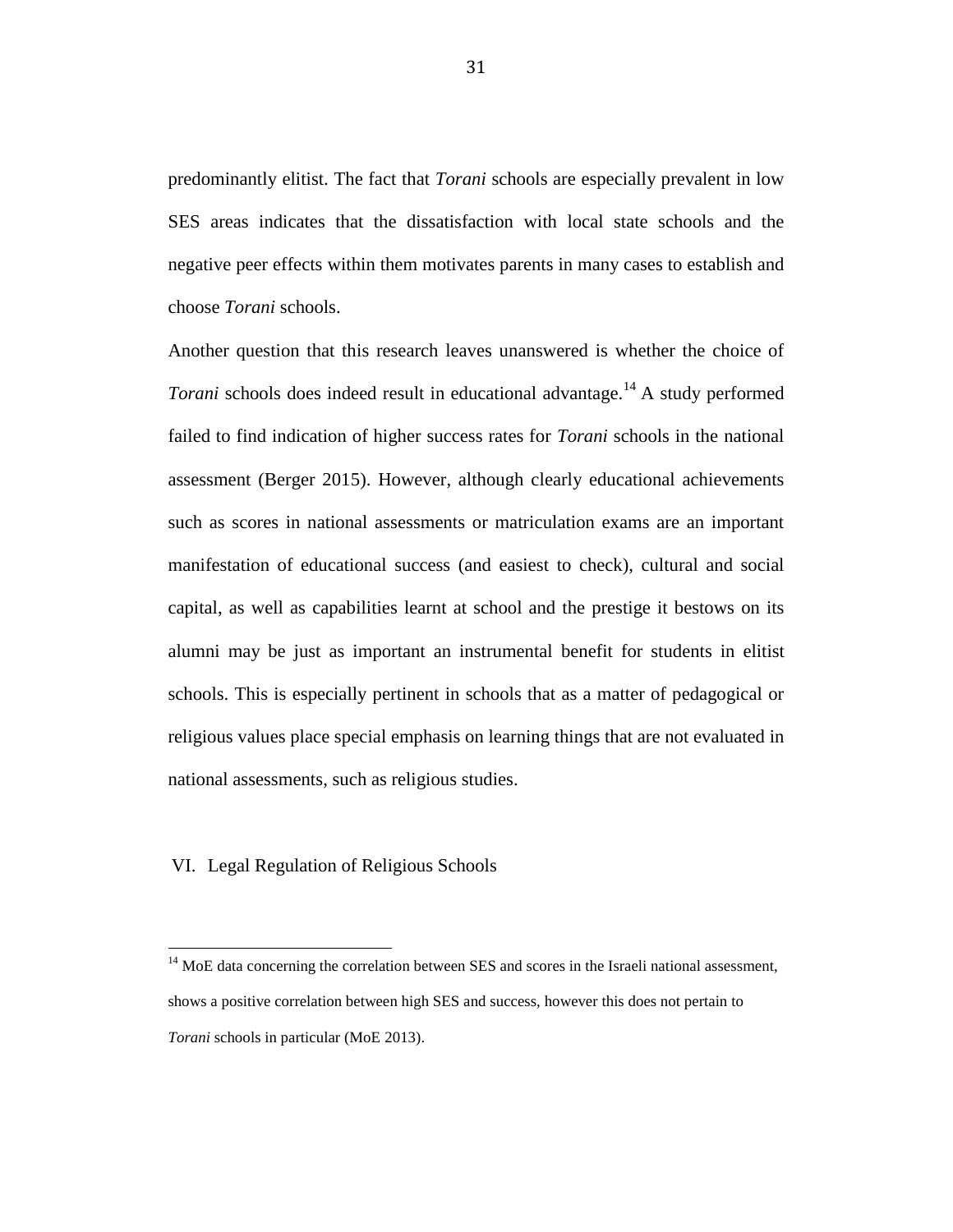The findings of the empirical study suggest that *Torani* schools in Israel have become a popular educational option for privileged families seeking to exit regular state schools. This tendency is especially strong in areas in which the average SES is low, making the negative effect that *Torani* schools have on regular religious state schools all the more severe.

We now argue that the legal regulation concerning the establishment and operation of religious schools in Israel plays a crucial role in enabling these processes, and that similar legal regulation elsewhere may have similar effects. The law creates and frames the different educational options that parents have, assigning different costs and gains to different options, and thus shaping their preferences. Israeli education law is designed in a way that makes *Torani* schools an especially attractive educational option even when parents lack a strong religious motivation. And while we do not claim that all parents choosing *Torani* schools do so based on elitist motivations, we do argue that the law makes *Torani* schools especially compelling for parents that are motivated, even partly, by the pursuit of educational advantage.<sup>15</sup>

This 'legal opportunity structure' stems from the special status that religious education enjoys in Israeli law. All liberal democracies protect parents' rights to direct the upbringing of their children, especially the religious, spiritual and moral

<sup>&</sup>lt;sup>15</sup> Choices in education (as is the case in other realms) can be, and typically are, comprised of multiple considerations: religious affiliation and educational quality are only two of them.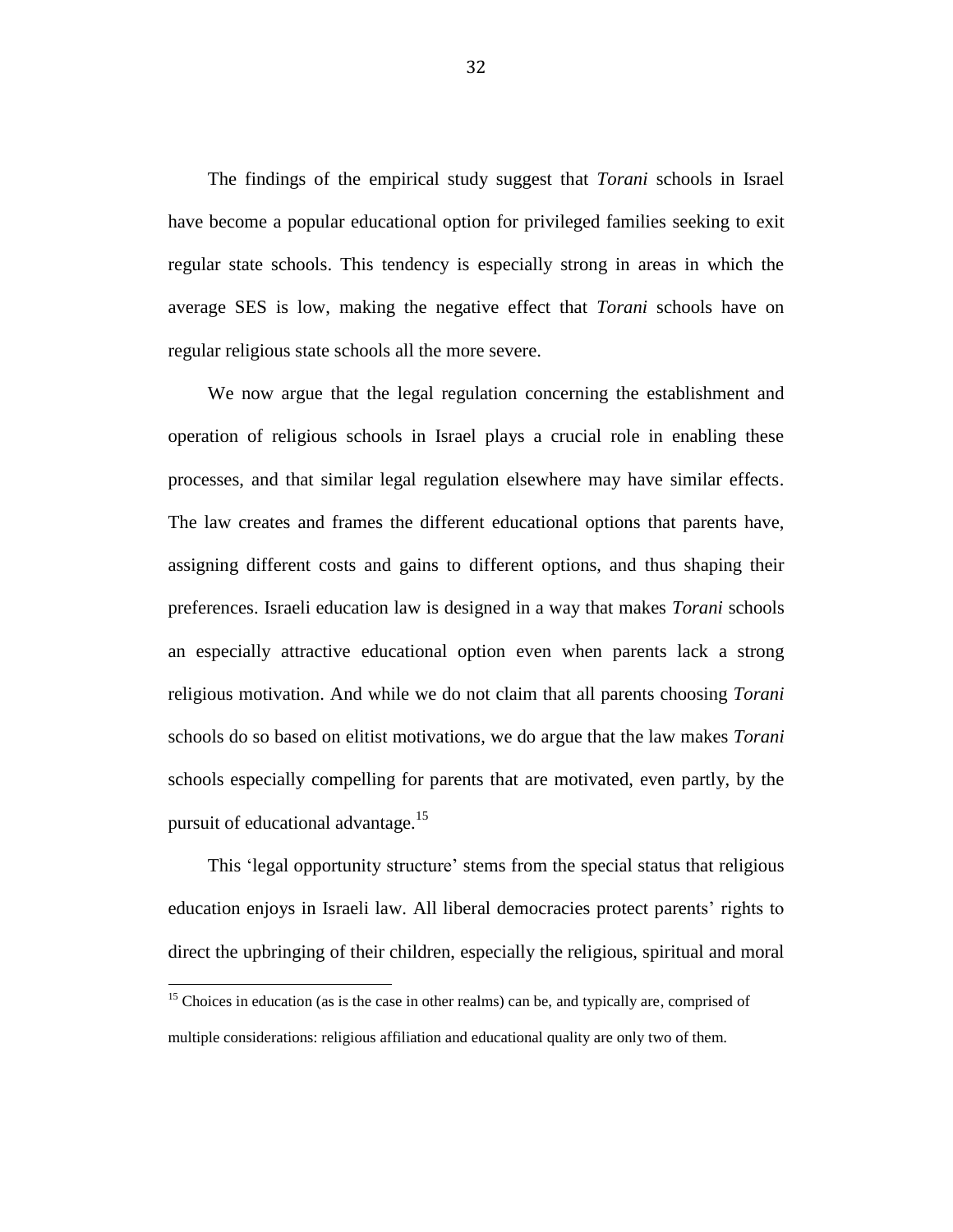aspects thereof (Macedo 2000; Kymlicka 1995). Parents are allowed to establish and enroll their children in religious schools, or to prevent their children from being subject to unwanted religious indoctrination (Galstone 1995; Carter 1997; Shiffrin 2002). This right receives different forms of protection in different countries. In some, religious education is completely privatized, and does not receive public funding (DeGroff 2003), whereas in others, it is publicly funded and regulated (Wolf & Macedo 2004). Israel's Education Law grants a strong protection to parents' interest in controlling the religious upbringing of their children (Rubinstein v. The Knesset 2014), that is manifested in various different provisions, such as the establishment of the state religious education, a parallel system of religious state schools operating throughout the country;<sup>16</sup> generous financial support for non-state schools that enjoy educational autonomy and control over curricula (Rubinstein v. Knesset 2014),  $^{17}$  staff and student assignment and other aspects of school operation.<sup>18</sup> Even within the state sector,

 $16$  It should be noted that there are only Jewish religious state schools. Religious schools belonging to other religions are all non-state schools.

<sup>&</sup>lt;sup>17</sup> Schools of the two largest Ultra-Orthodox networks are fully funded by the state. Others receive between 55% and 75% of the funding that state schools receive (The Budget Principles Act; The 1953 National Education Regulations (Recognized Institutions); Maoz 2007)

 $18$  Although they are not allowed to discriminate students, a practice prohibited in all schools in Israel. The 2008 Culturally Unique Schools Act; The 1969 Supervision Over Schools Act; The 2000 Students' Rights Act.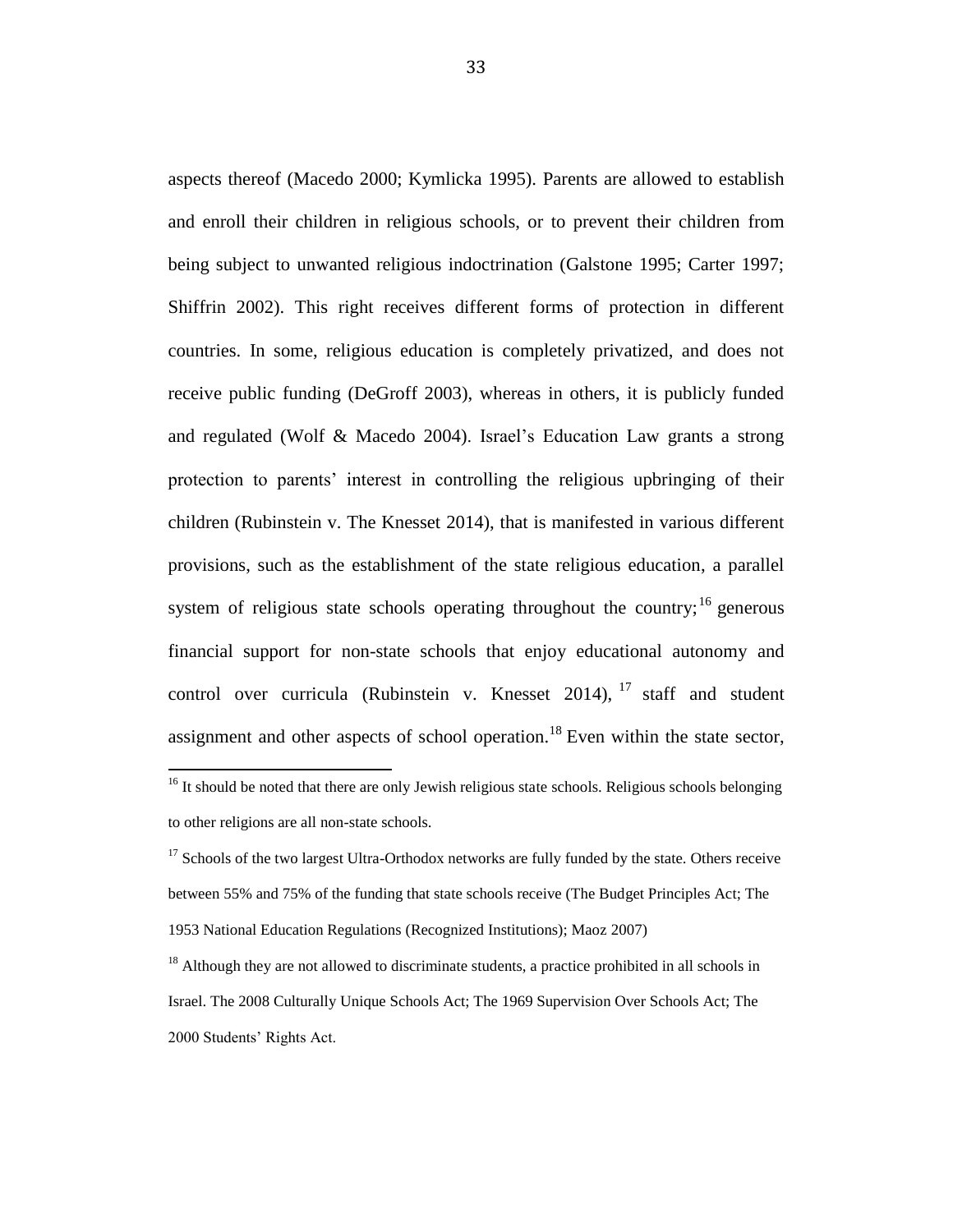Jewish religious schools enjoy preferential funding (MoE 2015), they set their own behavior codes and have some control over the content of learning. Within the category of religious state schools, however, we proceed to show that *Torani* schools are treated differently than regular religious state schools and are allowed freedoms that other state schools do not enjoy. This special protection is crucial, we argue, to the ability of *Torani* schools to become a vehicle for social exclusion and segregation.

There are three main categories in which the legal rules that apply to *Torani* schools differ, de facto, from those that apply to regular religious state schools causing the effects described above: the establishment of new schools; school funding; and student admission.<sup>19</sup> We now proceed to elaborate on each of the three and explain why these differences create an opportunity for these schools to become havens for educational advantage and social stratification.

#### a) Establishing a *Torani* School

 $\overline{a}$ 

The decision to establish new state schools is within the discretion of the MoE and involve considering the needs of each locality – the expected growth of population and the capacity of existing schools. As a rule, when an existing

 $19$  These aren't the only legal differences. They are also often allowed to choose their staff, which grants them important benefits. The three specified above are the merely the most influential in terms of segregation.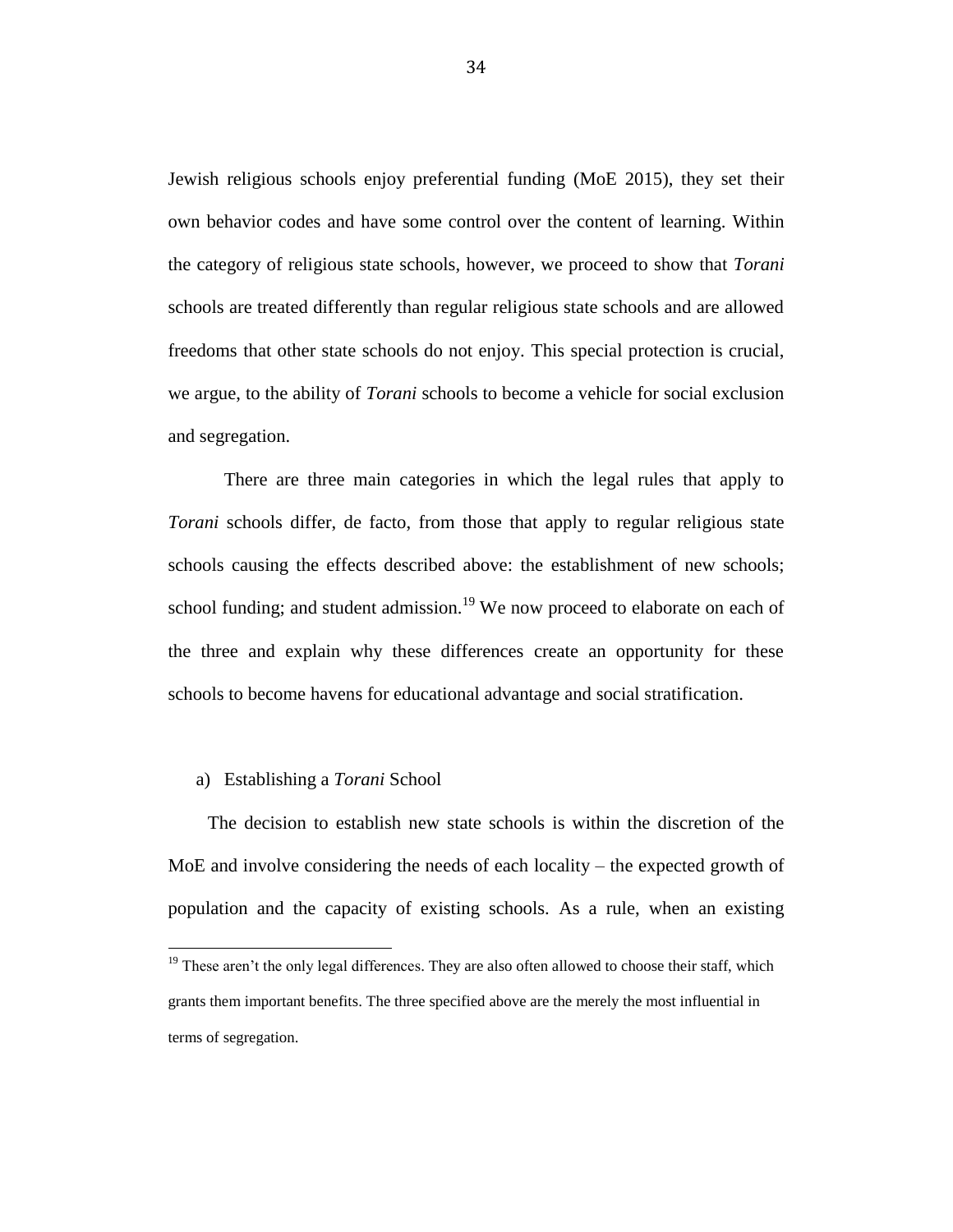school can sufficiently absorb and serve all potential students, a new state school is not authorized. Moreover, when a new school is established, measures are routinely taken in order to ensure that students are distributed evenly between the new school and any existing school in its vicinity.

These general considerations do not apply in the same way to *Torani*  schools. *Torani* schools are not seen as equivalent to other religious state schools, but rather as an educational option that is distinct from that of regular religious state schools. As a result, the considerations that prompt the establishment of a *Torani* school are not limited to growth of population and issues of capacity and focus instead on the question whether a sufficient number of parents are interested in this educational option (MoE 2002). <sup>20</sup> *Torani* schools, therefore, are authorized in cases in which absent a religious justification the school would not be established.

This practice, of granting special weight to religious justifications in establishing schools is well-established legal doctrine in Israeli law, and the right to choose a school according to parents' way of life has been highlighted by courts time and again (Perry-Hazan 2013). To give one example, in 2001, the Tel Aviv District Court struck down the MoE's decision to close the *Atid* school, a

 $20$  These considerations are also involved in the establishment of other kinds of Magnet Schools, causing similar problems, however the right to religious education is granted stronger protection than the right to specialized education that is not religion-related.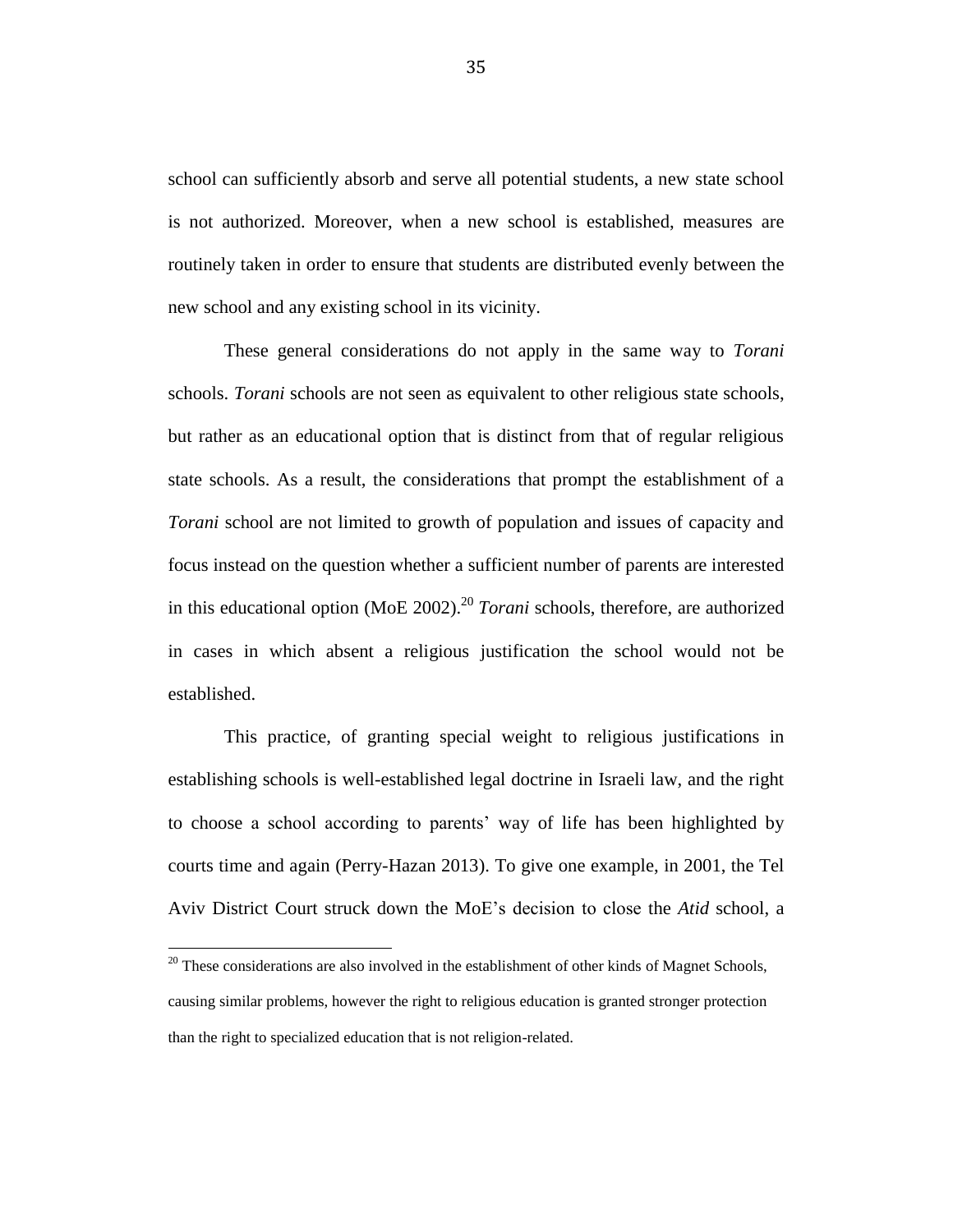newly established non-state school identified with the Scientology movement. Based on numerous inspections, the MoE concluded that the school was not supplying satisfactory education to its students, and after the school failed to improve, a closing order was issued. The court accepted the MoE's opinion according to which the school was inadequate in educational terms, however decided to allow the school to go on operating, stating that only rarely can the parental right to direct their children's education be restricted.

This case demonstrates the importance courts assign to faith-based schools in realizing the parental right to direct the upbringing of their children that overrides other considerations. 21

#### b) Funding

 $\overline{a}$ 

The second difference in the legal regulation of *Torani* schools in comparison to that of regular religious state schools concerns their advantageous funding. *Torani* schools offer their students enhanced Jewish studies and supplemental activities in addition to the full curriculum taught in all state schools. Additionally, these schools often employ ancillary staff such as Rabbis that are meant to strengthen the spiritual leadership of schools. These 'extras', that

 $21$  Another notable expression of this is the legislative exemption for Ultra-Orthodox schools from teaching the core curriculum (2008), that were upheld by the Supreme Court (Rubinstein v. The Knesset, 2014).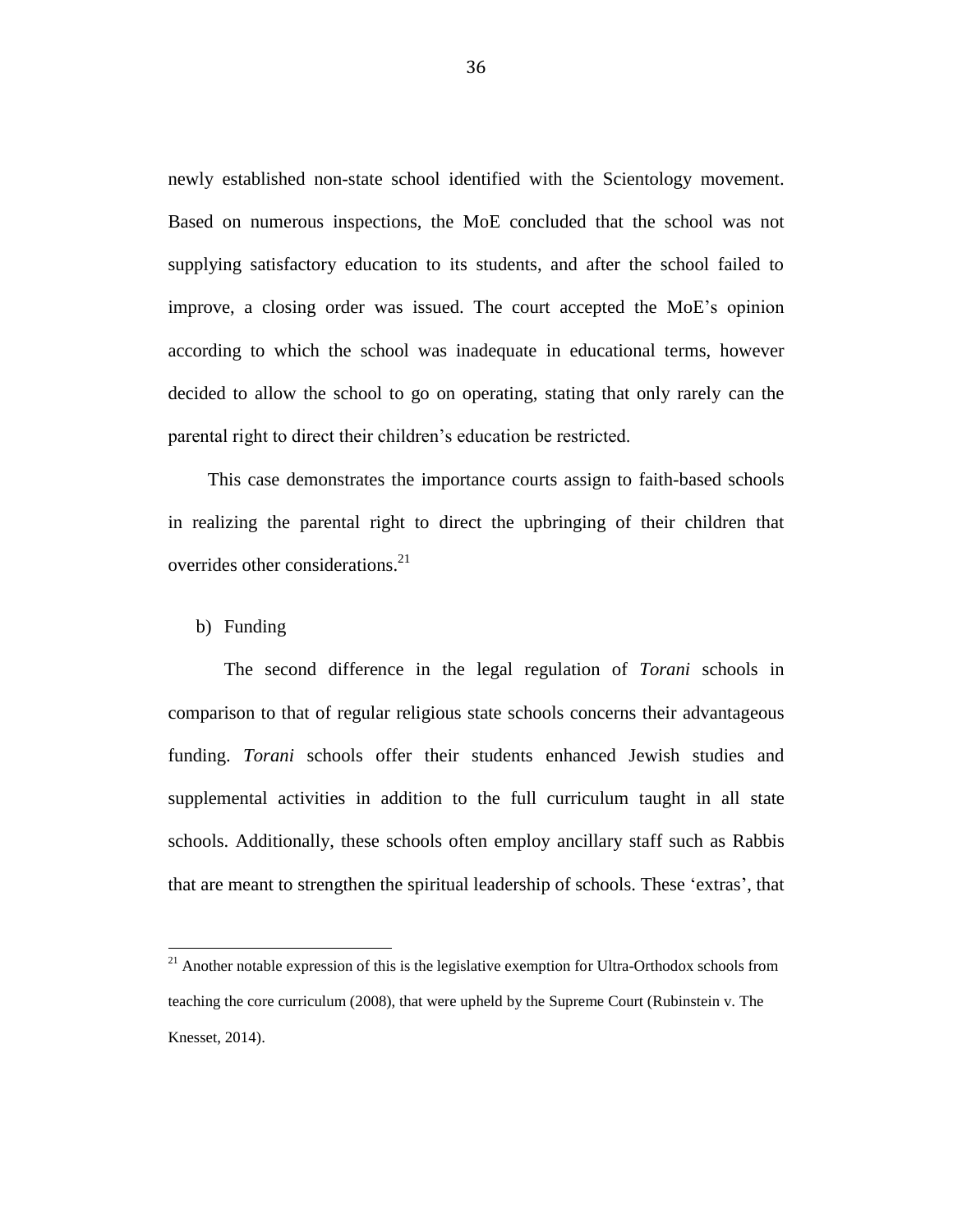are inherent characteristics of *Torani* schools, require additional resources. These resources are accumulated both by receiving excessive public funding and by charging payments from parents. For example, in a contract between a *Torani* network and the MoE signed in 1995, the MoE states that it will make an effort to obtain further teaching hours for religious studies and for employing Rabbis in the Torani schools, in order to support their unique curriculum.<sup>22</sup> Additionally, the contract states that the separation between boys and girls will be preserved (and funded) even if it cannot be justified in terms of class sizes.<sup>23</sup> Therefore, despite the fact that *Torani* schools do not have different legal and institutional status compared to regular religious state schools, decision makers are likely to regard their special needs as justifying excessive support.

Moreover, the restrictions that apply to regular state schools concerning parents' payments do not apply to *Torani* schools, and alternative regulations allow schools choosing additional Jewish religious educational programs to charge more than ten times the amount stated in the general regulations (MoE 2014). The possibility to charge extensive payments from parents in *Torani* schools have several effects: First, they make it possible for these schools to offer an enhanced educational service to their students. These funds go to additional learning hours, educational programs and staff, all of which help make these

 $22$  Section 11. On file (in Hebrew) with the authors.

 $23$  Section 10.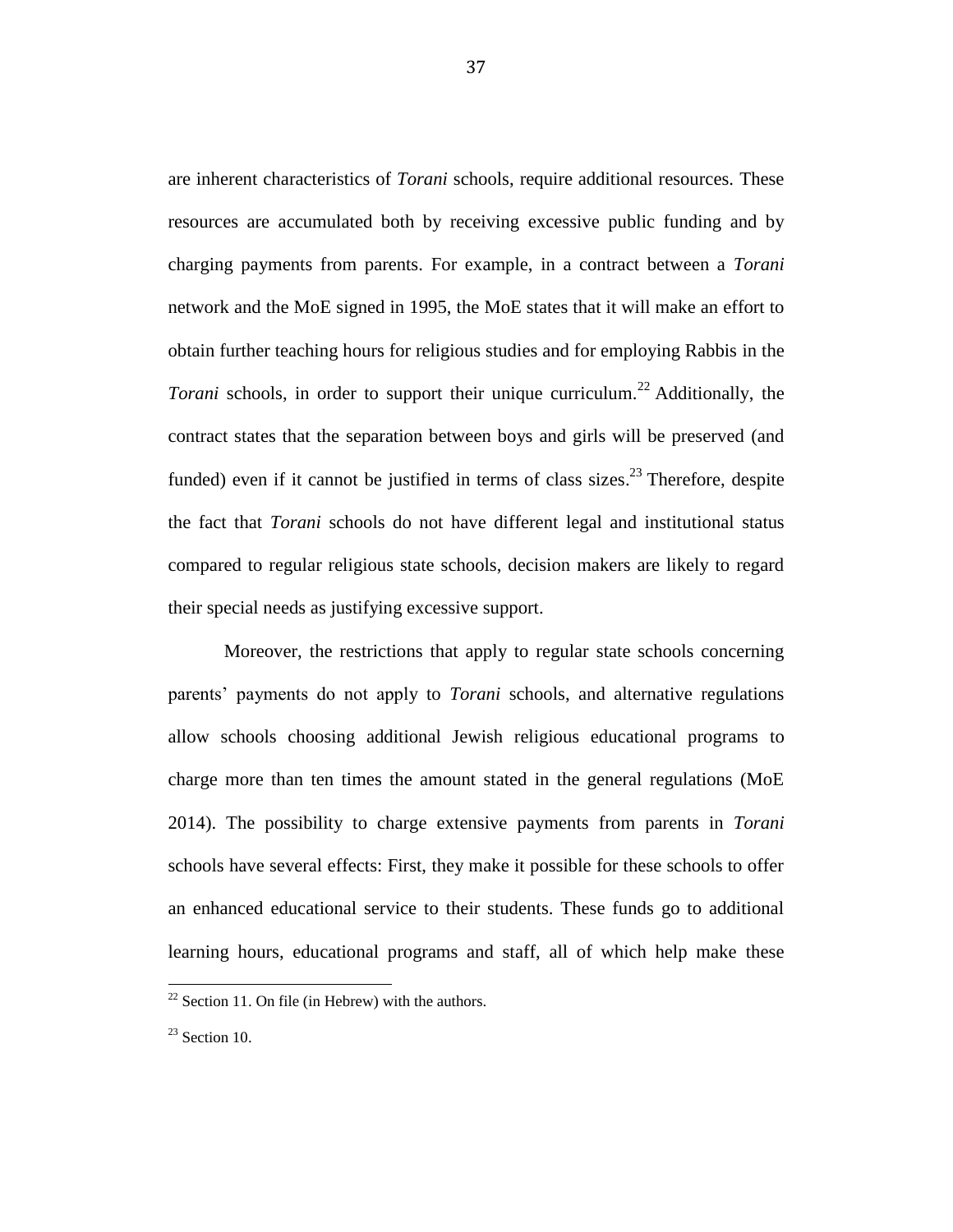schools "better" in some sense, and more attractive than regular religious state schools. Privileged parents are often eager to invest private funds to enhance their children's education and *Torani* schools, as opposed to regular religious state schools, allow them to do so. At the same time, allowing these schools to charge high payments from parents is likely to discourage disadvantaged families from enlisting and to make them attractive exclusively to families from higher SES. Although *Torani* schools are not allowed to condition enrollment on paying these fees, and even when they offer scholarships for students from families that cannot afford the payments, merely charging them can deter disadvantaged families from applying. Moreover, the regulations allow schools to exclude non-paying students from some of the privately funded programs, making it even more likely that low SES parents will be deterred from enlisting their children to *Torani* schools.

#### c) Student Admission

The third category in which the legal regulation of *Torani* schools differs from that of regular religious state schools concerns student admission. As mentioned above, any child, whether observant or not, can enlist to the local religious state school, according to their choice. While religious state schools may regulate behavior within the school, students' conduct outside the school is not subject to school control. *Torani* schools have different practices. First, *Torani*  schools that transformed from non-state schools into state schools often preserve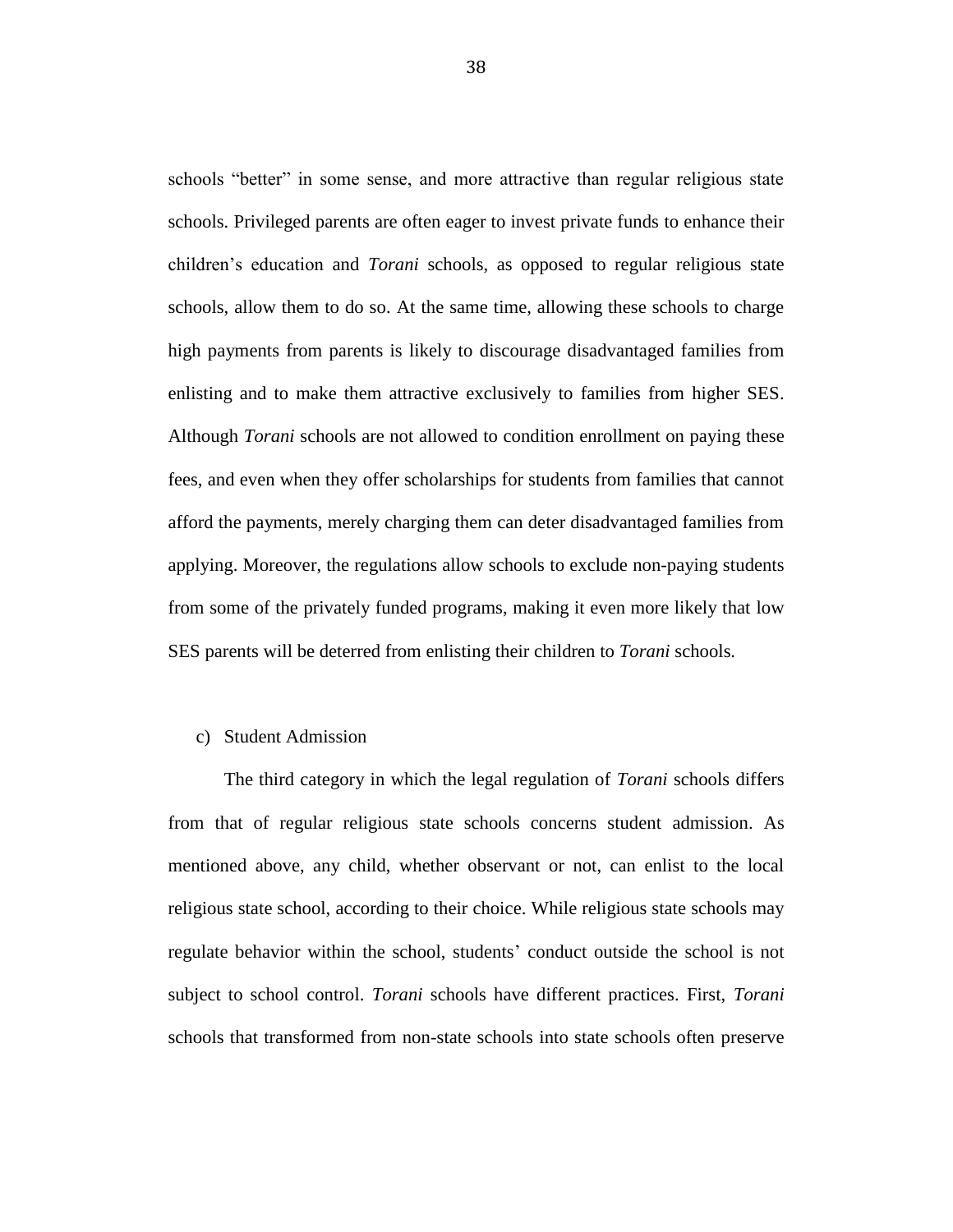the same enrollment policies they had before becoming state schools. Sometimes, this is even formalized in agreements signed between the *Torani* schools and the MoE when incorporating them into the state education system. For example, an agreement between the MoE and "Morasha" *Torani* School in 2010, grants the school exclusive control over admission, stating that "New students will not be directed by the Jerusalem Education Authority without the agreement of the school". $^{24}$ 

*Torani* state schools are often established as magnet schools that are not linked to a certain catchment area. State magnet schools are, as a matter of law, supposed to apply open enrollment policy, and when the demand exceeds the places in the school a lottery should be drawn (MoE 2011). Still, in many *Torani* schools around the country, enrollment involves interviewing the student and their parents, a practice not permitted in the regulations, but overlooked by the authorities. The schools may claim that the interview is merely a means to "get to know" the student, and to orient the student and family to their special religious mission. However, as the interviews take place prior to assignment decisions, they sometimes result in the schools dissuading "unsuitable" students from enlisting.

l

<sup>&</sup>lt;sup>24</sup> Although the agreement reasserts the legislated duty of *Torani* schools not to discriminate according to ethnic or socioeconomic reasons, the agreement allows rejecting students on "educational and religious" grounds. See section 5 agreement between "Morasha" *Torani* School in Jerusalem and the MoE, 2010 (on file with authors) [Hebrew].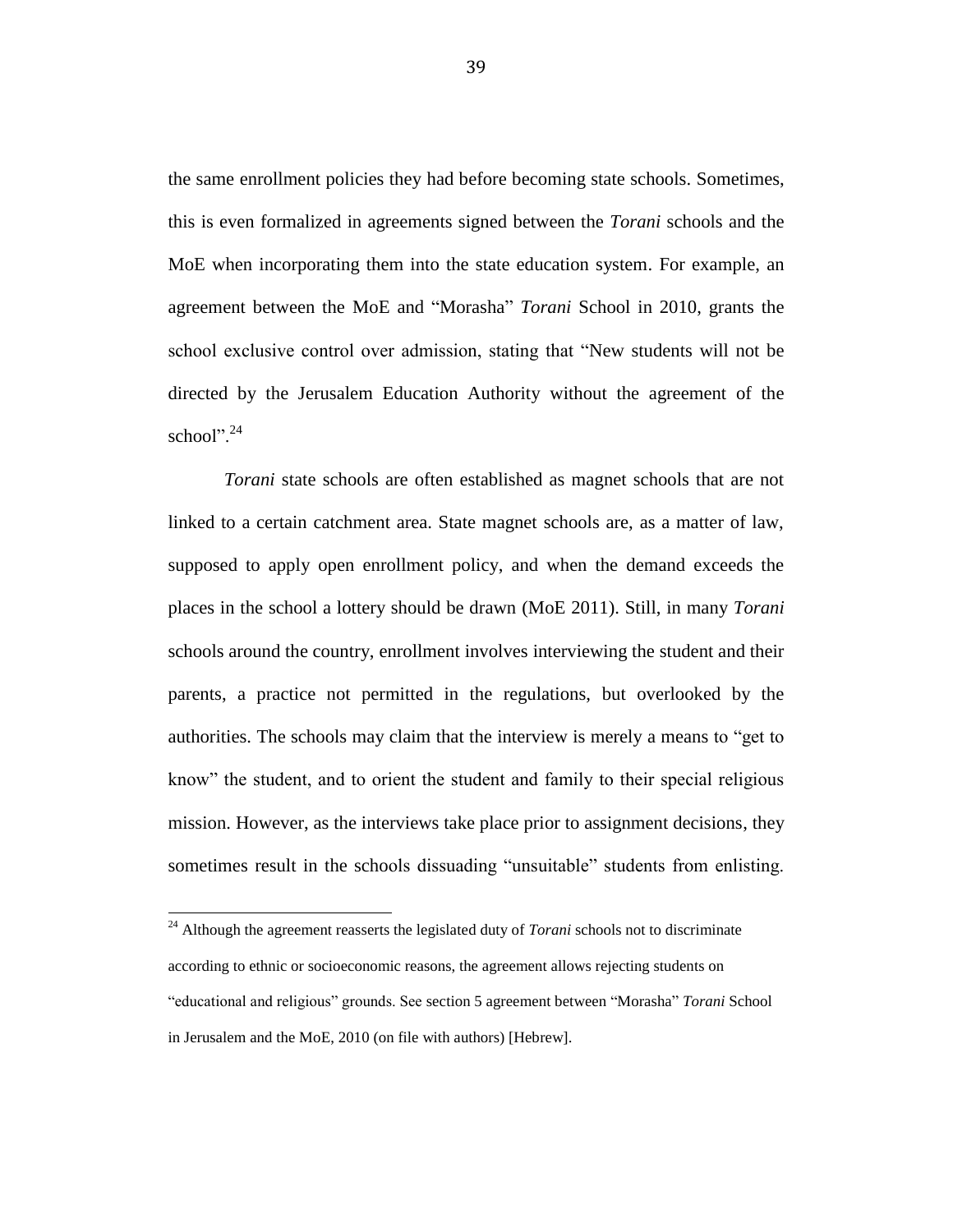And even if the schools genuinely try to allude only to religious criteria in the interviews, there is no guarantee that other considerations such as academic ability or cultural capital won't play a role, especially when demand for places in the schools is high. Additionally, the abovementioned fact of tuition charged in *Torani* schools affects the composition of the applicant pool, so that it is likely to be comprised mostly of families from higher SES.

The analysis performed above leads to the following general observation: Although *Torani* religious state schools are not a formal category in education law and policy, they have become, de facto, a separate school system, with its own legal framework. This policy is brought about without explicit debate concerning whether the differences in the religious community justifies creating two different school systems, in light of the social, financial, and pedagogical outcomes that this emerging separation may bring about.<sup>25</sup>

The separate education system created *de-facto* by the three categories of legal regulation offers an explanation to the findings of the empirical study. According to the analysis, legal regulation of religious schools and the advantages it confers on faith-based schools has allowed *Torani* schools to transform into elitist segregative schools. This outcome was not intended by law. The legal rules

<sup>&</sup>lt;sup>25</sup> This redundancy is especially troubling in light of the fact that Arab state schools in Israel that serve the Arab Palestinian minority in Israel and teach in Arabic are not organized in a separate system of its own, and are a part of the secular state system.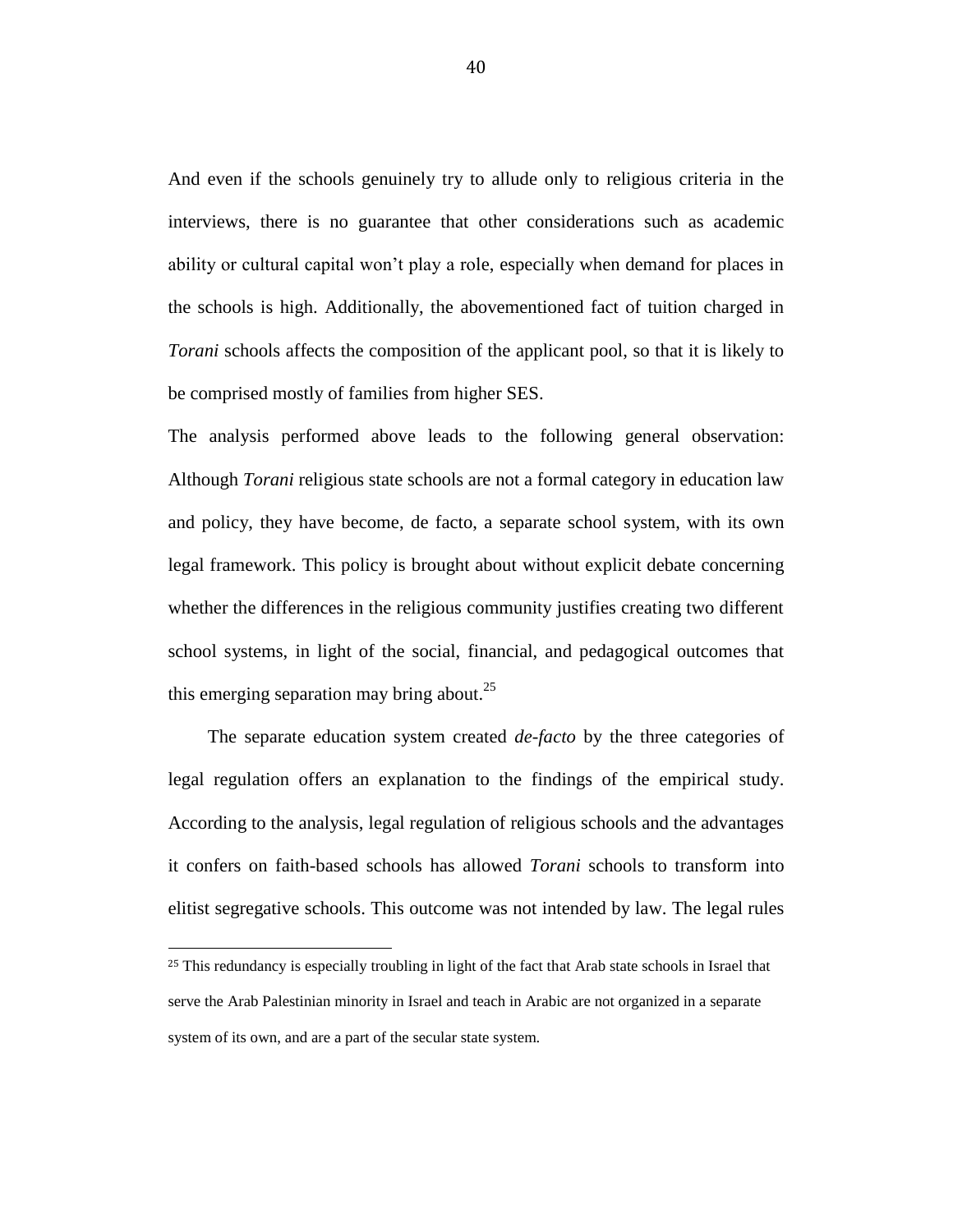explicitly aim to facilitate and support religious rights of parents and communities, and by no means to worsen educational inequality and SES segregation. Indeed, education law explicitly aims to promote social integration and equality of opportunity. Nonetheless, the framework created in order to facilitate religious education has had the unexpected effect of allowing other kinds of motivations to enter. Parents seeking segregated education and schools comprised of students from privileged backgrounds are incentivized to pursue these ends through religious education. The "prices" attached to this option, namely attending a religious school that does not suit one's way of life, effectively limits the class of parents that might be able to choose this option: only parents that are Zionist-Orthodox are likely to find this option beneficial all things considered.<sup>26</sup> And indeed, *Torani* schools do not cream students from secular state schools, only from religious state schools.

In addition to the practical appeal of choosing *Torani* schools, parents are likely to frame their preference for *Torani* schools in religious terms also because of the positive moral evaluation that this choice entails. The special weight law grants religious education accrues positive normative evaluation (and selfevaluation) on parents that choose segregated education for their children based on their religious identity, whereas parents whose educational preferences include

 $26$  Although similar arguments can be made concerning schools with unique educational agenda such as democratic schools, Anthroposophic school, etc.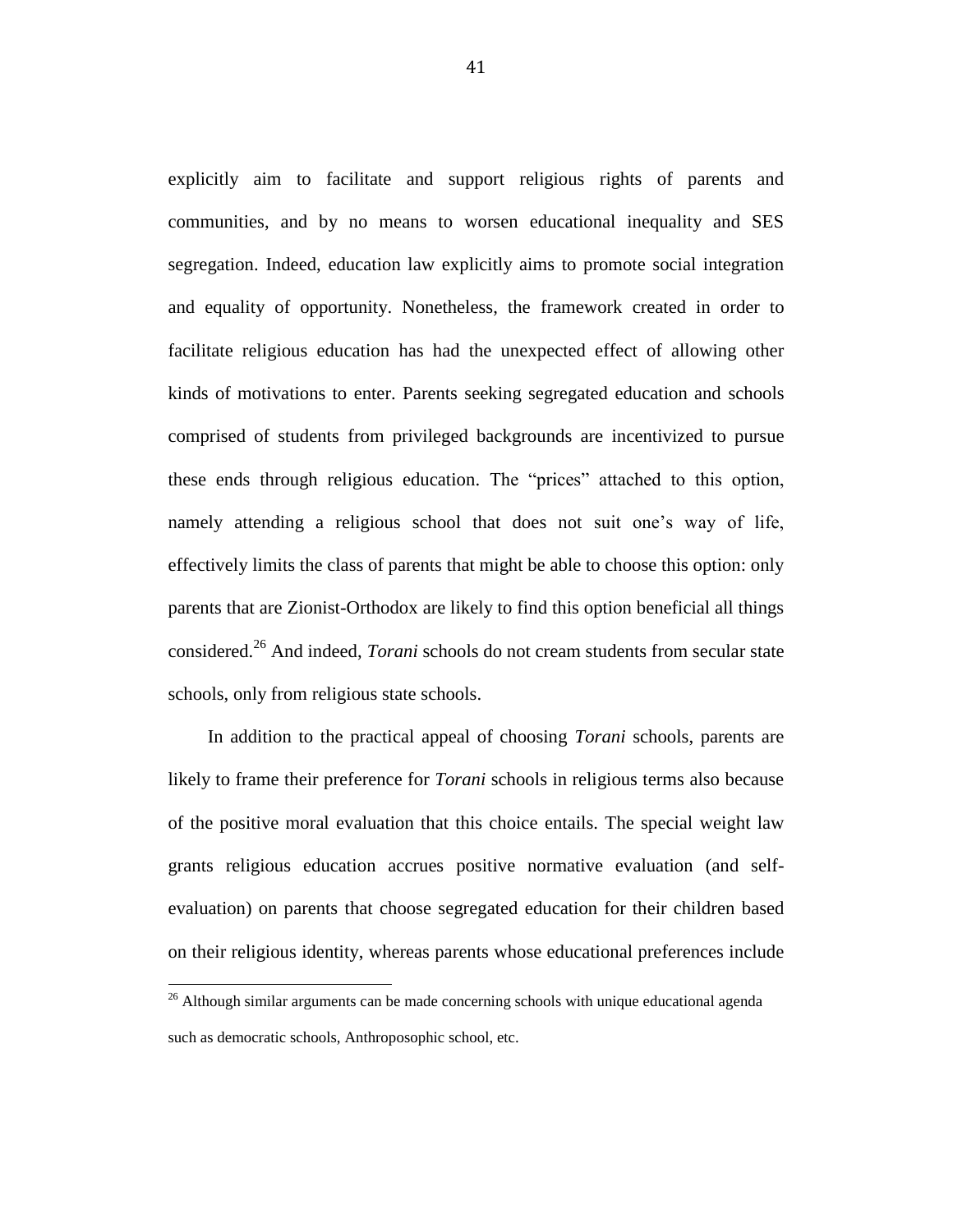the desire that their children to study with children who are "like them" are condemned as elitist and even racist. As a result, although the social consequences of establishing *Torani* schools are negative in much the same way as private elitist schools, the former are morally encouraged.

The question of how these processes came about, and why the MoE allows them to go on, is intriguing. At least partly, lack of awareness and challenges of governance are to blame. However, these reasons cannot fully account for the lack of regulatory action, especially in recent years since numerous complaints have been made against these schools, and studies have been conducted that substantiate these concerns.

A comprehensive explanation of the social, legal and political powers behind these processes requires further work, and will have to wait for another day. Suffice for now to say that these educational processes can be explained also by political pressures within the national-orthodox community and the political party that represents the community. For many years, the Minister of Education was a member of the National Orthodox political party, resulting also in a high representation for this religious constituency in the MoE bureaucrats. It seems plausible that giving *Torani* schools special treatment served as a means to maintain unity within the National-Orthodox community and party, and to prevent the emerging Ultra-Orthodox Zionism sub-community from drifting closer to Ultra-Orthodoxy.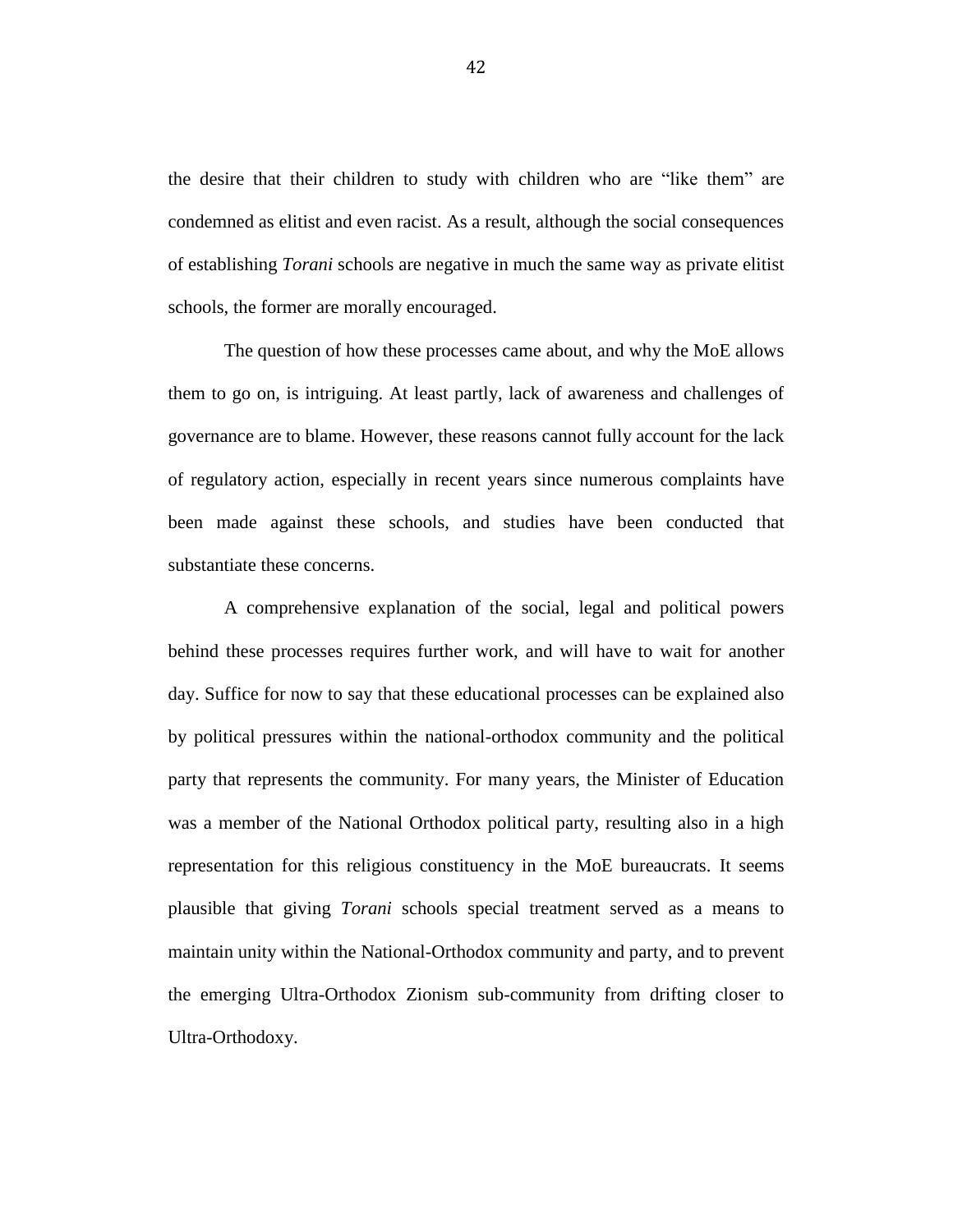Be that as it may, the lesson to be learnt from *Torani* schools in Israel is compelling. The legal protection of religious education, by granting religious schools advantage over regular public schools, creates an opportunity structure that encourages advantage seeking parents to turn to religious schools.

#### d) Reforming The Regulation of Religious Education

In light of the consolidation of the two parts of the argument – that religious schools such as *Torani* schools may become socioeconomically segregated and create creaming; and that law is responsible for these processes, at least partly – restructuring legal regulation of religious education is called for.

Naturally, each education system is unique and complex, and any attempt to give general guidelines is bound to lack the required sensitivity to local contingencies. We will, therefore, merely state some of the more general conclusions that stem from the previous discussion.

In order to contend with the inequality caused by religious schools such as *Torani* schools, the advantages they enjoy have to be neutralized, so that advantage-seeking parents will not be able to use religious arguments in order to seek educational advantage. Excessive funding and parents' payments have to be restricted and student selection must be disallowed, (both explicit payments and selection and other practices to that effect: requests for donations; interviews and acquaintance meetings prior to formal enrollment). These two characteristics are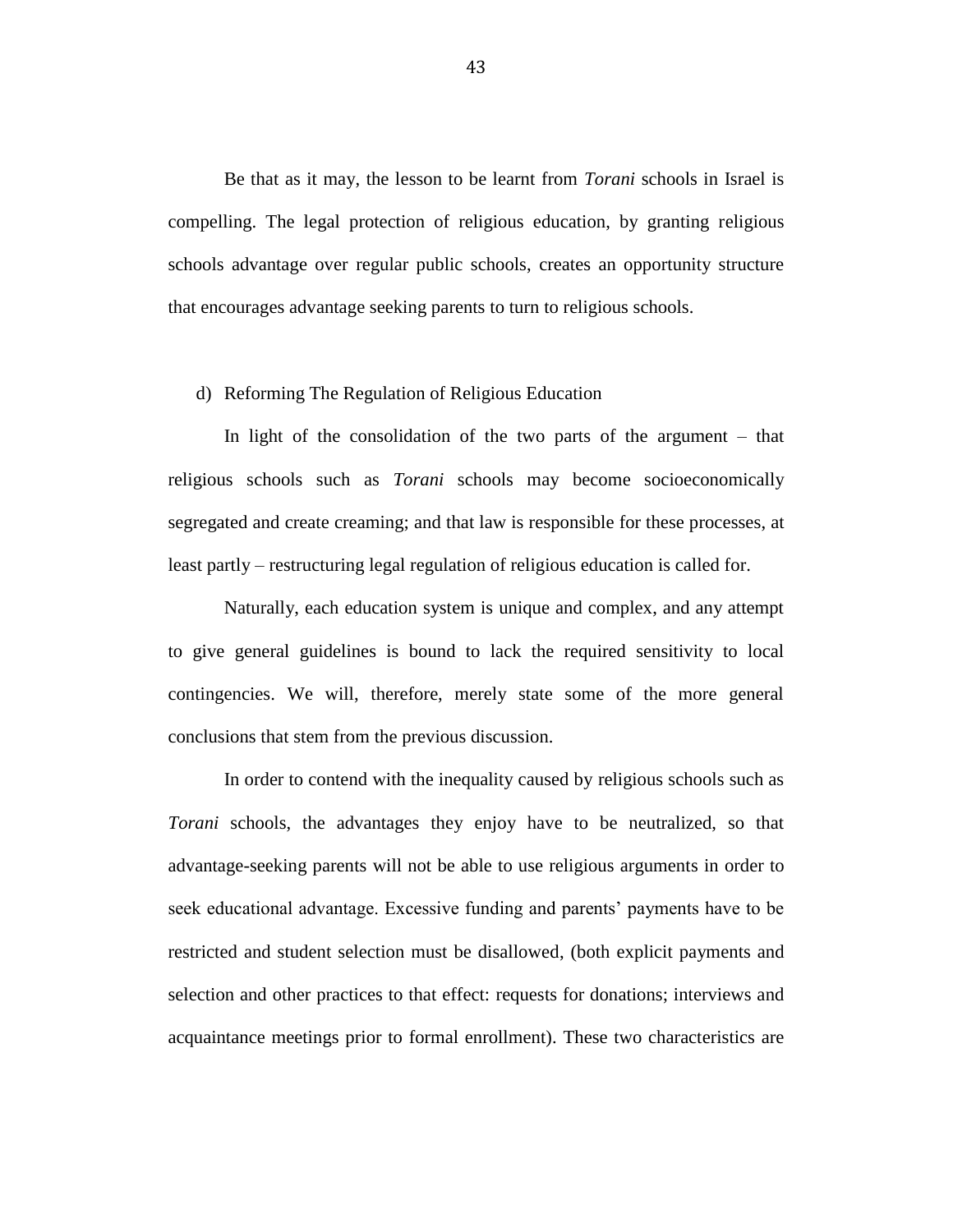the main means of excluding disadvantaged students from schools in general, and therefore equalizing them is expected to promote integration.

There may be cases, however, in which despite adopting such measures, schools may remain unequal and segregated. Research shows that choice programs, even when they include only options of free education and no selection often result in social segregation, because of the disparities in the quality of parental decision making (Fuller & Elmore 1996; Green 2005; Lauder & Hughes 1999; Whitty 1997). Children from disadvantaged families often do not make use of school choice reforms and attend the default local school they are assigned to. Privileged parents, on the other hand, are better educational choosers, and are also more likely to be assigned the school of their choice.

As a result, the responsibility for protecting disadvantaged students and the public schools must remain with educational decision makers. When confronted with a decision whether to authorize a new religious school, they should be required to consider the effect that establishing and operating it may have on other schools in the area. The examination should not be limited to the composition of students within the religious school itself, but also focus on the effect the school has on neighboring schools. When religious schools cause, or are likely to cause, social segregation and creaming, they should be required to adjust their policies, or be denied the power to make admission decisions. If no effective measures can be devised in order to prevent these processes, authorizers must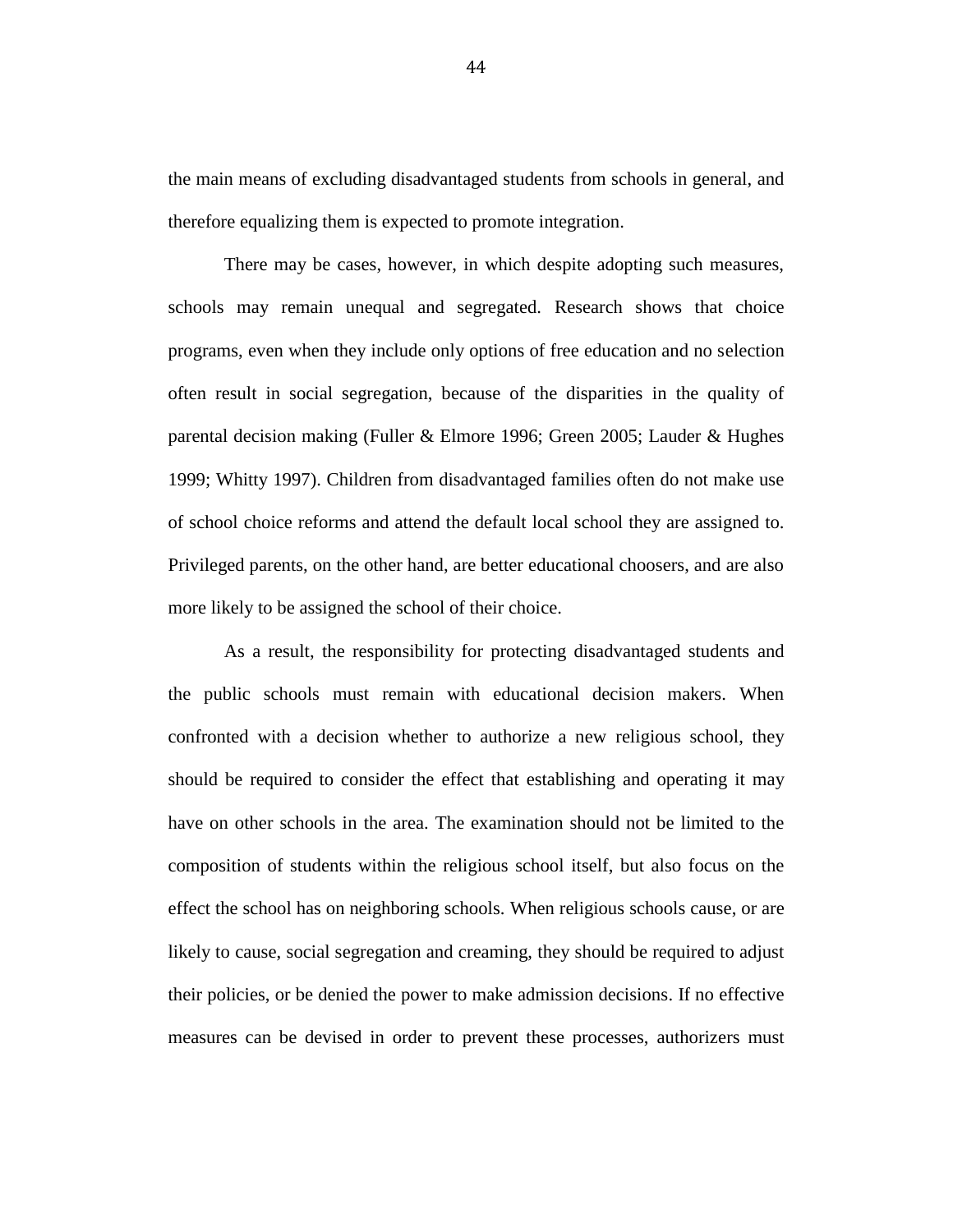consider rejecting applications for establishing religious schools altogether because of the damage they inflict on regular state schools and students who attend them.

This suggestion may seem quite radical. Obviously it entails the loss of what many people view as valuable educational options. For some, the fact that the educational option consists in religious education makes this restriction especially problematic. There are also substantial differences between preventing the establishment of new schools and closing operating schools, as the latter involves possible harm to children already learning in the school. While these are weighty considerations, the negative effect that religious schools such as *Torani* schools have for public education is also significant. Decision makers need to weigh these negative consequences against the importance of religious schools for religious parents and communities. There may be cases in which the harm in terms of inequality is small, and the school realizes an essential part of parents' religious rights. However, when religious schools are relatively similar to public schools, and do not offer an education exceedingly distinct from them, as is the case in *Torani* schools, the weight this justification should be given is relatively weak (Harel Ben Shahar 2015).

Several examples of provisions that condition the establishment and operation of schools on maintaining SES integration and reflective student composition can be found. One such example is found within Israeli Education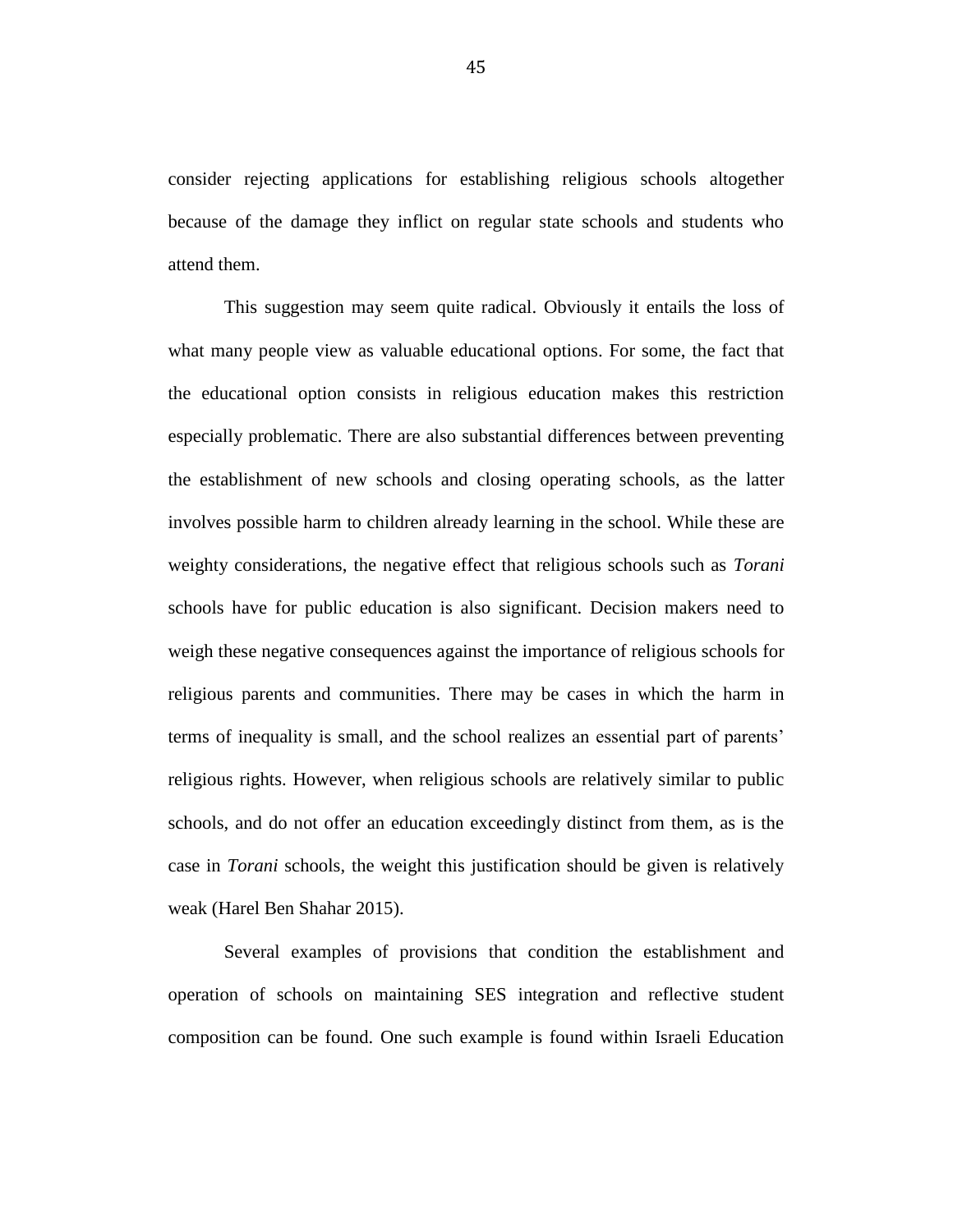Law itself, in the rules that apply to non-state schools. The MoE is authorized to reduce recognized schools' funding and to deny their recognition if the social composition of the student body does not reflect that of the local authority or if they cause harm to state schools by creaming students.<sup>27</sup>

Ideally, of course, state schools such as *Torani* schools we have studied, do not require such regulation. The public administration of state schools entails control over their establishment, student enrollment and funding, and this control is supposed to ensure integration and diversity directly rather than through funding incentives and conditions for recognition. This, unfortunately, is not the case with *Torani* schools because they receive special treatment, and regulations that apply to regular state schools apply only partly to them. Therefore, attention must be drawn to the processes these schools cause and specific regulation must be designed accordingly.

A similar example of legal regulation concerns some of the US states' charter legislation. Delaware, for example, requires charter school authorizers, when considering a charter application, to "also consider the potential positive and negative impact of the proposed new school… on the schools and the community from which the charter school's new students will likely be drawn…. determining whether the proposed new school or expansion is contrary to the best

<sup>27</sup> 1953 National Education Regulations (Recognized institutions) as amended in 2008, 2009.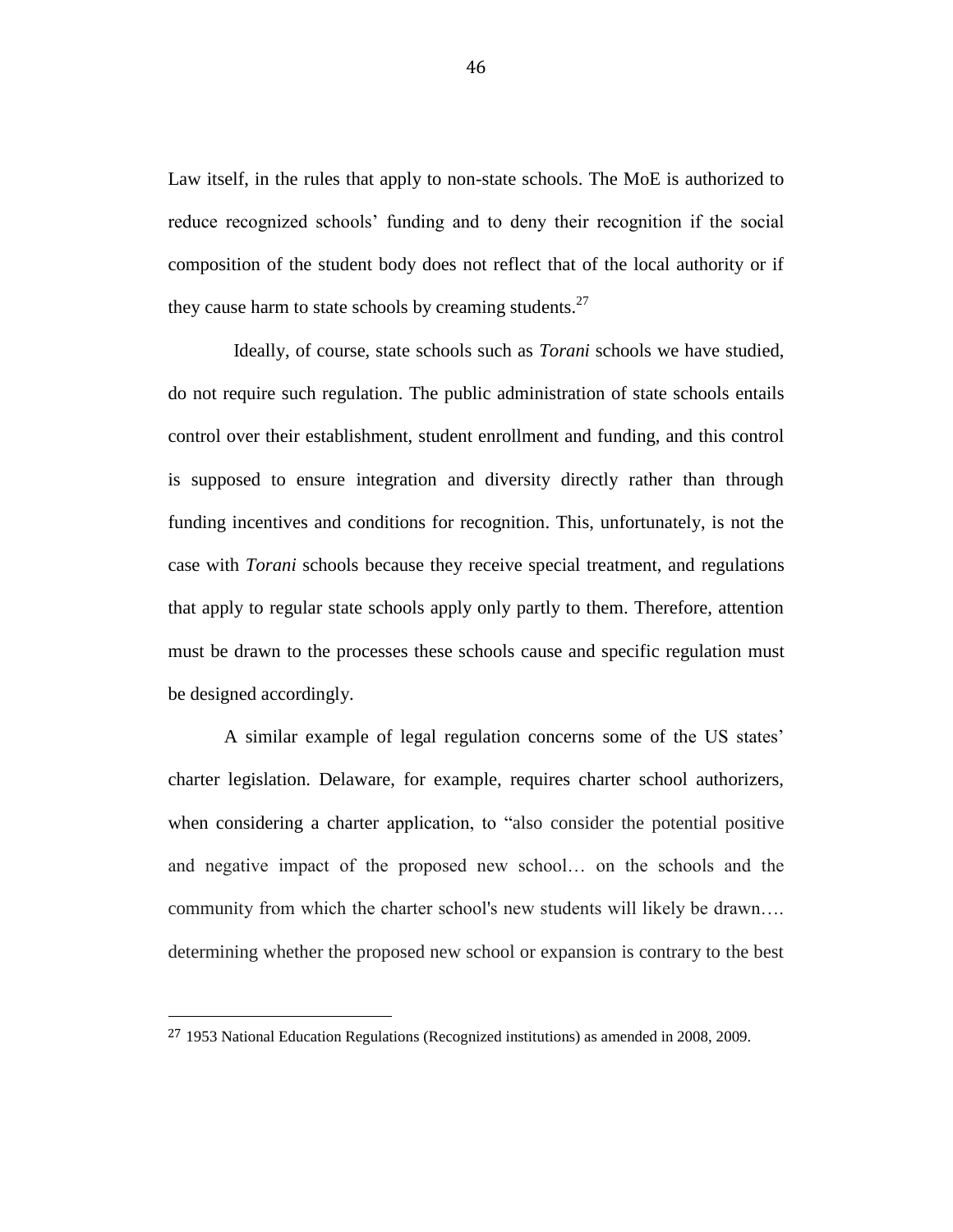interests of the community to be served, *including both those students likely to attend the charter school and those students likely to attend traditional public schools in the community*" (Harel Ben Shahar 2016). Similar provisions, though less detailed, exist also in Connecticut, Colorado and Arkansas (Harel Ben Shahar 2016).

An important trait of these provisions is that they do not create a sweeping prohibition of unique educational options. They require a case-by-case examination of schools, and only when schools indeed create undesirable social processes, they are restricted. This, in our view, constitutes a desirable balance between the parental interest in religious education and educational choice, and the need to ensure equal educational opportunity.

While we call for adopting legal rules along these lines, we realize that the supremacy that courts currently consign to the parental rights to religious education is likely to hinder substantial reform. Therefore, a wider normative debate is imperative, aimed at delineating the limits and boundaries of parents' rights in education. While this mission exceeds the scope of this article, the discussion herein may inform such a debate, by highlighting the substantial nonreligious motivations that are involved in religious choices in education, and the social stratification that follows.

#### VII. Conclusion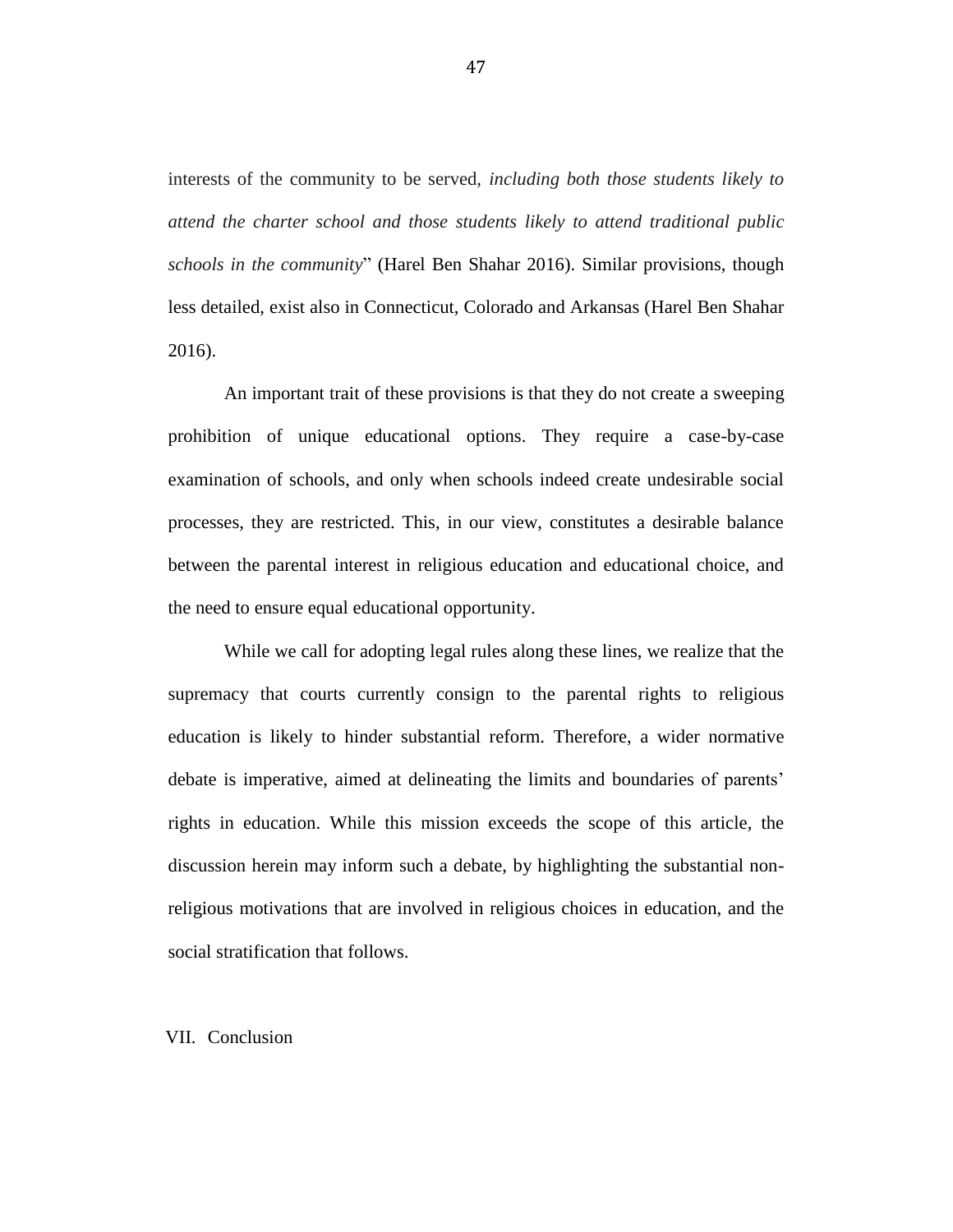There are several different strategies that privileged parents can employ in order to seek educational advantage for their children. Choosing a religious school is perhaps not the most straightforward strategy, but this paper shows that when 'the price is right', religious education can transform into a mechanism for creating segregated schools. This argument holds implications that transcend the Israeli context, and transcend the context of religious education altogether. It shows that the educational arms race is a powerful driving force that continuously shapes and transforms the educational preferences of individuals. Law is one of the primary social institutions that affect the strategies that parents are able to use in pursuit of their goals. Decision makers, therefore, must be especially mindful when regulating education in order ensure it promotes the exact aims it sets out to accomplish and avoids unintended outcomes.

#### **Appendix 1**

The data concerning fifth grade students of low, medium and high SES is based on information collected in the 'Growth and Effectiveness Measures for Schools', the Israel National Standardized Student Assessment. This source was chosen, despite shortcomings that will be described hereinafter, because it is the only formal and reliable indicator of student SES in schools. Until 2013 schools in Israel participated in the National Standardized Student Assessment once every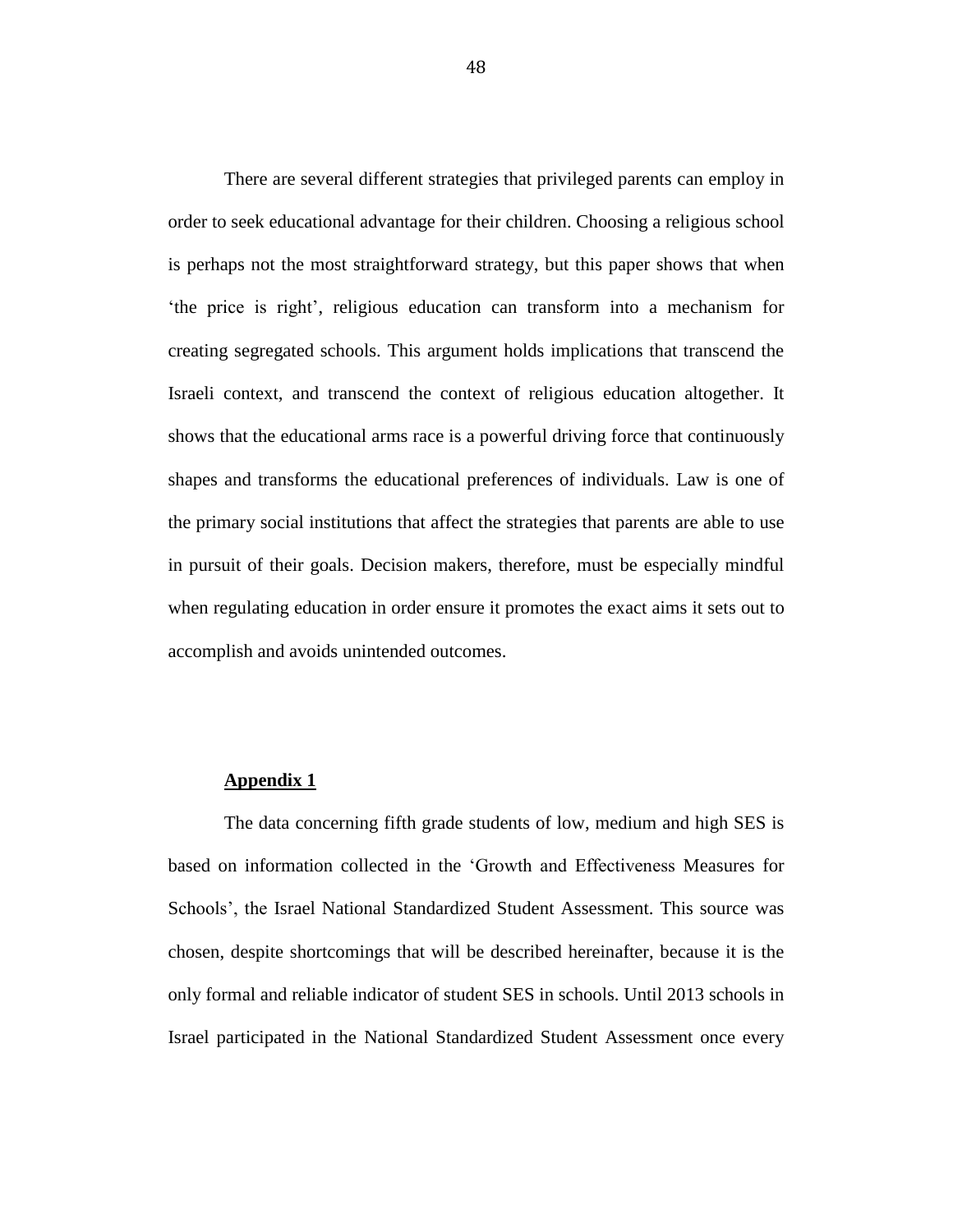two years, each being tested in two subjects: Hebrew and Mathematics, or English and Science. Within two years, therefore, all schools in Israel are tested, albeit in two of the four subjects. We examined students that were tested in Science and Hebrew (one of each pair of subjects), thus covering all schools. We could equally have chosen Mathematics and English, the corresponding subjects. In order to maximize the sample, our study includes schools that participated in the assessment in one of the two years  $2012-2013$  ( $N = 416$ ).

Schools that were inactive in one of these years or that their genderseparation policy changed in the course of these years were excluded from the sample (34 schools, about 8%). The sample was further reduced because MoE reports on the National Assessments do not include data concerning newly established schools that do not have students in the fifth grade; schools in which only a small number of students were tested; or schools in which the integrity of the test was breached. In order to ensure that the sample was representative of the school, we also removed from our sample schools in which less than 10 students or less than 80% of the students in a class participated in the test. Finally, we were left with 332 schools in our study ( $N = 332$ ), that constitute approximately 80% of the religious state schools that operated in one of the two years 2012-2013.

The Ministry of Education, in the data derived from the national assessment divided of students into low, medium, and high SES according to the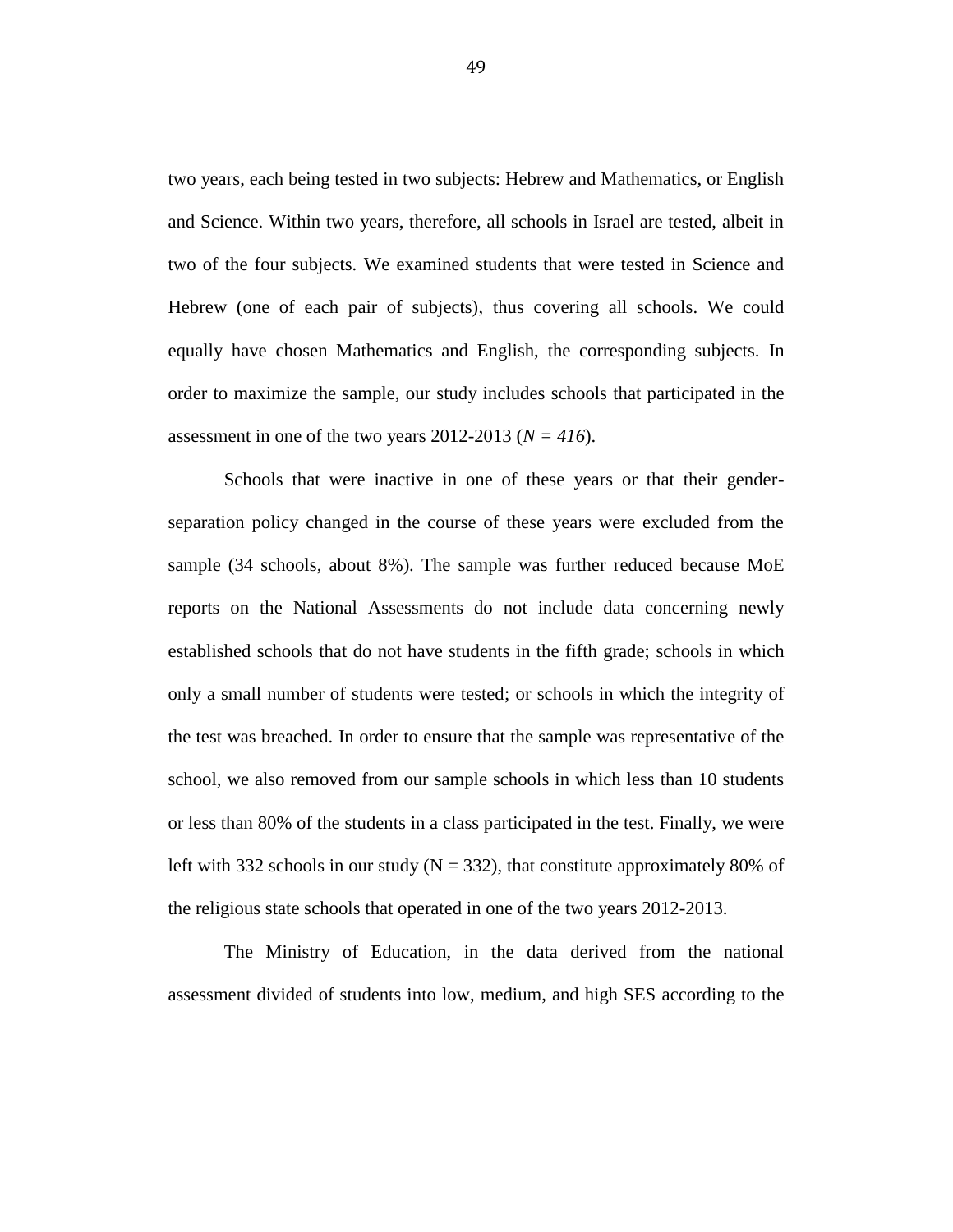"Strauss index", an index that integrates data concerning an individual and data at the school level, as depicted in the table:

| <b>Type of variable</b> | <b>Variable</b>            | Weight |
|-------------------------|----------------------------|--------|
| <b>Individual</b>       | Parent education           | 40%    |
|                         | of birth<br>and<br>Country | 20%    |
|                         | immigration<br>from        |        |
|                         | developing countries       |        |
| School level            | Income per capita          | 20%    |
|                         | Geographical periphery     | 20%    |

**Table 6: Strauss Index Variables**

## **Appendix 2**

 $\overline{a}$ 

The ICBS data used in this study concerning the SES of the geographical area of the school is based on the analysis of the last population census performed in Israel in 2008, and is formed by an integration of 16 regional social and economical factors:<sup>28</sup>

### **Demography**

- 1. Age median
- 2. Dependency ratio
- 3. Average number of persons per household

## **Schooling and Education**

<sup>&</sup>lt;sup>28</sup> [http://www.cbs.gov.il/publications13/1530/pdf/tab01\\_01.pdf](http://www.cbs.gov.il/publications13/1530/pdf/tab01_01.pdf)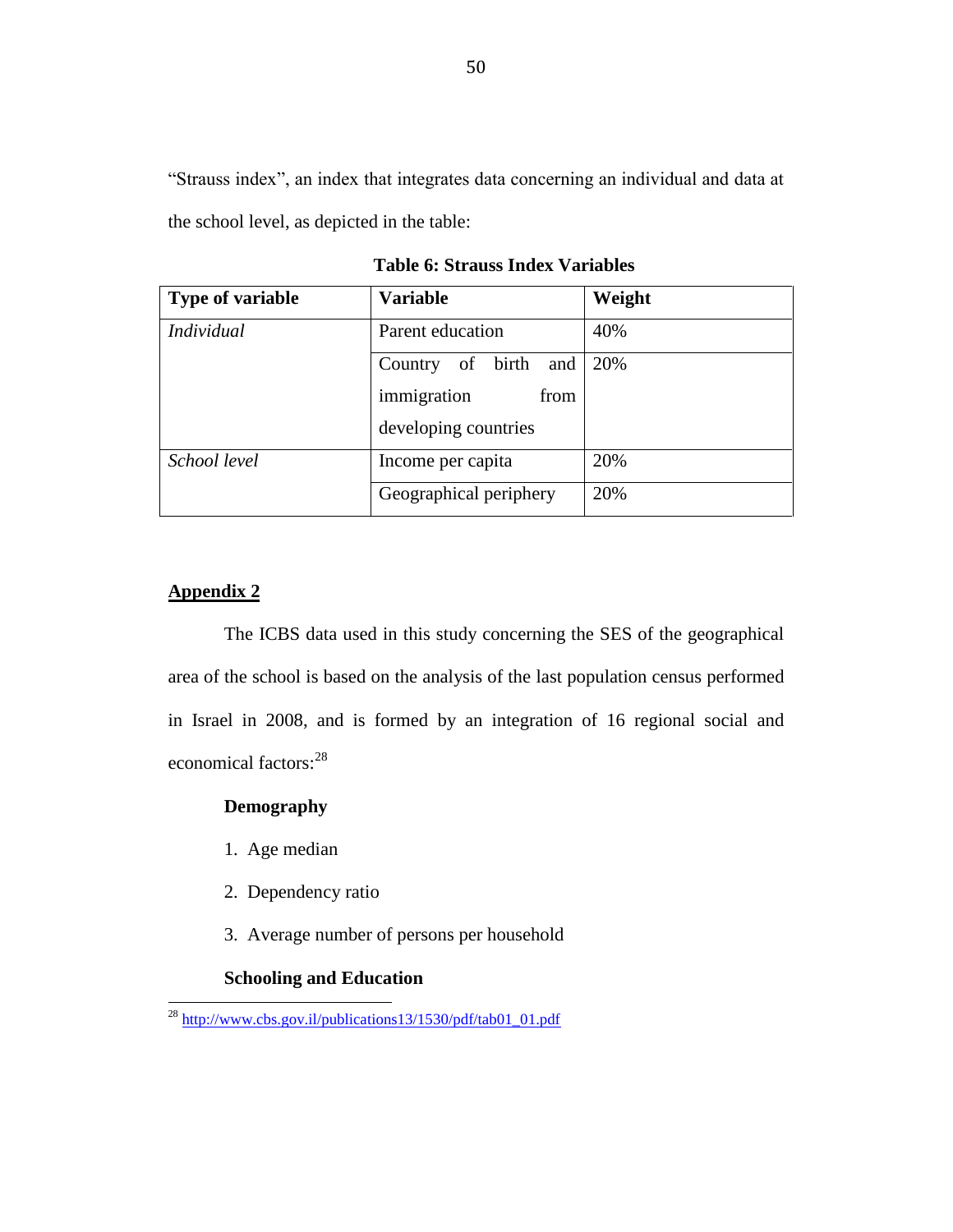- 1. Average years of schooling, of aged 25-54
- 2. Percent of Academic degree holders, of aged 25-54
- 3. Percent of workers in academic or managerial occupations

#### **Employment and Benefits**

- 1. Percent of wage and income earners, of aged 15 and over
- 2. Percent of women aged 25-54 not in civilian labor force
- 3. Percent of wage and income earners above twice the average wage
- 4. Percent of sub-minimum wage earners
- 5. Percent of recipients of income support and income supplement to old age pension

#### **Standard of living**

- 1. Average monthly income per standard person
- 2. Average number of vehicles at household disposal per aged 18 and over
- 3. Average number of rooms per person in household
- 4. Average number of bathrooms per person in household
- 5. Percent of households with PC and internet access

#### **Appendix 3**

In order to test whether the sample we used was representative, we used Chi-square goodness of fit test to verify that there are no significant differences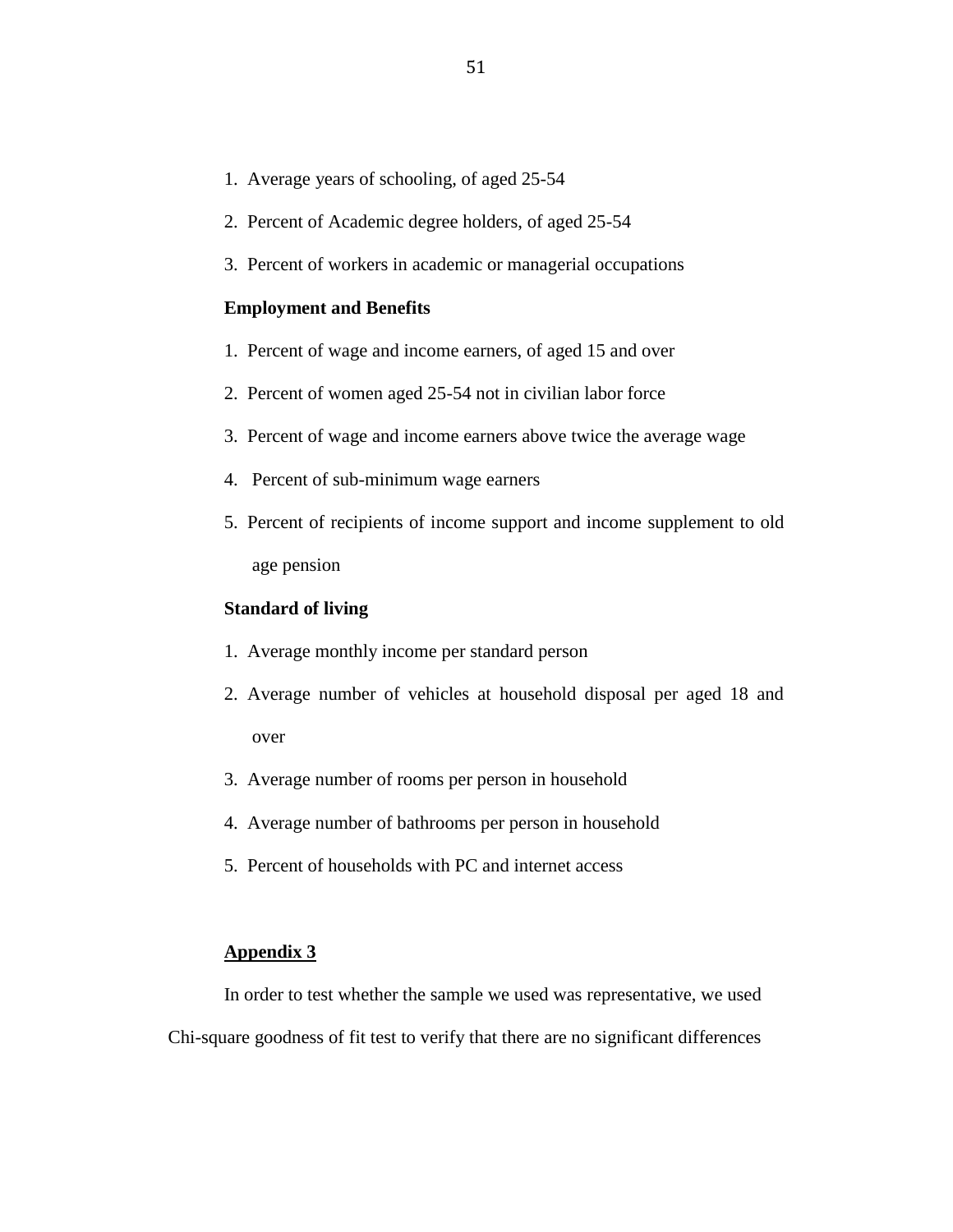between the distribution of the sample and the total school population concerning several parameters: the distribution of *Torani* and regular schools; distribution of LA according to SES; and distribution to geographical regions (Jerusalem; Haifa; Northern; Southern; Tel Aviv; Central; Judea and Samaria).

The tests were run with regard to the population of the school in the two years of the study (2012-2013). The differences in distribution of the schools' population in these two years are small and do not affect the goodness of fit test of the samples. Therefore we present here only the results for the year 2013.

The tests show that there are no significant differences between the sample (N = 332) and the population in terms of the distribution of *Torani* and regular religious state schools  $\chi^2(1) = 0.06$ , P = 0.8134, distribution of local authorities with different SES characteristics  $\chi^2(3) = 0.52$ , P = 0.9147, and distribution into different geographical regions,  $\chi^2(6) = 2.86$ , P = 0.8263. Further, there are no significant differences in the distribution of *Torani* schools in the sample to local authorities with different SES characteristics,  $\chi^2(3) = 0.13$ , P = 0.9885 and different geographical regions,  $\chi^2(6) = 0.57$ , P = 0.9969, compared to the population of *Torani* schools in the year 2013.

Additionally, there are no significant differences in the distribution of regular religious state schools in the sample to local authorities with different SES characteristics,  $\chi^2(3) = 0.51$ , P = 0.9174, and to geographic regions,  $\chi^2(6) = 3.98$ ,

52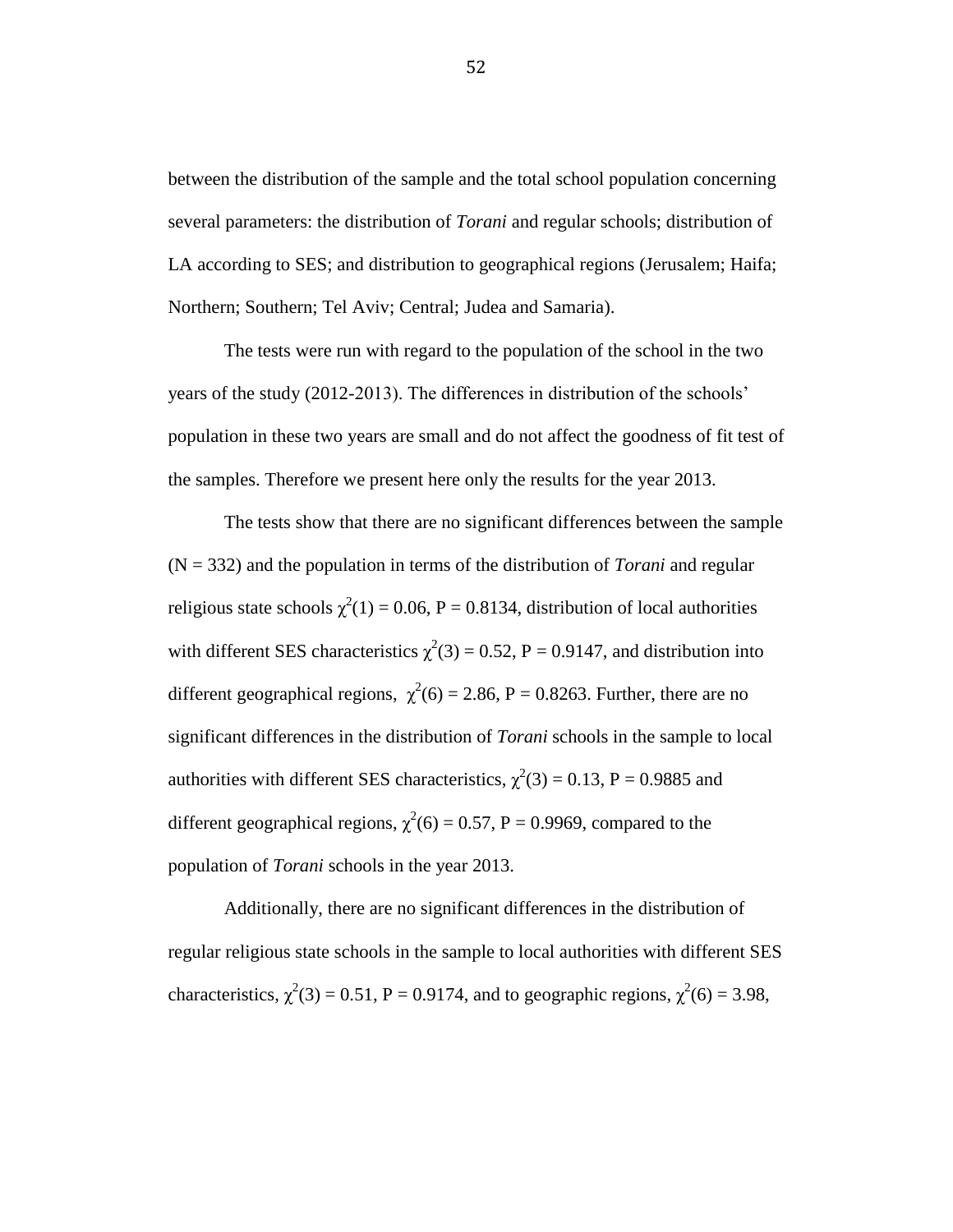$P = 0.6789$ , compared with the population of regular religious state schools in the year 2013.

The sample of schools that the index of statistical areas applies to them (N  $= 256$ ), while it is not significantly different from the population with regard to the distribution of *Torani* and regular schools,  $\chi^2(1) = 0.16$ , P = 0.6908, and the distribution to local authorities with different SES characteristics  $\chi^2(3) = 1.06$ , P  $= 0.7877$ , it is, however, significantly different with regard to the distribution of geographical regions,  $\chi^2(6) = 16.56$ , P = 0.0110. The reason for this, as shown in table 9, is the small number of schools in the Judea and Samaria area that appear in this SA index. Most of the settlements in this area are smaller therefore they are not included in this index. Despite this, significant differences were not found in the distribution of *Torani* schools in the sample for local authorities with different SES characteristics,  $\chi^2(3) = 0.90$ , P = 0.8242, and geographical regions,  $\chi^2(6) =$ 9.52, P = 0.1466, compared to the population of *Torani* school in the year 2103. Additionally, there are no significant differences in the distribution of regular religious state schools in the sample to local authorities with different SES characteristics,  $\chi^2(3) = 1.30$ , P = 0.7286, and to geographical regions,  $\chi^2(6) =$ 10.17,  $P = 0.1177$ , in comparison to the population of regular religious state schools in the year 2013.

Tables 7-9 summarize the relation between the distribution of the samples and the distribution of the schools' population in 2013, regarding the following

53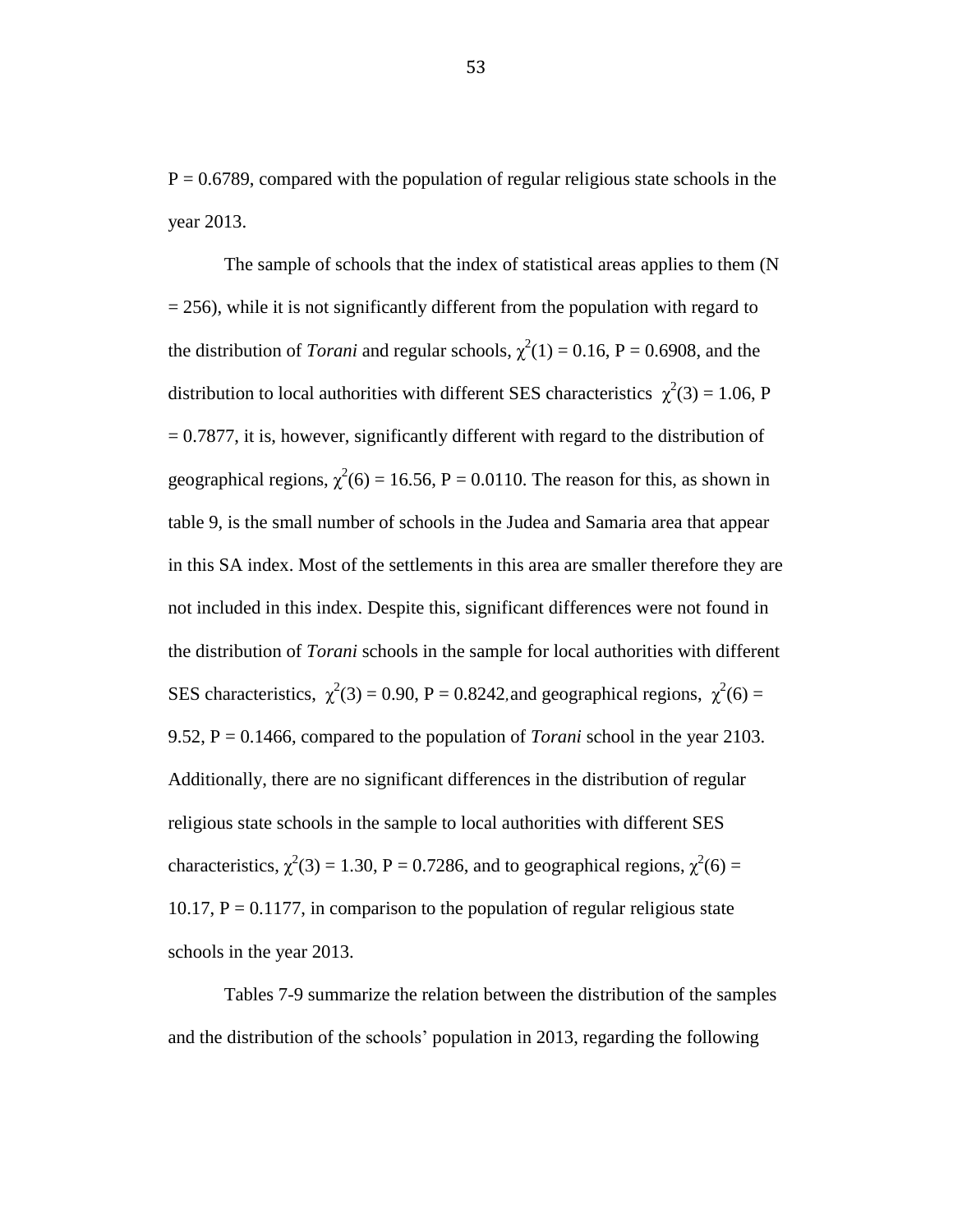parameters: distribution of schools into *Torani* and regular religious state schools; distribution of local authorities according to different SES characteristics and distribution to geographical regions.

| Table 7: Distribution of Schools into Regular and <i>Torani</i> schools in |
|----------------------------------------------------------------------------|
| samples and school's population in 2013                                    |

|                              | N   | Regular Schools (%) | Torani Schools (%) |
|------------------------------|-----|---------------------|--------------------|
| Religious state schools 2013 | 409 | 53.1%               | 46.9%              |
| Research sample              | 332 | 52.4%               | 47.6%              |
| Research sample with SA-SES  | 256 | 54.3%               | 45.7%              |

# **Table 8: Distribution of Regular religious state schools and** *Torani* **schools to Local Authorities according to SES in samples and MoE database**

|                                               | N   | $LA$ -SES | LA-SES   | LA-SES   | LA-SES    |
|-----------------------------------------------|-----|-----------|----------|----------|-----------|
|                                               |     | $1-3(%)$  | $4-5(%)$ | $6-7(%)$ | $8-10(%)$ |
| Religious state schools 2013                  | 409 | 7.3%      | 61.1%    | 19.3%    | 12.2%     |
| Research sample                               | 332 | 6.6%      | 62.7%    | 19.3%    | 11.4%     |
| Research sample with SA-SES                   | 256 | 7.4%      | 61.7%    | 17.2%    | 13.7%     |
| Torani Schools 2013                           | 192 | 10.9%     | 68.8%    | 16.7%    | 3.6%      |
| Torani Schools - Research sample              | 158 | 10.1%     | 69.6%    | 16.5%    | 3.8%      |
| Torani Schools - Research sample with SA-SES  | 117 | 12.0%     | 66.7%    | 16.2%    | 5.1%      |
| Regular Schools 2013                          | 217 | 4.1%      | 54.4%    | 21.7%    | 19.8%     |
| Regular Schools - Research sample             | 174 | 3.4%      | 56.3%    | 21.8%    | 18.4%     |
| Regular Schools - Research sample with SA-SES | 139 | 3.6%      | 57.6%    | 18.0%    | 20.9%     |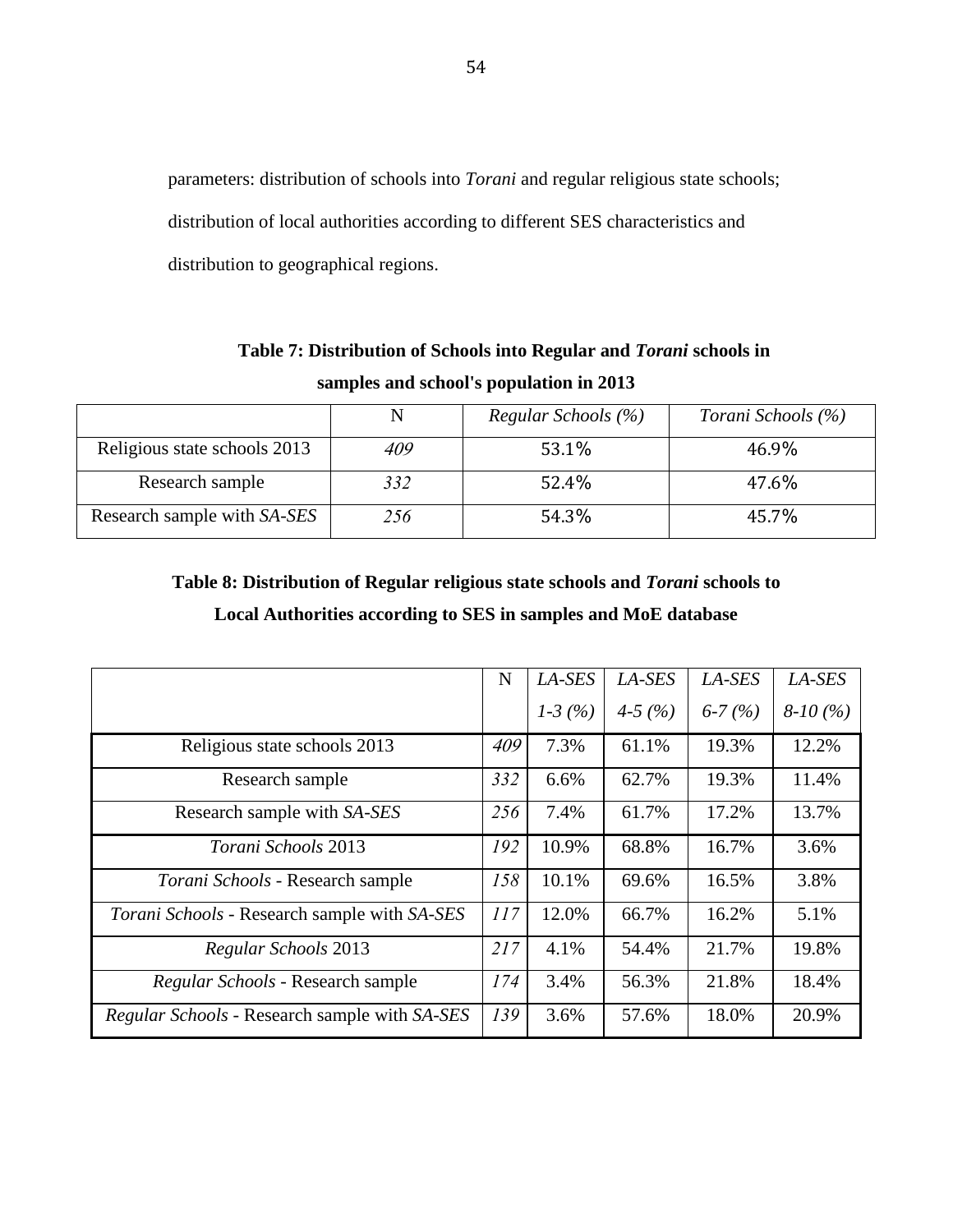|                                                   | $\mathbf N$ | Jerusalem | Northern | Haifa | Central | Tel<br>Aviv | Southern | Judea and<br>Samaria |
|---------------------------------------------------|-------------|-----------|----------|-------|---------|-------------|----------|----------------------|
| Religious state<br>schools 2013                   | 409         | 11.5%     | 13.4%    | 8.1%  | 23.5%   | 8.6%        | 19.3%    | 15.6%                |
| Research sample                                   | 332         | 11.1%     | 12.7%    | 6.9%  | 25.9%   | 7.2%        | 21.1%    | 15.1%                |
| Research sample<br>with SA-SES                    | 256         | 12.9%     | 10.5%    | 7.8%  | 30.1%   | 9.0%        | 21.5%    | 8.2%                 |
| Torani Schools 2013                               | 192         | 15.6%     | 10.9%    | 4.2%  | 19.3%   | 6.8%        | 17.2%    | 26.0%                |
| Torani Schools<br>Research sample                 | 158         | 16.5%     | 9.5%     | 3.8%  | 20.3%   | 7.0%        | 17.7%    | 25.3%                |
| Torani Schools<br>Research sample<br>with SA-SES  | 117         | 20.5%     | 10.3%    | 5.1%  | 23.1%   | 8.5%        | 17.9%    | 14.5%                |
| Regular Schools<br>2013                           | 217         | 7.8%      | 15.7%    | 11.5% | 27.2%   | 10.1%       | 21.2%    | 6.5%                 |
| Regular Schools<br>Research sample                | 174         | 6.3%      | 15.5%    | 9.8%  | 31.0%   | 7.5%        | 24.1%    | 5.7%                 |
| Regular Schools<br>Research sample<br>with SA-SES | 139         | 6.5%      | 10.8%    | 10.1% | 36.0%   | 9.4%        | 24.5%    | 2.9%                 |

**Table 9: Distribution of regular religious state schools and** *Torani* **schools to geographical regions in Samples and school's population in 2013**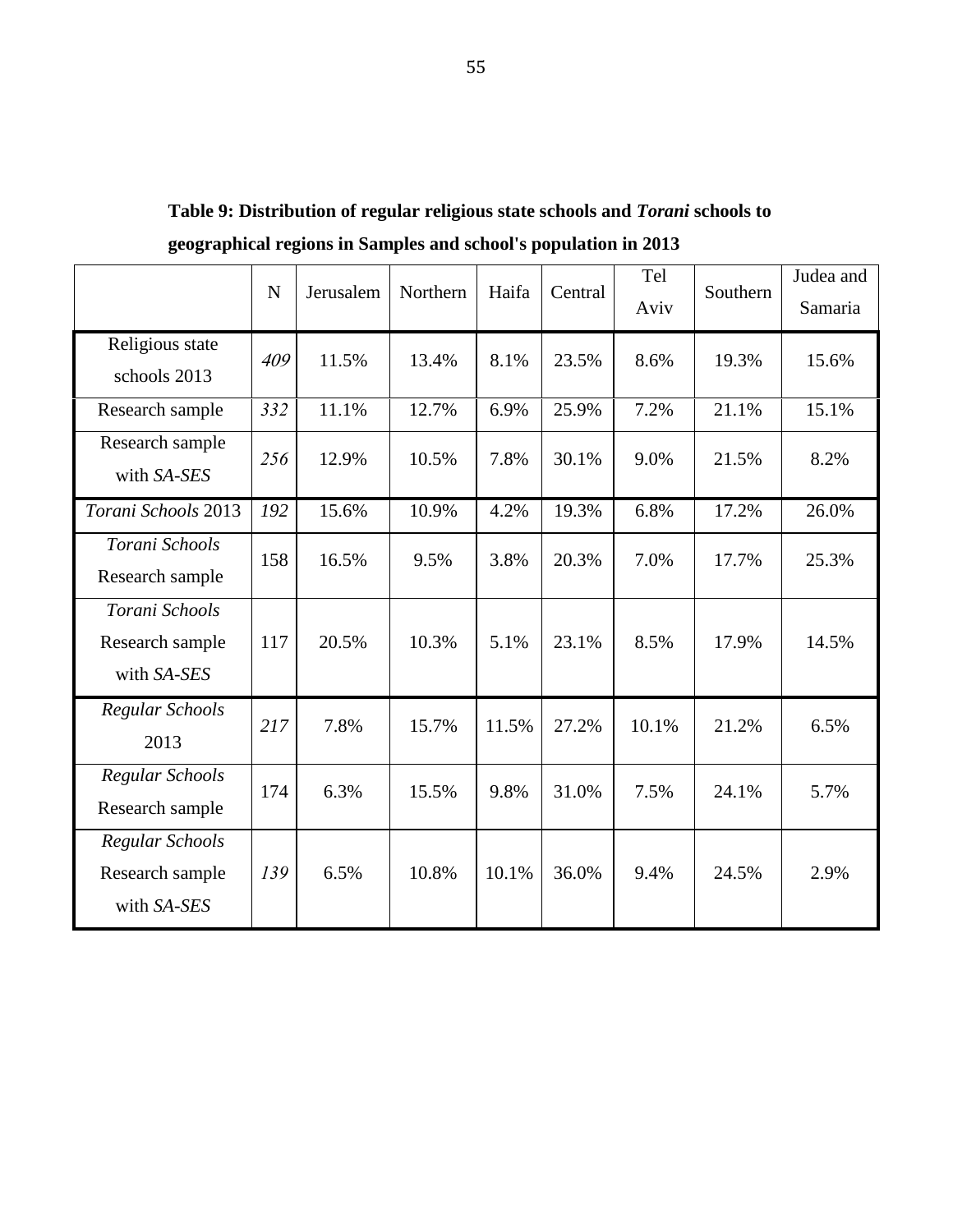#### **REFERENCES:**

The 1953 National Education Act

The 2008 Culturally Unique Schools Act

Administrative Appeal (Tel Aviv Jaffa) 10-12-52641 *Ministry of Education v. Education for Leadership*. 2011.

Administrative Appeal (Tel Aviv) 1294/01 *Atid School v. Ministry of Education.* 2001.

Elizabeth Anderson, Elizabeth. 2007. Fair Opportunity in Education: A Democratic Equality Perspective. *Ethics* 117:595

Anderson, Elizabeth. 2010. *The Imperative of Integration*. Princeton: Princeton University Press.

Ben-Rafael, Eliezer and Sharot, Stephen. 1991. *Ethnicity, Religion and* 

*Class in Israeli Society*. Cambridge: Cambridge University Press.

Berger, Eyal. 2015 *The Religious Public Education In Israel: Status* 

*Report, Tendencies and Achievement*s (Ne'emanei Torah Va'Avodah) [Hebrew].

Brighouse, Harry. 2011. Educational Equality and School Reform, in

*Educational Equality*, (Graham Haydon, ed.) Continuum Publishing.

Carter, Stephen. L. 2014. Parents, Religion, and the Schools: Reflections on Pierce, 70 Years Later. *Seton Hall L. Rev.* 27:1194.

Chubb, John E. &. Moe, Terry M. 1990. *Politics, Markets & America's* 

56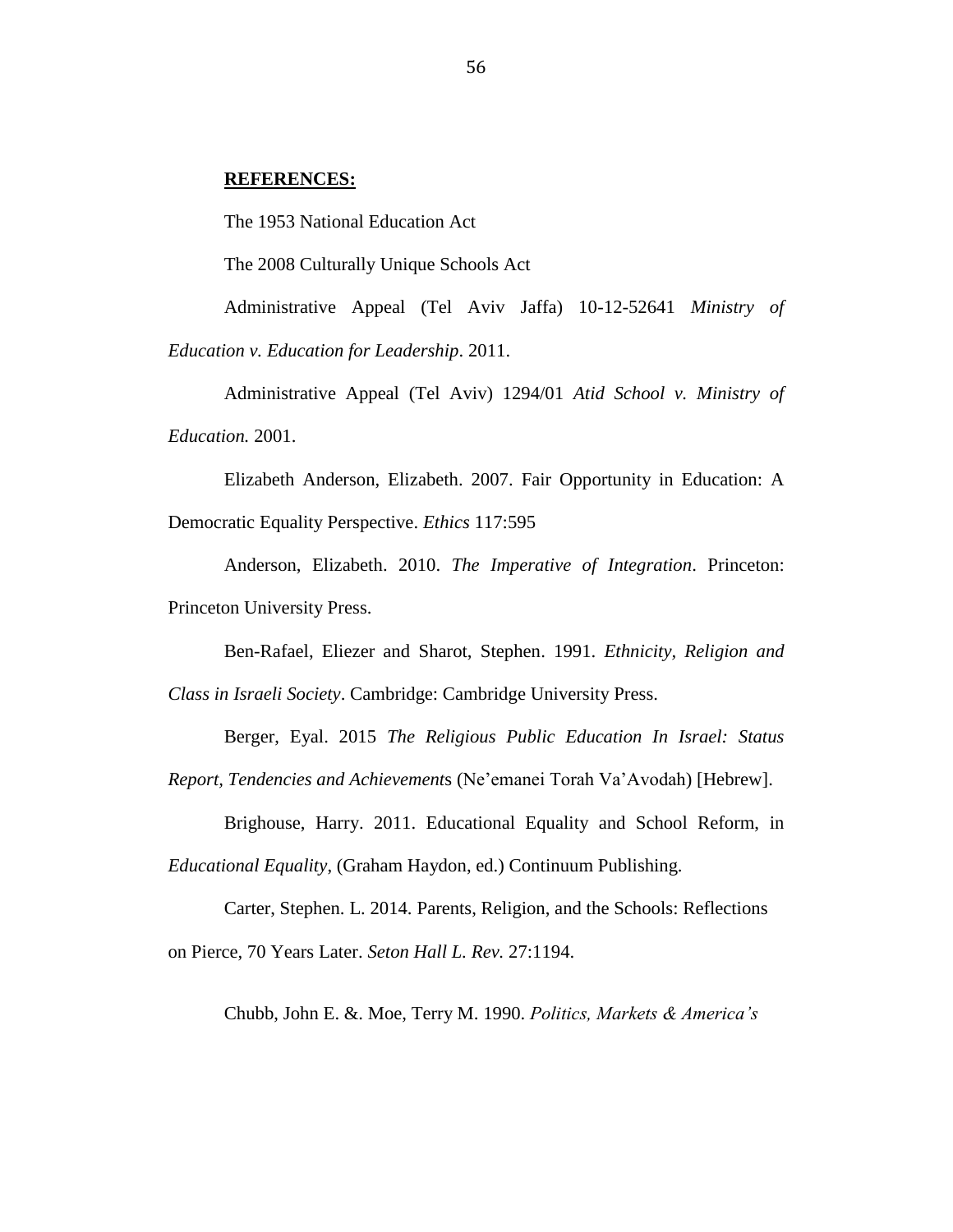*Schools.* Brookings Institute Press.

Clapp, John M., Nanda, Anupam, & Ross, Stephen L. 2008. Which School Attributes Matter? The Influence of School District Performance and Demographic Composition on Property Values. *Journal of Urban Economics* 63:451.

Clotfelter, Charles T. 2006. *After Brown: The Rise and Retreat of School Desegregation*. Princeton: Princeton University Press.

Coursen-Neff, Zama. 2004. Discrimination against Palestinian Arab Children in the Israeli Educational System. *N.Y.U. J. Int'l. L. & Pol.* 36:749.

DeGroff, Eric. A. 2003. State Regulation of Nonpublic Schools: Does the Tie Still Bind? *B.Y.U. Educ & L. J.* 2003:363.

Downes, Thomas A. & Zabel, Jeffrey E. 2002. The Impact of School Characteristics on House Prices: Chicago 1987-1991. *Journal of Urban Economics* 52:1.

Dronkers, Jaap. 2004. Do Public and Religious Schools Really Differ? Assessing the European Evidence. In *Educating Citizens: International Perspectives on Civic Values and School Choice,* ed. Patrick J. Wolf and Stephen Macedo. Washington DC: Brookings Institution Press.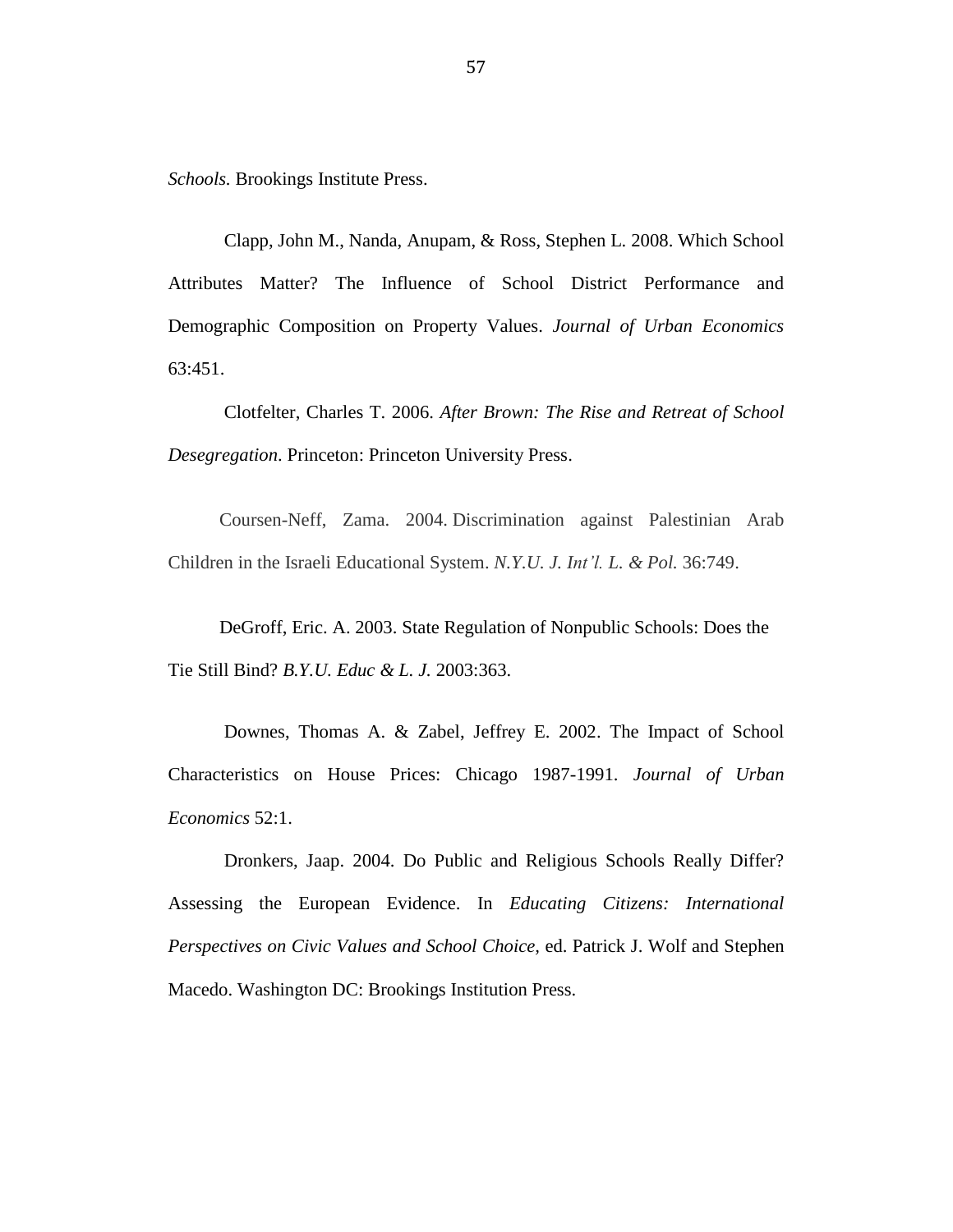Dronkers, Jaap & Robert, Peter. 2004 Has Educational Sector any Impact on School Effectiveness in Hungary? A Comparison of the Public and the Newly Established Religious Grammar Schools. *European Societies* 6:205.

Fuller, Bruce & Elmore, Richard F. 1996. *Who Chooses Who Loses? Culture, Institutions & The Unequal Effects of School Choice*. New York: Columbia University, Teachers College Press.

Galstone, William. 1995. Two concepts of Liberalism. *Ethics* 105:516.

Garcia, D. R. (2010) "Charter schools Challenging Traditional Notions of segregation", in Lubienski & Weitzel, eds *The Charter School Experiment: Expectations; Evidence and Implications*. Harvard Education Press.

Green, Christopher. 2005. *The Privatization of State Education: Public Partners, Private Dealings*. London & New York: Routledge.

Gross, Zehavit. 2003. State Religious Education in Israel: Between Tradition and Modernity. *Prospects* 33(2):149.

Harel Ben Shahar, Tammy. 2015. Distributive Justice in Education and Conflicting Interests: Not (Remotely) As Bad As You Think. *Journal of Philosophy of Education* 49:491.

Harel Ben Shahar, Tammy. 2016. Race Class and Religion: Creaming and Cropping in Religious Charter Schools. *Columbia Journal of Race and Law* 7:1

The Israel Democracy Institute and Avihai Foundation. 2009. *Israeli Jews a Portrait: Beliefs and Tradition and Values of Jews in Israel*.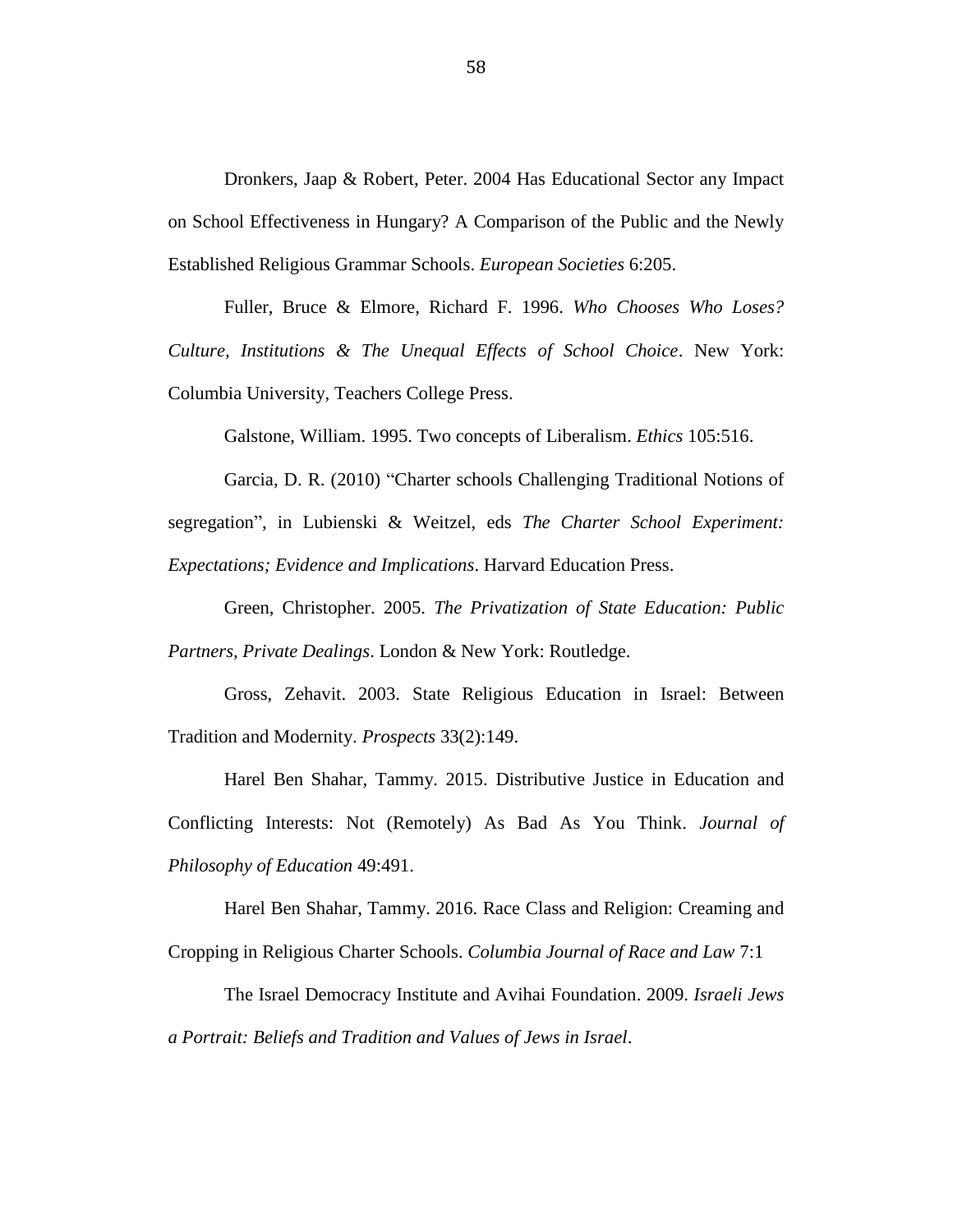James, Osamudia. 2013. Opt-Out Education: School Choice as Racial Subordination. *Iowa L.R.*

Jencks, Christopher. 1988. Whom Must We Treat Equally for Educational Opportunity to be Equal. *Ethics* 98:518 (1988)

Jenkins Robinson, K. 2009. The Constitutional Future of Race-Neutral Efforts to Achieve Diversity and Avoid Racial Isolation in Elementary and Secondary Schools. *B.C.L. Rev.* 50:277 (2009)

Johnson, Kirk A. 2000. *The Peer Effect On Academic Achievement Among Public Elementary School Students*. Heritage foundation.

Jonathan, Ruth. 1990. State Education Service or Prisoners Dilemma: The Hidden Hand As Source of Education Policy. *British Journal of Educational Studies* 38:116

Kahlenberg, Richard. D. 2001. *All Together Now: Creating Middle-Class Schools Through Public School Choice.* Brookings Institution.

Knotek, Steve. 2003. Bias in Problem Solving and the Social Process of Student Study Teams: A Qualitative Investigation. *The journal of Special Education* 37: 2

Kymlicka, William. 1995 *Multicultural Citizenship*. Oxford: Oxford University Press.

Lareau, Annette. 2003. *Unequal Childhoods*. Berkely, LA, London: University of California Press.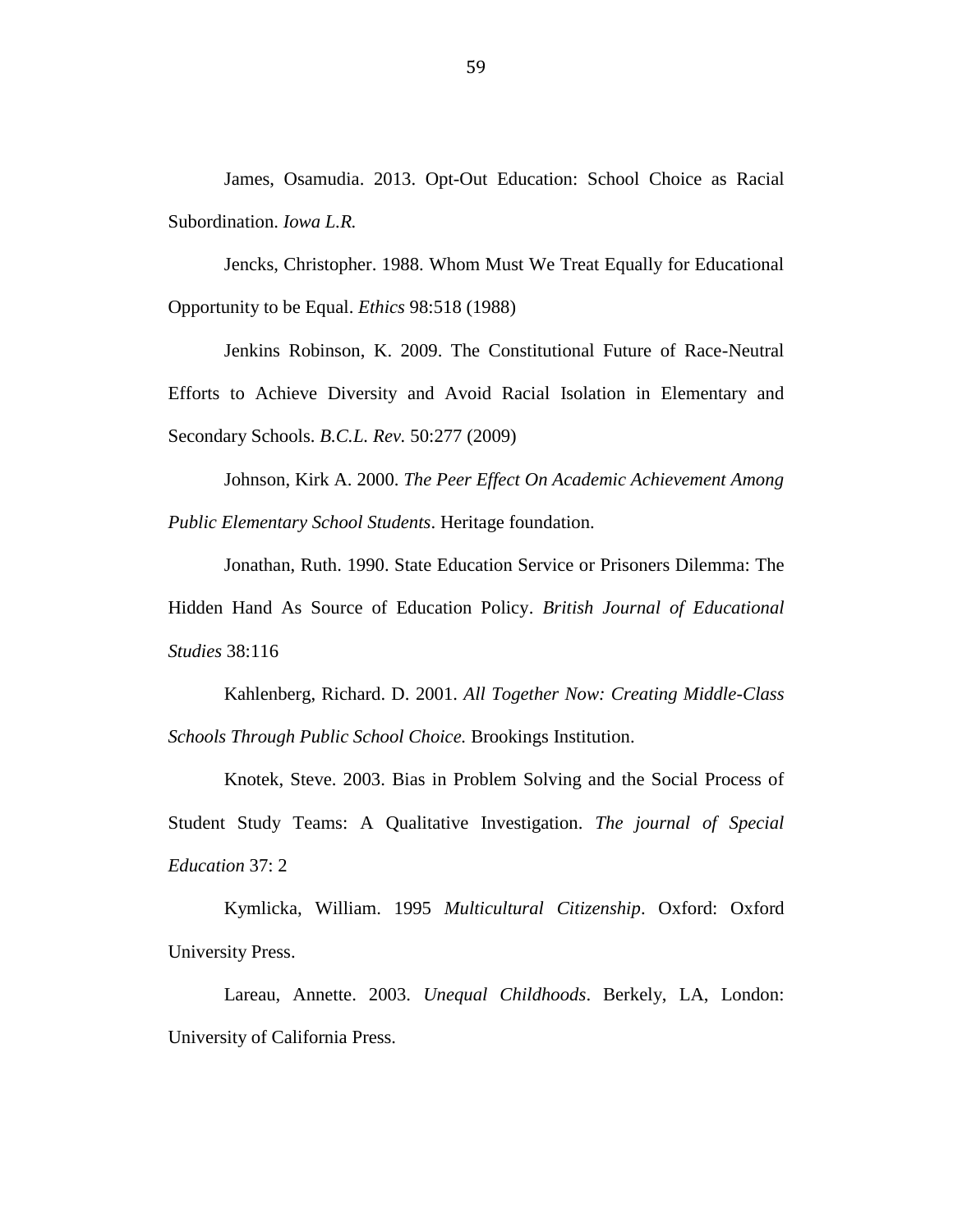Lauder, Hugh. and Hughes, David. 1999. *Trading in Furtures: Why Markets in Education don't Work*. Buckingham: Open University Press.

Lohmann, Henning. 2011. *Private school Attendance in a Differentiated Educational System: Recent Developments in Germany* (paper presented at ISA spring Meeting).

Lubienski, Christopher. A. & Lubienski, Sarah T. 2014. *The Public School Advantage: Why Public Schools Outperform Private Schools.* Chicago: University of Chicago Press.

Maoz, Asher. 2007. *Religious Education in Israel*. Tel Aviv University Working Paper 44.

Macedo, Stephen. 2000. *Diversity and Distrust: Civic Education in a Multicultural Democracy.* Cambridge, MA: Harvard University Press.

Meirovich, H. W. (1999), *The Shaping of Masorti Judaism in Israel.*

Merry, Michael. S. 2014. The Conundrum of Religious Schools in Twenty-First Century Europe. *Comparative Education* 51:133.

Meuret, Denis. 2004. School Choice and its Regulation in France In *Educating Citizens: International Perspectives on Civic Values and School Choice,* ed. in Patrick .J Wolf and Stephen Macedo. Washington DC: Brookings Institution Press.

Michaeli, Nir. 2012. Privatization of the Education System. In *Privatization Policy in Israel: State Responsibility and the Borderline Between*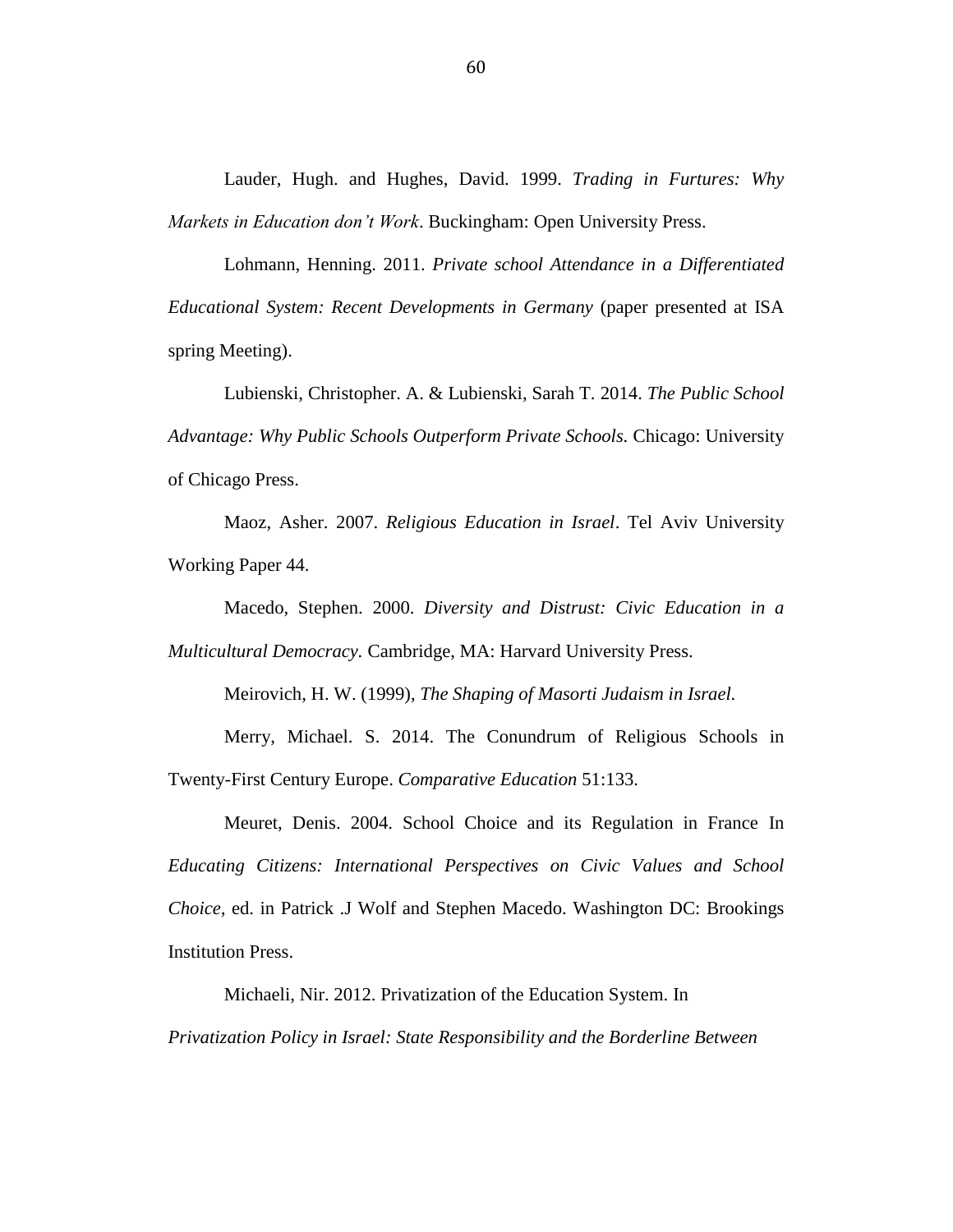*Private and Public,* ed. Yitzhak Gal-Nur, Amir Paz-Fuchs and Nomika Zion. Van Leer Press. [Hebrew]

Ministry of Education. 2002. *The Report on Unique Schools and School Choice.* [Hebrew]

Ministry of Education. 2014. *Circular 74/12(a) Parents' Payments for Additional Torani Curriculum in Religious State Schools.* [Hebrew]

Ministry of Education. 2011. *Circular 3.1-40 Update of the Regulations for the Committee on Unique Schools and Choice Areas and Experiment for Expanding Choice Areas in Local Authorities* [Hebrew].

Ministry of Education. 2013. *Growth and Effectiveness Measures for Schools, the National Standardized Student Assessment 2013* [Hebrew].

Ministry of Education. 2015. *Transparency in Education Budget – Main Findings* [Hebrew].

Minow, Martha. 2011. Confronting The Seduction of Choice: Law, Education and American Pluralism. *Yale L.J.* 120:814

Note (1977): Section 1981 After *Runyon v. McCrary*: The Free Exercise Right of Private Sectarian Schools to Deny Admission to Blacks on Account of Race. *Duke L.J*. 1977:1219.

Perry Hazan, Lotem. 2013. The right to Education in a Constitutional Revolution Era. *Law and Business* 16:151 [Hebrew]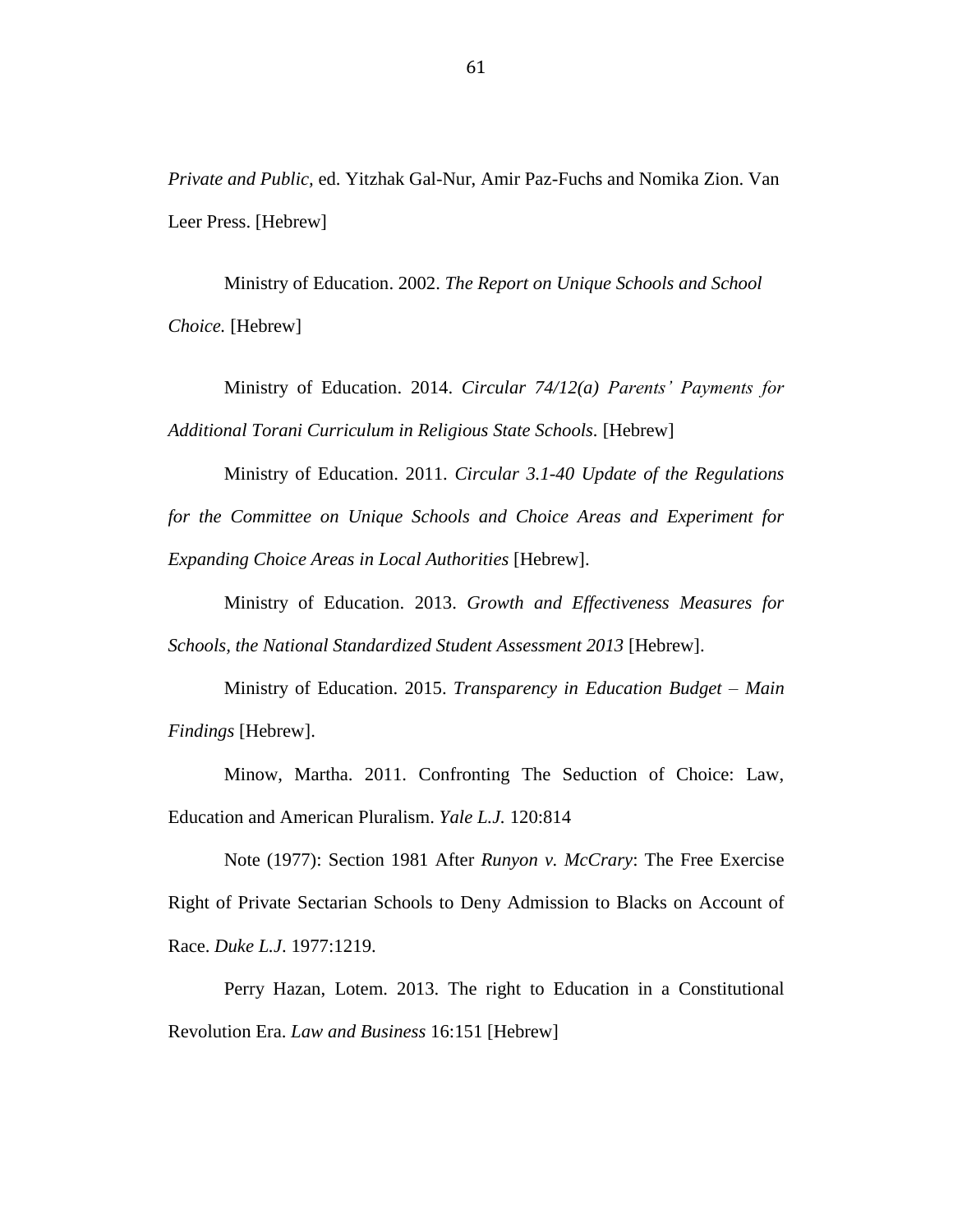Herman, Tamar. et. al. 2014. *Religious? National! The Religious Zionist Sector* 2014. Jeruslaem: The Israel Democracy Institute [Hebrew]

Hirschman, Albert O. 1991. *The Rhetoric of Reaction: Perversity, Futility, Jeopardy* .Cambridge, MA: Harvard University Press.

Orfield, Gary and Lee, Chugmei .2005. *Why Segregation Matters: Poverty And Educational Inequality.* The Civil Rights Project, Harvard University.

Peller, Garry. 1985. The Metaphysics of American Law. *Cal.L.Rev*. 73:1151.

Rothstein, Richard. 2004. *Class And Schools: Using Social, Economic and Educational Reform to Close the Black-White Educational Gap.* Economic Policy Institute.

Rotunda, Ronald D. 1989. Runyon v. McCary and the Mosaic of State Action. *Washington.U.L.Rev*. 67:47.

HCJ 3752/10 *Rubinstein v. The Knesset* (2014).

Runyon v. McCary 427 US 160 (1976).

Rumberger, Russell W. and Palardy Gregory J. 2005. Does Segregation Still Matter? The Impact of Student Composition on Academic Achievement in High School. *Tchrs.C.Rec* 107:1999.

Ryan, James E. .2007. The Supreme Court and Voluntary Integration. *Harv. L. Rev.* 121:131.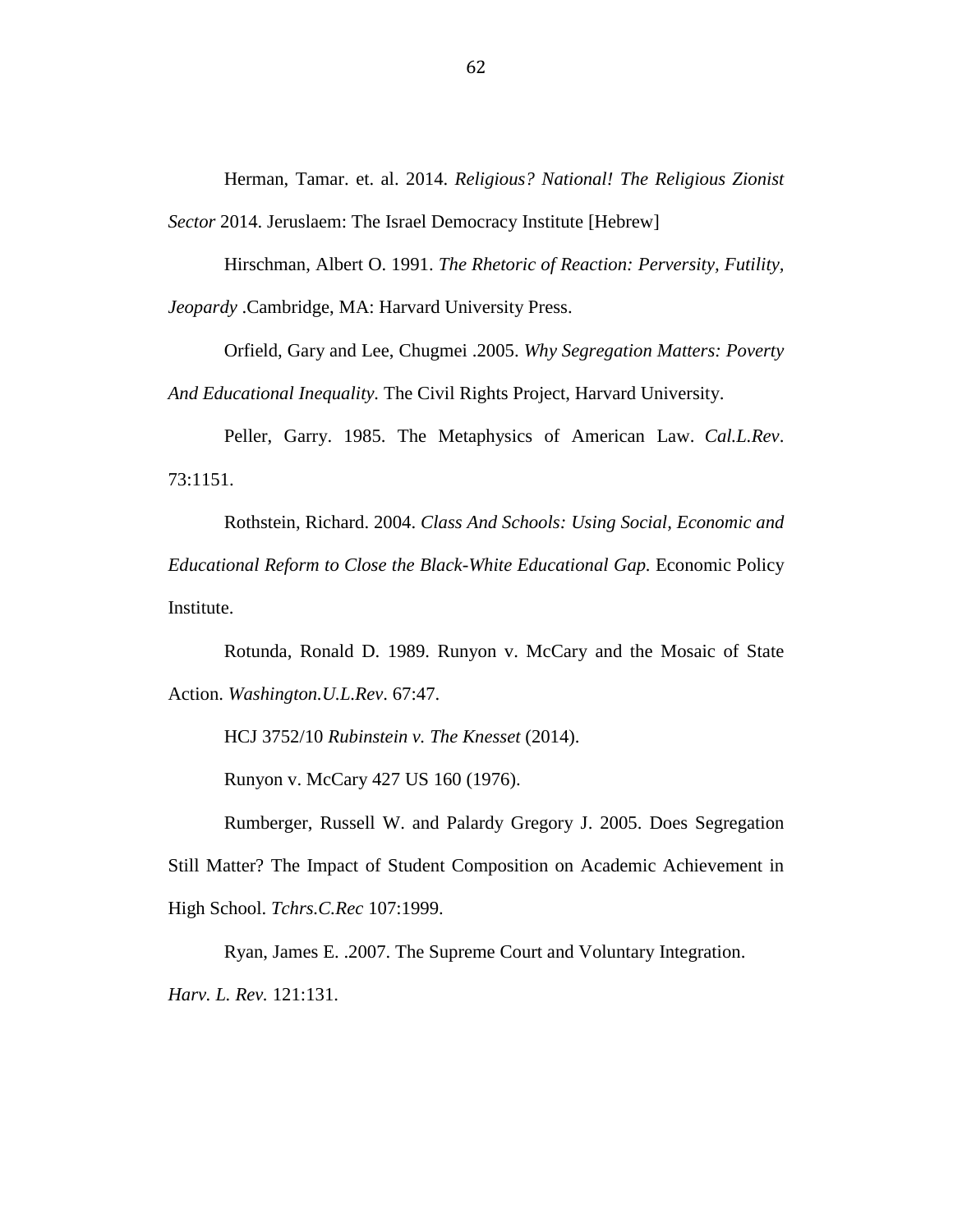Schwartzwald, Yosef. 1990. *The Religious State Education: Reality and Research*. Ramat Gan, Israel: Bar Ilan University Press. [Hebrew]

Shiffrin, Steven H. 2002. Children and Education: Tensions Within the Parent-Child-State Triad: The First Amendment and the Socialization of Children: Compulsory Public Education and Vouchers. *Cornell J. L. & Pub. Pol'y* 11:503.

Shir, Zvi. 2014. *Gender Separation in Elementary Religious State Schools* (Israel Bank, Research Division).

Skiba, Russell J., et al. 2002. The Color of Discipline: Sources of Racial and Gender Disproportionality in School Punishment. *Urban Review* 34:317.

Sunstein, Cass R. 1990. Paradoxes of the Regulatory State. *University of Chicago L. Rev.* 57: 407

Swift, Adam. 2003. *How Not To Be A Hypocrite: School Choice For The Morally Perplexed Parent*. London: Routledge.

Suchman, Mark C. 1997. On Beyond Interest: Rational Normative and Cognitive Perspectives in the Social Scientific Study of the Law. *Wis. L. Rev*. 1997:475.

HCJ 7426/08 *Tebeka v. Town of Petah Tikva* (2010).

Tyler, Tom R. 1990. *Why People Obey the Law.* Princeton: Princeton University Press.